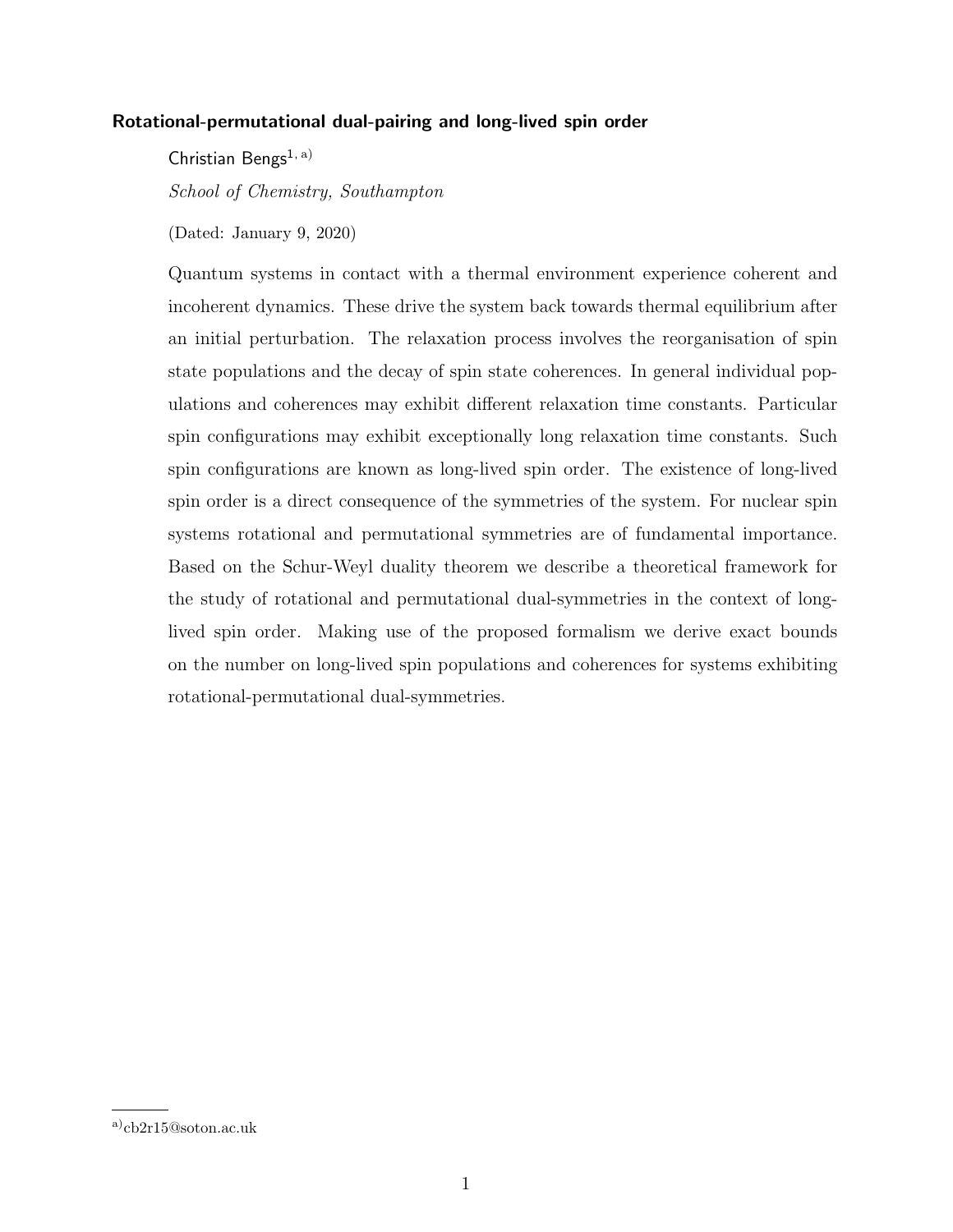## I. INTRODUCTION

The term long-lived nuclear spin order refers to particular configurations of the spin ensemble that exhibit exceptionally long relaxation times<sup>1,2</sup>. These may either be formed by spin populations or spin coherences<sup>1–20</sup>. In both instances the relaxation time of these configurations may greatly exceed the conventional relaxation time constant  $T_1$ . For this reason long-lived nuclear spin order has been found useful for a variety of practical applications including diffusion processes, bio-molecular ligand-binding, para-hydrogen induced hyperpolarisation and quantum computing<sup>21-31</sup>.

Spin configurations with exceptional lifetimes arise if the system exhibits a certain degree of symmetry. The application of symmetry arguments for the description of NMR experiments has a longstanding history<sup>19,32–43</sup>. It is therefore not too surprising that the theory of long-lived nuclear spin order is most naturally formulated within a group theoretical framework. Here the collection of symmetry operations that leave the system invariant form a mathematical group  $G^{44-47}$ . The symmetries of the system may then be studied by making use of fundamental results from group theory<sup> $4-6,14-19,48$ </sup>. Most importantly the presence of symmetries implies the existence of selection rules which may be determined by the generalised Wigner-Eckart-Theorem<sup>46,47</sup>. The underlying Hilbert space  $H$  then decomposes into a direct sum of irreducible representation  $\Gamma_i$  of the group G. Groups of special interest for NMR applications are the three-dimensional rotation group SO(3) and the symmetric group  $S_n^{3-5,14-19,36,38,39}.$ 

Exceptional relaxation time constants follow from symmetry induced selection rules that either forbid or greatly suppress transitions between different symmetry manifolds by coherent and incoherent mechanisms $3-8,14-18$ . As a consequence information across different symmetry manifolds may be stored for an extended period of time. Meaningful long-lived spin order may then be defined as the population difference across distinct symmetry manifolds<sup>3,14–18,48</sup>. In the case of two coupled spin-1/2 particles for example a long-lived state may be defined as the population imbalance between the anti-symmetric singlet and symmetric triplet manifold $12$ .

In more complicated spin systems an intuitive argument to determine the number of longlived spin order becomes increasingly difficult. Some long-lived spin operators for particular spin systems have been reported previously<sup>4,5,14–18,49–55</sup>. Recently references 16 and 56 have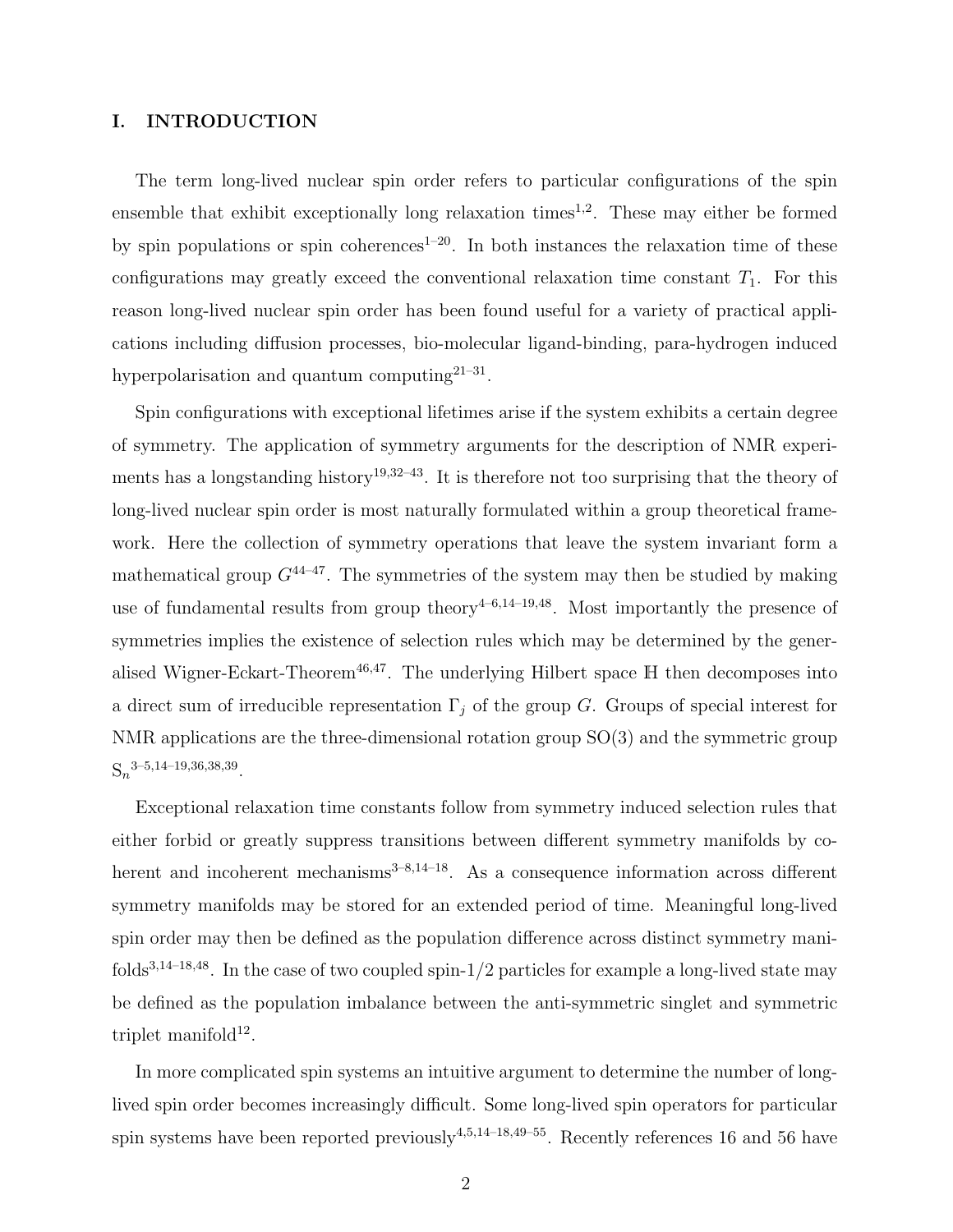given a lower bound on the number of long-lived spin populations based on group theoretical arguments. Long-lived spin populations may be constructed from a set of projection operators  $P^{\Gamma_j}$  that project onto the different symmetry manifolds  $\Gamma_j$  of a group G. The number of non-trivial long-lived spin operators is bounded by the relation<sup>16</sup>

$$
N_{\rm LLS} \ge N_{\Gamma} - 1,\tag{1}
$$

where  $N_{\Gamma}$  represents the number of irreducible representations of G.

This bound however displays some issues. Consider the following (apparent) paradox: The three protons of a methyl rotor constitute a system of three identical spin-1/2 particles. In a typical solution state NMR experiment the symmetry of the methyl group is commonly described by the alternating group of order three  $A_3^{14-17,37}$ . The group  $A_3$  may be characterised by three irreducible representations:  $\{A, E_a, E_b\}$  leading to  $N_{\Gamma} = 3$ . It is however straightforward to show that the symmetry of the spin Hamiltonian for the methyl protons is equally well described by the symmetric group of order three  $S_3$ . The group  $S_3$  is similarly characterised by three irreducible representations:  $\{A_1, A_2, E\}$ . Spin functions for three identical spin-1/2 particles however are not capable of supporting the  $A_2$  irreducible representation<sup>44–47</sup>. This reduces the number of available irreducible representations by one, so that  $N_{\Gamma} = 2$ . As a consequence the number of long-lived spin operators predicted by characterisation according to  $A_3$  or  $S_3$  symmetry are not the same. This has lead to some confusion regarding which symmetry group of the Hamiltonian should be used to describe the system.

In this paper we address and resolve this issue by treating rotational and permutational symmetries on equal footing. This is done by exploiting the dual-pairing for the irreducible representations of the unitary group  $U(n)$  and the symmetric group  $S_n$ . The intimate relationship between these two groups is described by the Schur-Weyl duality theorem<sup>57,58</sup>. The Schur-Weyl duality theorem gives a concrete relation between the irreducible representations of  $S_n$  and  $U(n)$ . Since the three-dimensional rotation group is a subgroup of the unitary group  $U(n)$  the duality principle provides a connection between the irreducible representations of  $S_n$  and  $SO(3)$ . This may be done by utilising branching rules for irreducible representations for the subgroup chain  $SO(3) \subset U(n)$ . This way we will be able to state a new lower bound on the number of long-lived spin operators including spin populations and coherences.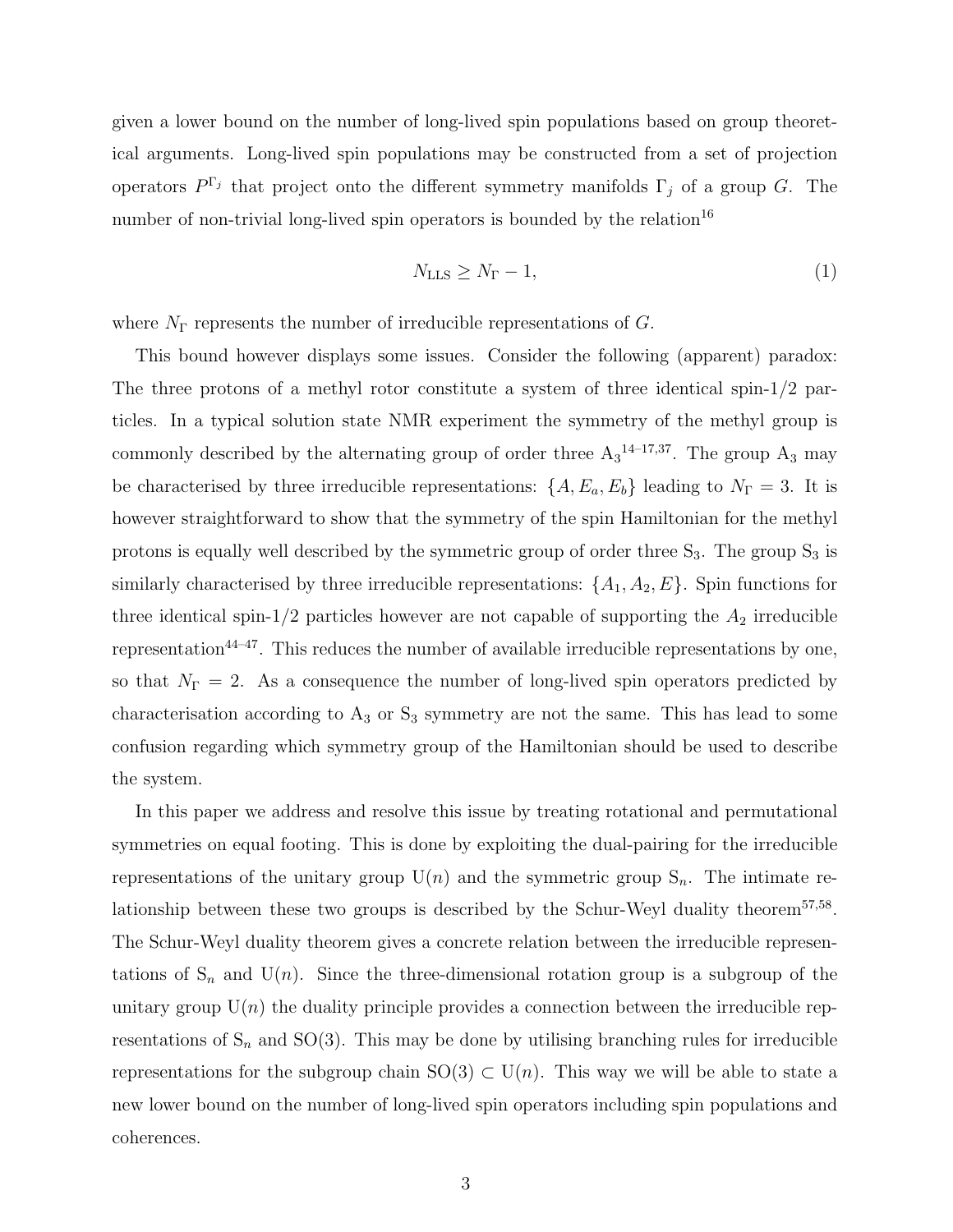For practical applications a simple approach is outlined to construct basis sets that possess dual-symmetry for any two commuting groups  $G_a$  and  $G_b$  and in particular the case  $G_a = S_n$ and  $G_b = SO(3)$  is treated. Such basis sets may be used to verify the presented results and simplify explicit calculations of relaxation dynamics. We illustrate this by reexamining the long-lived states of a methyl rotor under dual-selection rules. A detailed application to practical NMR examples however is beyond the scope of this paper and deferred to a future publication currently under preparation.

### II. BACKGROUND

A short overview of key concepts and necessary terminology is given in order to facilitate the following discussion. The required group theoretical concepts are presented in full detail in references 44, 46 and 47.

### A. Groups and Subgroups

Consider a set of elements G equipped with a composition law  $(*)$  for any two elements  $g_i, g_j \in G$ . The composition law is often abbreviated by group product or simply product. If  $(G, *)$  satisfies the axioms:

- The product  $g_i * g_j$  is an element of G for all elements  $g_i, g_j \in G$ .
- The product of the group elements  $g_i * g_j * g_k$  is associative.
- The identity element denoted by  $e$  is an element of the group  $G$ .
- For every element  $g_i$  there exists the corresponding inverse element  $g_i^{-1} \in G$  so that  $g_i * g_i^{-1}$  $i^{-1}$  equals the identity element e in G.

the set G together with  $(*)$  forms a group<sup>44-47</sup>.

If the group G contains a subset A so that A fulfills the group axioms, the subset A is called a subgroup of G. Subgroups are commonly denoted by  $A \subset G$ . In general A may contain additional subgroups leading to a so-called *subgroup chain*,  $A_N \subset \cdots \subset A_2 \subset A_1 \subset G$ , where N is the length of the subgroup chain<sup>47</sup>.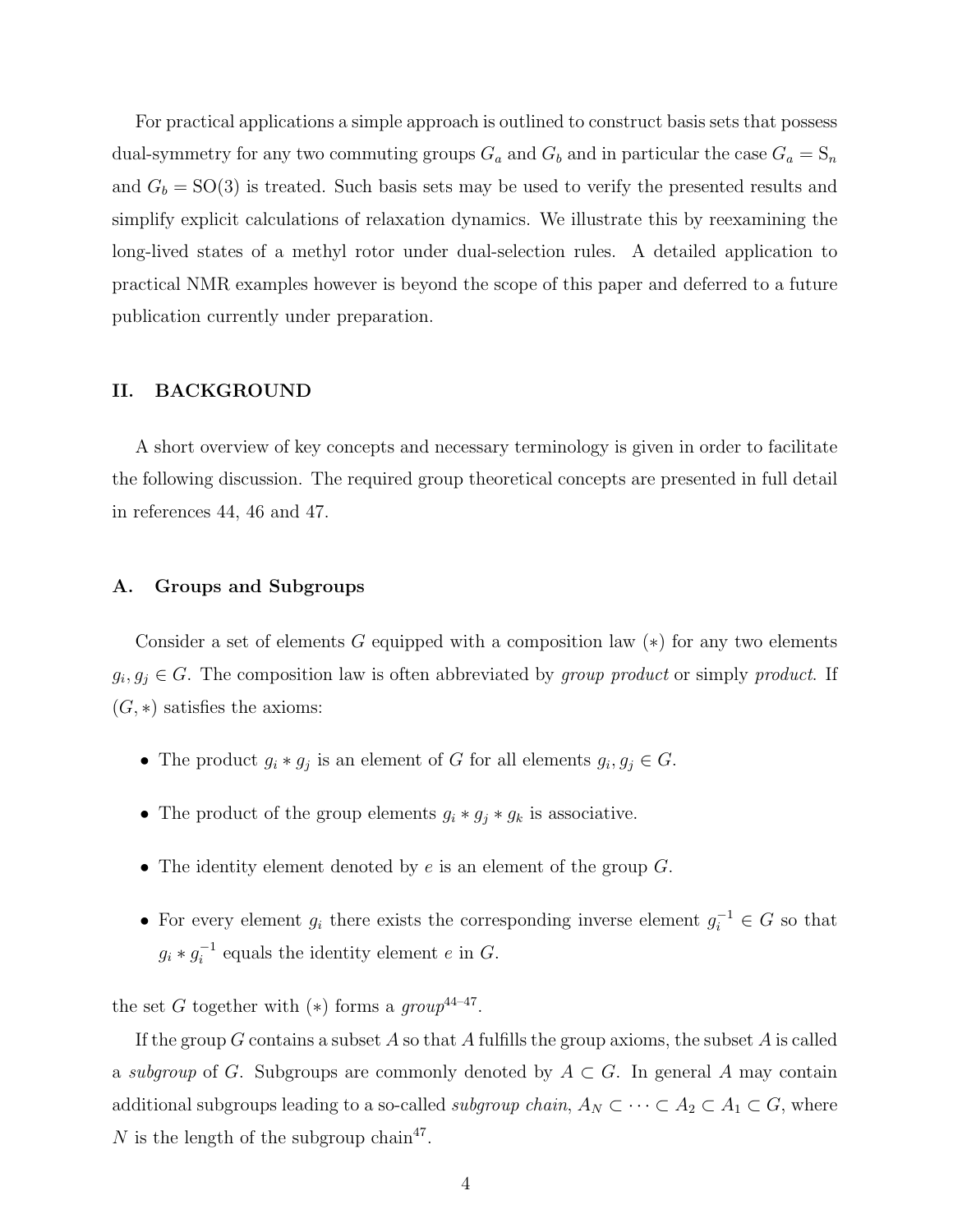### B. Symmetric group

The symmetric group naturally arises in physical systems consisting of a set of identical particles. Consider a set of N elements  $\Omega_N = \{1, 2, ..., N\}$ . A permutation is as a rearrangement of elements in  $\Omega_N$  in a one-to-one manner<sup>44</sup>. For example if  $\Omega_N$  is given by  $\{1, 2, 3\}$  a permutation may be defined as follows:

$$
\sigma: 1 \mapsto 2, 2 \mapsto 3, 3 \mapsto 1. \tag{2}
$$

This sequence of operations is often abbreviated by the so-called *cycle notation* 

$$
\sigma = (123). \tag{3}
$$

The collection of all such permutations on the set  $\Omega_N$  satisfies the group axioms and forms a group G of order  $N!$ . The resulting group is called the symmetric group of order  $N!$  and denoted by  $S_n$ .

A simple example is the symmetric group on a set of two objects denoted by  $S_2$ . The  $2! = 2$  elements of  $S_2$  are given by

$$
S_2 = \{(1)(2), (12)\} = \{e, (12)\},\tag{4}
$$

where the permutation (1)(2) is the identity element in  $S_2$  and in general (1)(2)... (n) = e in  $S_n$ . The symmetric group on a set of three objects is denoted by  $S_3$  and has  $3! = 6$  elements

$$
S_3 = \{e, (12), (23), (13), (123), (132)\}.
$$
 (5)

The symmetric group  $S_3$  is the first symmetric group that contains a non-trivial subgroup. This subgroup is the set of all even permutations

$$
A_3 = \{e, (123), (132)\}.
$$
 (6)

In general the set of all even permutations on a set of order  $N$  is called the *alternating group*  $A_n \subset S_n$ . The alternating group  $A_3$  is commonly used to analyse the dynamics and describe symmetries of methyl group rotors<sup>14–16,18,37,59</sup>. In the NMR literature however it is common practice to refer to the groups  $S_3$  and  $A_3$  by the crystallographic point groups  $C_{3v}$  and  $C_3$ . This is possible since the groups  $S_3 \cong C_{3v}$  and  $A_3 \cong C_3$  are isomorphic to each other.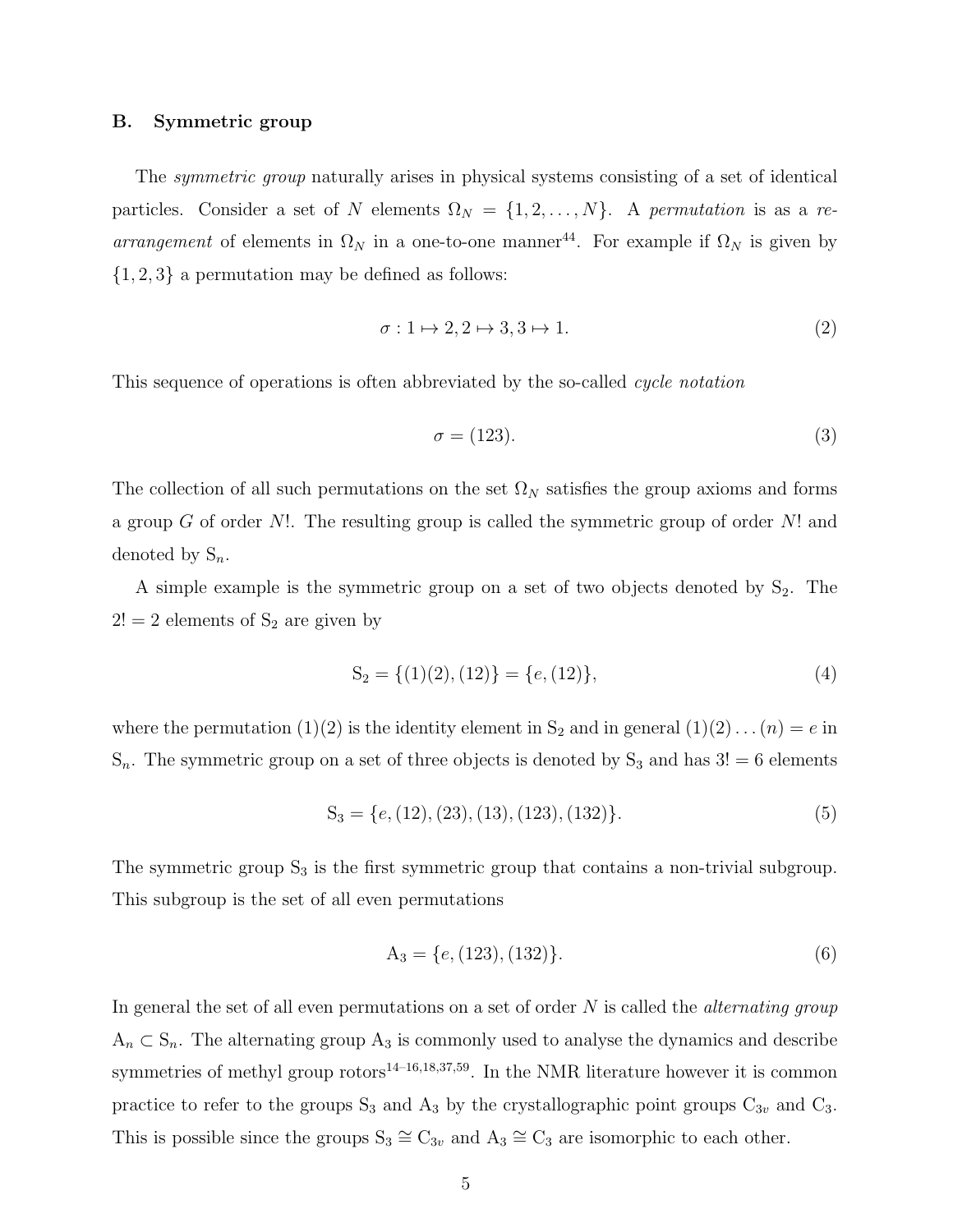### C. Dynamic groups

The *unitary group*  $U(n)$  consists of all  $n \times n$  matrices that satisfy the condition

$$
U^{\dagger}U = \mathbb{1},\tag{7}
$$

so that  $U^{-1}$  equals its conjugate transpose or adjoint denoted by  $U^{\dagger}$ . The unitary group  $U(n)$  forms a connected continuous group of  $n^2$  parameters<sup>44,46</sup>. Group elements of  $U(n)$ may be generated as follows

$$
u = \exp\left\{-i\sum_{j=1}^{n^2} \alpha_j E_j\right\},\tag{8}
$$

with  $\alpha_j$  being a real number and  $E_j$  a  $n \times n$  hermitian matrix that belongs to corresponding Lie algebra  $\mathfrak{u}(n)$ .

An important subgroup of the unitary group is the *special unitary* group  $SU(n) \subset U(n)$ . Elements of  $SU(n)$  fulfill the additional constraint  $det(U) = 1$ . The group elements of  $SU(n)$ are generated by  $n^2 - 1$  traceless hermitian matrices<sup>44,46</sup>

$$
su = \exp\left\{-i\sum_{j=1}^{n^2-1} \alpha_j T_j\right\} \quad \text{with} \quad \text{Tr}(T_j) = 0. \tag{9}
$$

The generators of the Lie algebra  $\mathfrak{su}(n)$  may be chosen to be polynomials in the Cartesian angular momentum operators  $\{I_x, I_y, I_z\}$ , which naturally arise in the definition of a spin Hamiltonian<sup>60–63</sup>.

The three-dimensional *rotation group*  $SO(3) \subset SU(n) \subset U(n)$  plays a central role in NMR theory<sup>40,49,50,64-71</sup>. From an experimental point of view  $SO(3)$  group elements may be generated either by physical rotations of the sample or application of suitable radiofrequency pulses<sup>60,63</sup>. The elements of  $SO(3)$  may be specified by a rotation axis **n** and a rotation angle  $\theta$ :

$$
R(\mathbf{n},\theta) = \exp\{-i\theta\mathbf{n}\cdot\mathbf{I}\}, \quad \mathbf{I} = \begin{bmatrix} I_x & I_y & I_z \end{bmatrix}, \quad \mathbf{n} = \begin{bmatrix} n_x & n_y & n_z \end{bmatrix}, \quad \mathbf{n}\cdot\mathbf{n} = 1. \tag{10}
$$

An alternative parametrisation frequently found in the NMR literature is the Euler angle convention. Here group elements of  $SO(3)$  are specified by a set of three rotation angles  $\{\alpha, \beta, \gamma\}^{60-63}$ . A generic group element may then be expressed as follows

$$
R(\alpha, \beta, \gamma) = R_z(\alpha) R_y(\beta) R_z(\gamma) = \exp \{-i\alpha I_z\} \exp \{-i\beta I_y\} \exp \{-i\gamma I_z\}.
$$
 (11)

The Euler angle parametrisation has been used extensively for the description of rotating solids, the design of composite pulses, decoupling schemes and phase cycles<sup>40,49–55,66,67</sup>.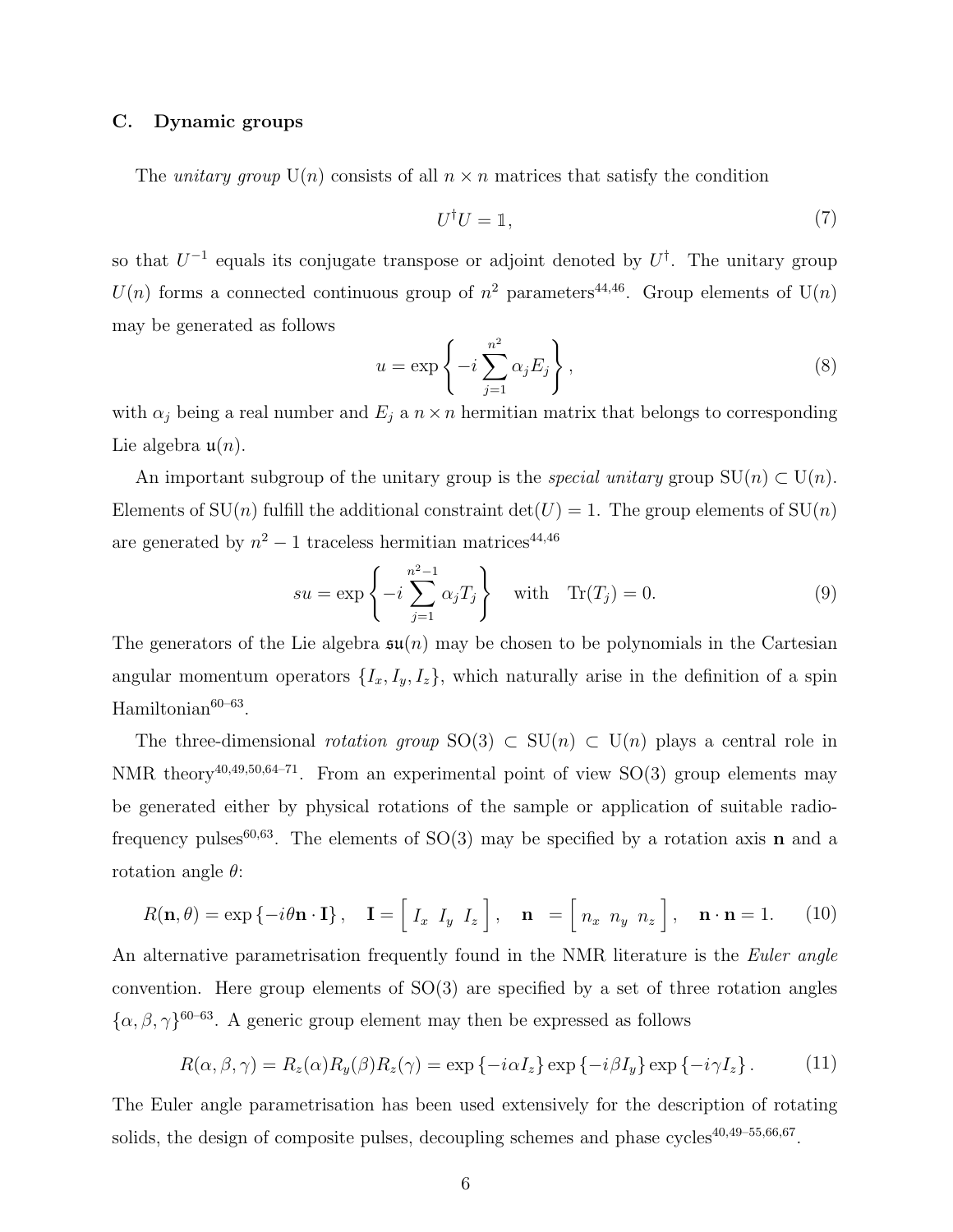### D. Conjugacy classes

The elements of a group G may be partitioned into *conjugacy classes*. Two elements  $g_i$ and  $g_j$  of G are conjugate to each other if the following relation holds

$$
g_i = g_k g_j g_k^{-1} \text{ for some } g_k \in G. \tag{12}
$$

The set of all elements conjugate to each other is called a *conjugacy class* 

$$
\text{Cl}(g_i) = \{g_j \mid g_i = g_k g_j g_k^{-1} \text{ for some } g_k \in G\}
$$
\n
$$
(13)
$$

and  $g_i$  is called the *representative* of the class.

For the symmetric group elements with the same cycle structure form a conjugacy class<sup>44</sup>. For example the elements (123) and (132) and the elements (12)(34) and (13)(24) are conjugate to each other. More generally the conjugacy classes of  $S_n$  may be specified by a string of cycle lengths. For the group  $S_3$  this means

$$
Cl(e = (1)(2)(3)) = [111],
$$
  
\n
$$
Cl((12)(3)) = [21], \quad Cl((123)) = [3].
$$
\n(14)

The possible cycle structures for  $S_n$  may be determined by considering all *integer partitions*  $\lambda$  of  $n^{72}$ . The symbol  $\lambda \vdash n$  will be reserved to indicate that  $\lambda$  partitions n. An integer partition of  $n$  represents  $n$  as a sum of one or more positive integers. The integer partitions of 5 for example are given by

$$
5 \mapsto [5], \quad 4+1 \mapsto [41], \qquad 3+1+1 \mapsto [311],
$$
  
\n
$$
2+1+1+1 \mapsto [2111], \qquad 1+1+1+1+1 \mapsto [11111],
$$
  
\n
$$
3+2 \mapsto [32], \qquad 2+2+1 \mapsto [221].
$$
  
\n(15)

Thus there is a natural identification between conjugacy classes of  $S_n$  and the integer partitions of n.

The conjugacy classes for matrix groups such as  $U(n)$ ,  $SU(n)$  and  $SO(3)$  are formed by all matrices that are related to each other by a similarity transformation

$$
Cl(A) = \{B \mid A = VBV^{\dagger} \text{ for some } V \in U(n), SU(n), SO(3)\}.
$$
 (16)

Since the trace of a matrix is preserved under a similarity transformation the conjugacy classes are given by all matrices with the same trace. For the rotation group the conjugacy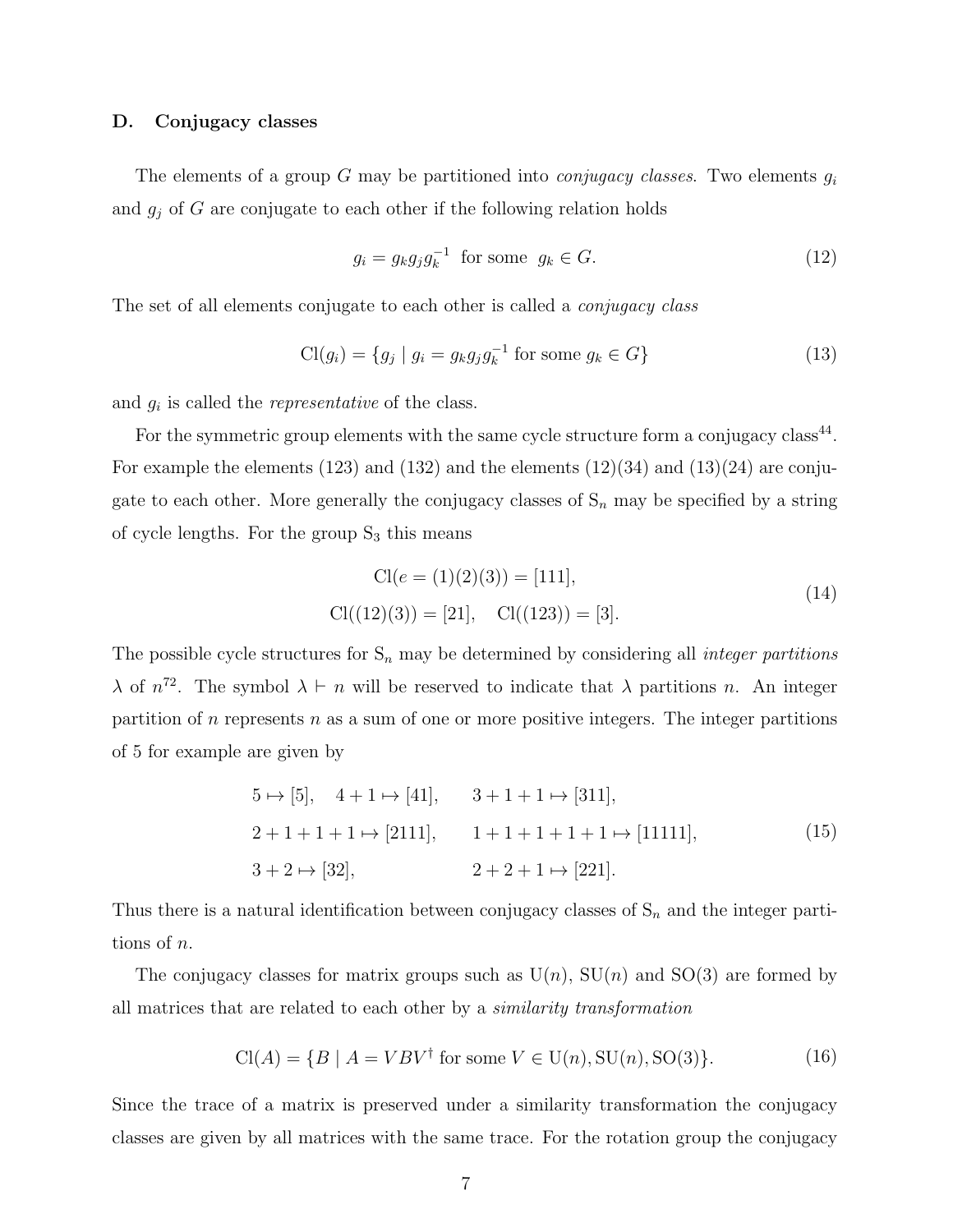classes are formed by all rotations with the same effective rotation angle  $\theta$ . Conjugate rotations then simply correspond to the same rotation as viewed from different reference frames.

### E. Irreducible representations

For certain applications it is convenient to generate a representation  $D(g)$  for the group elements  $g \in G$ . This is done by mapping the group elements onto  $(d \times d)$  dimensional matrices. The group composition law then translates into matrix multiplication. If the mapping is additionally one-to-one the representation is said to be *faithful*.

For groups considered here there always exists a similarity transformation  $V$  that blockdiagonalises the representations  $D(g)$  simultaneously so that all  $D(g) \forall g \in G$  admit a direct sum decomposition in H

$$
VD(g)V^{\dagger} = \bigoplus_{j=1}^{N_{\Gamma}} m_{\Gamma_j} D^{\Gamma_j}(g) \quad \forall g \in G.
$$
 (17)

The resulting  $(d_{\Gamma_j} \times d_{\Gamma_j})$  dimensional representations  $D^{\Gamma_j}(g)$  are called *irreducible repre*sentations of G and are labelled by  $\Gamma_j$ . The total number of irreducible representations for a given group G is denoted by  $N_{\Gamma}$ . An important theorem of representation theory states that the number of irreducible representations  $N_{\Gamma}$  of a group G is equal to the number of conjugacy classes of  $G^{44-47}$ .

Depending on the underlying Hilbert space H some irreducible representation may appear multiple times and some may not appear at all. The *multiplicity* of a given irreducible representation is denoted by  $m_{\Gamma_j}$ . The dimension of the Hilbert space H may then be expressed as follows

$$
d_{\mathbb{H}} = \sum_{j=1}^{N_{\Gamma}} m_{\Gamma_j} d_{\Gamma_j}.
$$
\n(18)

The basis set that spans the irreducible representations of a given group G is called a symmetry adapted basis  $\mathcal{B}_G$ . The members of  $\mathcal{B}_G$  may be specified by a set of group labels<sup>46,47</sup>

$$
\mathcal{B}_G = \{ |\Gamma_j, \gamma, \mu \rangle \}. \tag{19}
$$

The first label  $\Gamma_j$  specifies the irreducible representation the state belongs to. The second label  $\gamma$  distinguishes between basis elements belonging to the same irreducible representation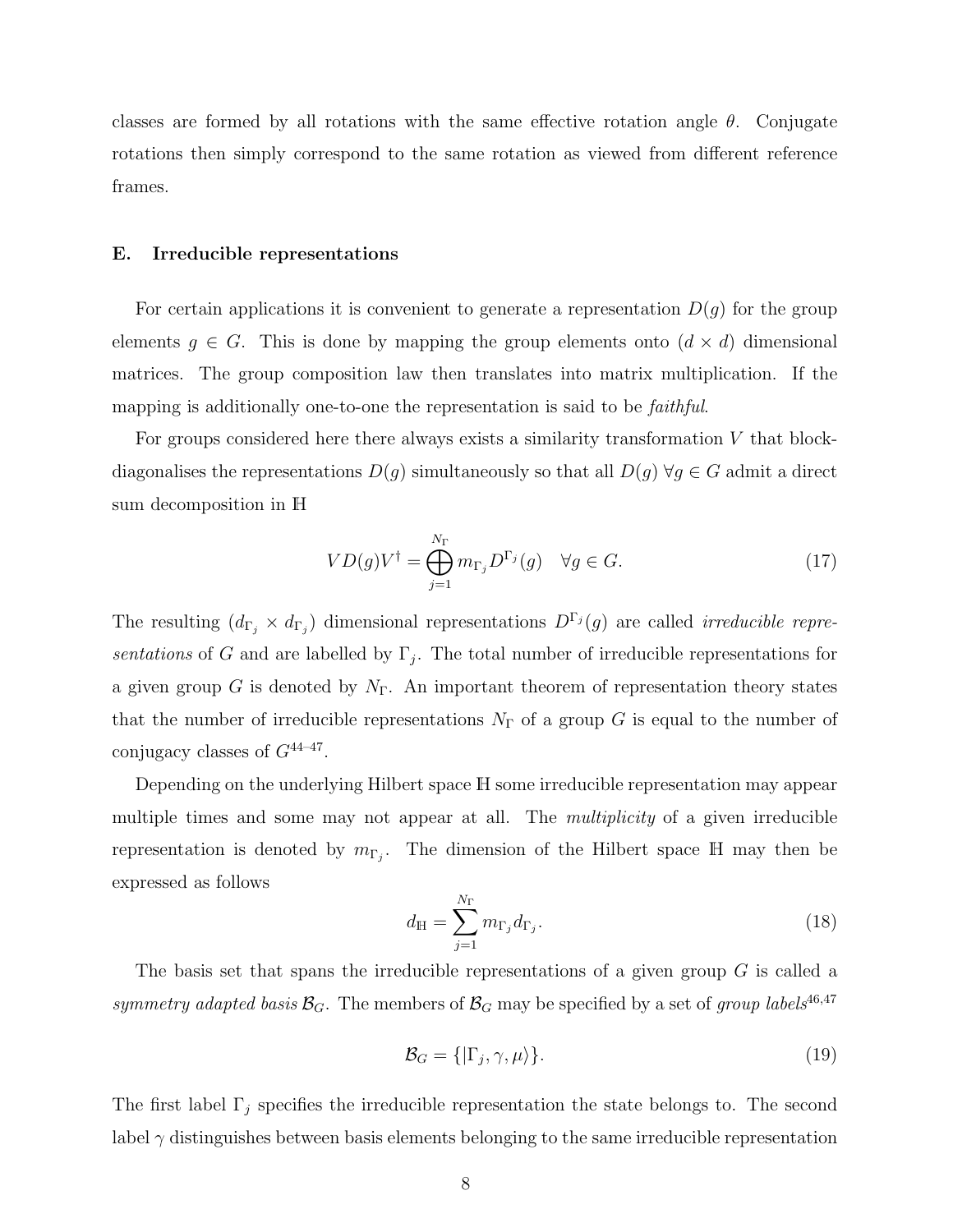with  $d_{\Gamma_j} > 1$ . In this work we will refer to this label as the group projection number. The label  $\mu$  is necessary for  $m_{\Gamma_j} > 1$  to uniquely address each basis element.

This notation is chosen to resemble the labelling of angular momentum states  $|I, m\rangle$  with the addition of a multiplicity label.

## F. Characters

The irreducible representations of a group may be classified according to their *characters*. The character  $\chi$  of a representation is given by the trace of the corresponding matrix

$$
\chi(g) = \text{Tr}(D(g)).\tag{20}
$$

From equation 17 it follows that the character  $\chi(g)$  may be expressed as follows

$$
\chi(g) = \sum_{j=1}^{N_{\Gamma}} m_{\Gamma_j} \text{Tr}(D^{\Gamma_j}(g)) = \sum_{j=1}^{N_{\Gamma}} m_{\Gamma_j} \chi^{\Gamma_j}(g).
$$
\n(21)

The characters  $\chi^{\Gamma_j}(g)$  are called *irreducible characters* of  $g \in G$ . The irreducible characters are orthogonal to each other with respect to the following complex inner product

$$
\frac{1}{|G|} \sum_{g \in G} (\chi^{\Gamma_j}(g))^* \chi^{\Gamma_k}(g) = \delta_{jk}.
$$
\n(22)

 $|\sim|$ 

This is a consequence of the Schur orthogonality relations<sup> $44-47$ </sup>

$$
\sum_{g \in G} [D^{\Gamma_j}(g)]^*_{mn} [D^{\Gamma_k}(g)]_{m'n'} = \delta_{jk} \delta_{mm'} \delta_{nn'} \frac{|G|}{d_{\Gamma_i}}
$$
(23)

for the matrix elements  $[D^{\Gamma_j}(g)]_{mn}$  of the irreducible representation  $\Gamma_j$ . An irreducible representation  $\Gamma_j$  is therefore uniquely specified by its set of characters.

The characters are conveniently collected into a character table. An example of a typical character table is given in table I.

The first column runs through all irreducible representations of the group. The following columns are labelled by the group elements of G.

### 1. Symmetric group

According to section II E the number of irreducible representations equals the number of conjugacy classes. For  $S_n$  the conjugacy classes are in a one-to-one correspondence with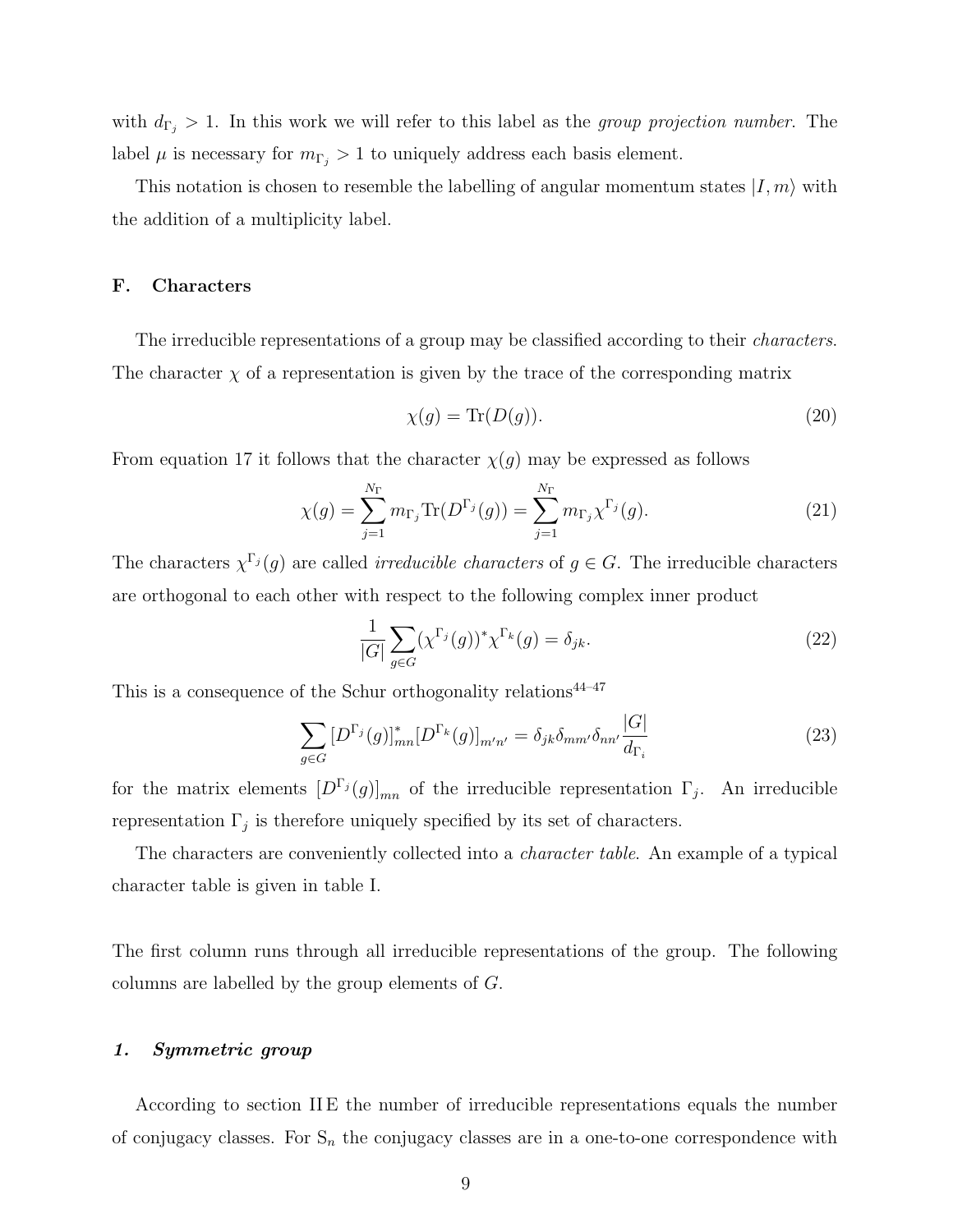| $\Gamma_j$          | $\epsilon$                    | 91                       | .        | $g_{ G }$                    |
|---------------------|-------------------------------|--------------------------|----------|------------------------------|
| $\Gamma_1$          | $\chi^{\Gamma_1}(e)$          | $\chi^{\Gamma_1}(g_2)$   | $\cdots$ | $\chi^{\Gamma_1}(g_{ G })$   |
| $\Gamma_2$          | $\chi^{\Gamma_2}(e)$          | $\chi^{\Gamma_2}(g_2)$   | $\cdots$ | $\chi^{\Gamma_2}(g_{ G })$   |
|                     |                               |                          |          |                              |
| $\Gamma_{N_\Gamma}$ | $\chi^{\Gamma_{N_\Gamma}}(e)$ | $\chi^{N_{\Gamma}}(g_2)$ | .        | $\chi^{N_{\Gamma}}(g_{ G })$ |

Table I. Character table of a generic group G.

the integer partition of n (see section IID). As a result the irreducible representations of  $S_n$ may also be labelled by integer partitions.

It is common to represent the irreducible representation of  $S_n$  by the integer partitions and the classes by a cycle representative. In the case of  $S_3$  this results in a character table as indicated in table II.

| $\Gamma_i$         | $\epsilon$ | (12)(3) | (13)(2) | (23)(1) | (123) | (132) |
|--------------------|------------|---------|---------|---------|-------|-------|
| $\Gamma_1 = [3]$   |            |         |         |         |       |       |
| $\Gamma_2 = [111]$ |            | - 1     | - 1     | - 1     |       |       |
| $\Gamma_3 = [21]$  |            | - 1     | - 1     | - 1     |       |       |

Table II. Character table for the group  $S_3$ .

The assignment of a given integer partition to an irreducible representations follows particular symmetry arguments that may be found in reference 44.

## 2. Three-dimensional rotation group

The character table for  $SO(3)$  may be determined by considering solutions of the threedimensional Laplace equation

$$
\frac{\partial^2 f}{\partial x^2} + \frac{\partial^2 f}{\partial y^2} + \frac{\partial^2 f}{\partial z^2} = 0.
$$
 (24)

The solutions to this equation are spherical harmonics  $Y_{lm}(\theta, \phi)^{46,47}$ . These span a  $(2l + 1)$ dimensional representation of SO(3). By the similarity argument of section II D it is sufficient to consider rotations around the z-axis to determine the characters. The resulting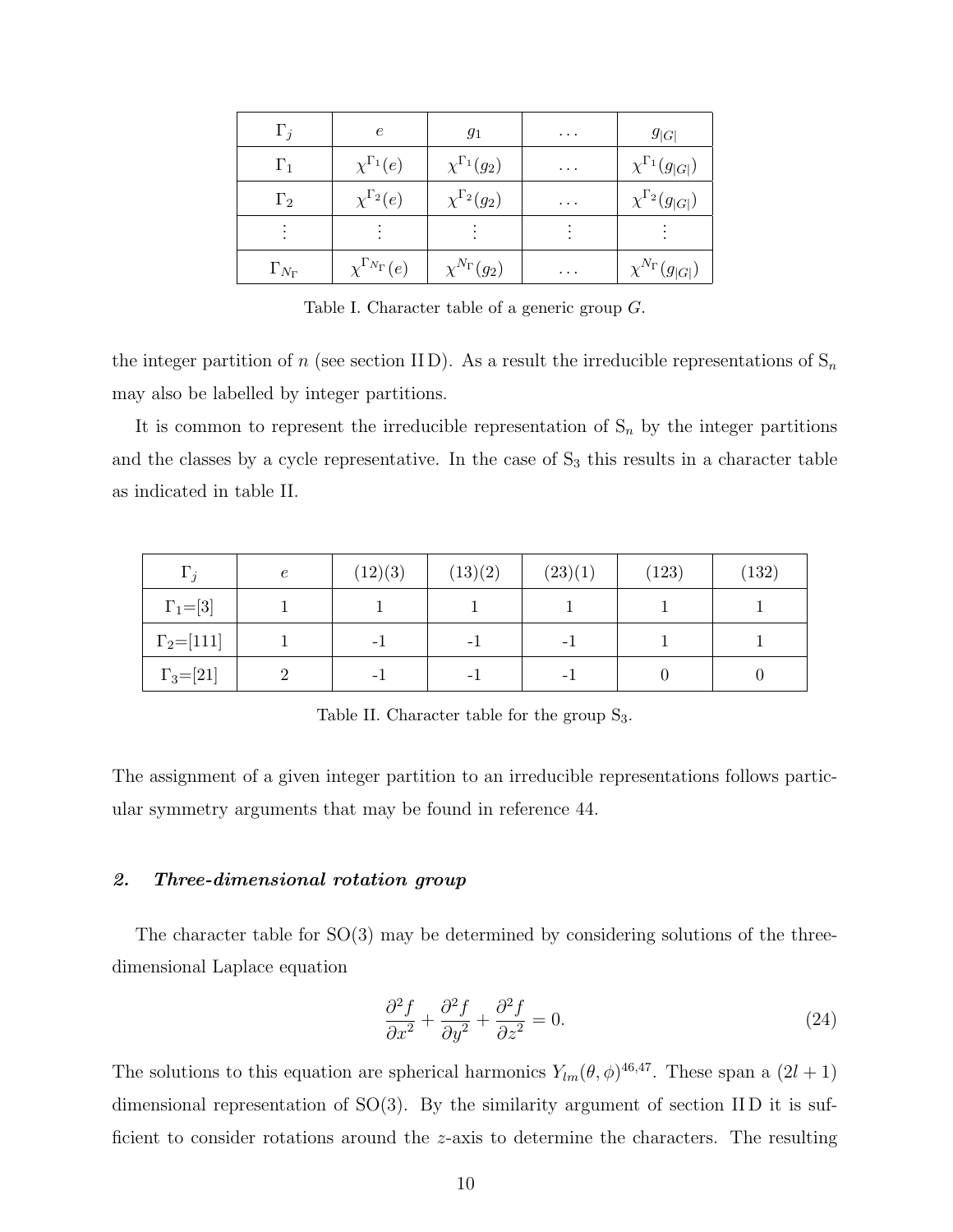character table for the group SO(3) is given by table III.

|  | $R(\mathbf{n},\theta)$                                |
|--|-------------------------------------------------------|
|  | $\sin((l+\frac{1}{2})\theta)/\sin(\frac{1}{2}\theta)$ |

Table III. Character table for the group SO(3).

The irreducible representations of  $SO(3)$  are thus distinguished by the quantum number l. The spherical harmonics  $Y_{lm}(\theta, \phi)$  are additionally labelled by a quantum number m to distinguish elements with the same quantum number  $l$  but different transformation properties under the two-dimensional rotation group SO(2).

## G. Direct product groups

Given two groups  $G_a$  and  $G_b$  one may define the *direct product* group  $G_a \otimes G_b$  by introducing the following element-wise operation $44-47$ 

$$
(g_i^a, g_j^b) * (g_k^a, g_l^b) = (g_i^a *_a g_k^a, g_j^b *_b g_l^b), \quad \forall g_i^a, g_k^a \in G_a \quad \text{and} \quad \forall g_j^b, g_l^b \in G_b,
$$
 (25)

where  $(*_a)$  and  $(*_b)$  are the group products for  $G_a$  and  $G_b$ , respectively. The direct product group  $G_a{\otimes} G_b$  contains subgroups  $G_a'$  $a'_a$  and  $G'_b$  which are isomorphic to  $G_a \cong G'_c$  $a'$  and  $G_b \cong G'_b$  $\frac{b}{b}$ . The isomorphism may be constructed as follows

$$
G_a \cong G'_a = \{ (g^a, e^b) \}, \quad G_b \cong G'_b = \{ (e^a, g^b) \},
$$
\n(26)

so that the two groups  $G'$  $a'$  and  $G'$  $\boldsymbol{h}_b$  commute

$$
[G'_a, G'_b] = 0 \tag{27}
$$

and every element of  $G_a \otimes G_b$  may be represented as a product of an element from  $G_c'$  $a \text{ and}$  $G'_{l}$  $\frac{b}{b}$ .

If both groups  $G_a$  and  $G_b$  are realised in terms of representations  $D(g^a)$  and  $D(g^b)$  the direct product group may be constructed by forming the *Kronecker product* of the matrices  $D(g^a)$  and  $D(g^b)$ 

$$
D(g^a, g^b) = D(g^a) \otimes D(g^b). \tag{28}
$$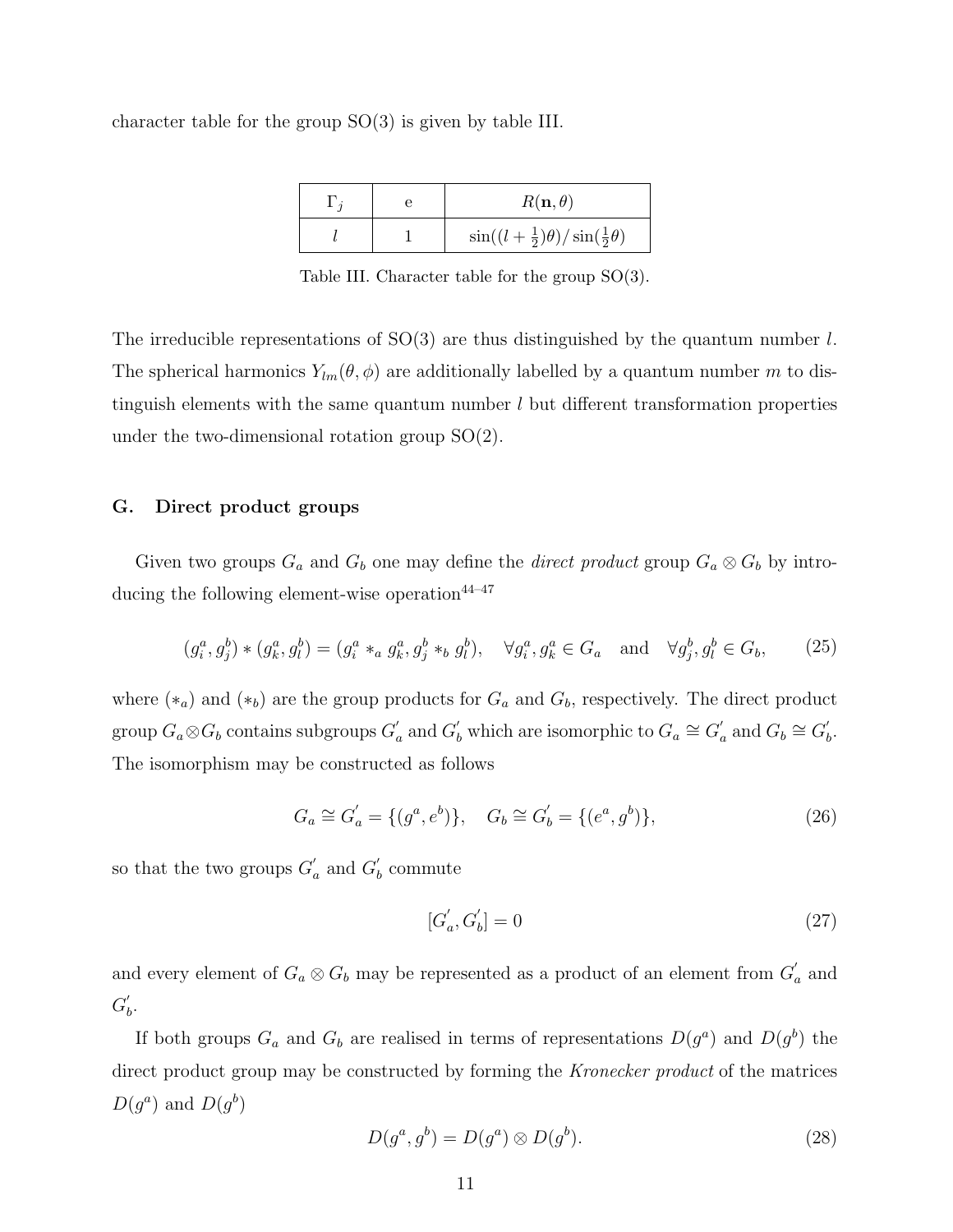## III. LONG-LIVED SPIN ORDER

### A. General framework

We consider a system of N identical spins with quantum number  $I$ . A single particle state occupies a Hilbert space  $\mathbb{H}_{2I+1}$  with dimension  $d_I = 2I + 1$ . The state of the composite system  $|\psi\rangle$  is an element of the composite Hilbert space H given by the N-fold tensor product of the Hilbert space  $\mathbb{H}_{2I+1}$  with dimension  $d_{\mathbb{H}} = (2I + 1)^N$ 

$$
\mathbb{H} = \underbrace{\mathbb{H}_{2I+1} \otimes \cdots \otimes \mathbb{H}_{2I+1}}_{N-\text{times}}.
$$
\n(29)

We further assume that we are dealing with an ensemble of such systems dissolved in a liquid. The state may then be described by a density operator  $\rho$ 

$$
\rho = \overline{|\psi\rangle\langle\psi|},\tag{30}
$$

where the overbar indicates an average across the spin-ensemble. The density operator  $\rho$  is an element of the space of linear operators on  $H$  denoted by  $L(H)$ 

$$
\mathbb{L}(\mathbb{H}) = \mathbb{H} \otimes \mathbb{H}^* = \underbrace{\mathbb{H}_{2I+1} \otimes \cdots \otimes \mathbb{H}_{2I+1}}_{N-\text{times}} \otimes \underbrace{\mathbb{H}_{2I+1}^* \otimes \cdots \otimes \mathbb{H}_{2I+1}^*}_{N-\text{times}}.
$$
 (31)

In the NMR jargon  $\mathbb{L}(\mathbb{H})$  is known as *Liouville space*<sup>61</sup>. Making use of superoperator notation the Liouville-von-Neuman equation governing the dynamics of the ensemble may be expressed as follows<sup>73</sup>

$$
\frac{d}{dt}|\rho(t)) = (\hat{\mathcal{L}}_{\text{coh}} + \hat{\mathcal{R}}^{\text{lab}})|\rho(t)),\tag{32}
$$

with  $\hat{\mathcal{L}}_{\text{coh}}$  being the coherent Liouvillian of the system,  $\hat{\mathcal{R}}^{\text{lab}}$  the generator of relaxation expressed in the laboratory frame and  $|Q\rangle$  denotes a state in  $\mathbb{L}(\mathbb{H})$ . The coherent Liouvillian is assumed to be the same for each member of the ensemble and is given by the commutation superoperator of  $\mathcal{H}_{\text{coh}}$ 

$$
\hat{\mathcal{L}}_{\text{coh}} = -i(\mathcal{H}_{\text{coh}} \otimes \mathbb{1} - \mathbb{1} \otimes \mathcal{H}_{\text{coh}}^{\dagger}). \tag{33}
$$

The assumption of an ensemble of N identical spins dissolved in an isotropic liquid allows us to express the coherent Hamiltonian as follows<sup>61–63</sup>

$$
\mathcal{H}_{\text{coh}} = \omega_0 I_z + 2\pi J \sum_{i < j}^{N} \mathbf{I}_i \cdot \mathbf{I}_j \quad \text{with} \quad \mathbf{I}_i = \left[ \begin{array}{cc} I_{ix} & I_{iy} & I_{iz} \end{array} \right],\tag{34}
$$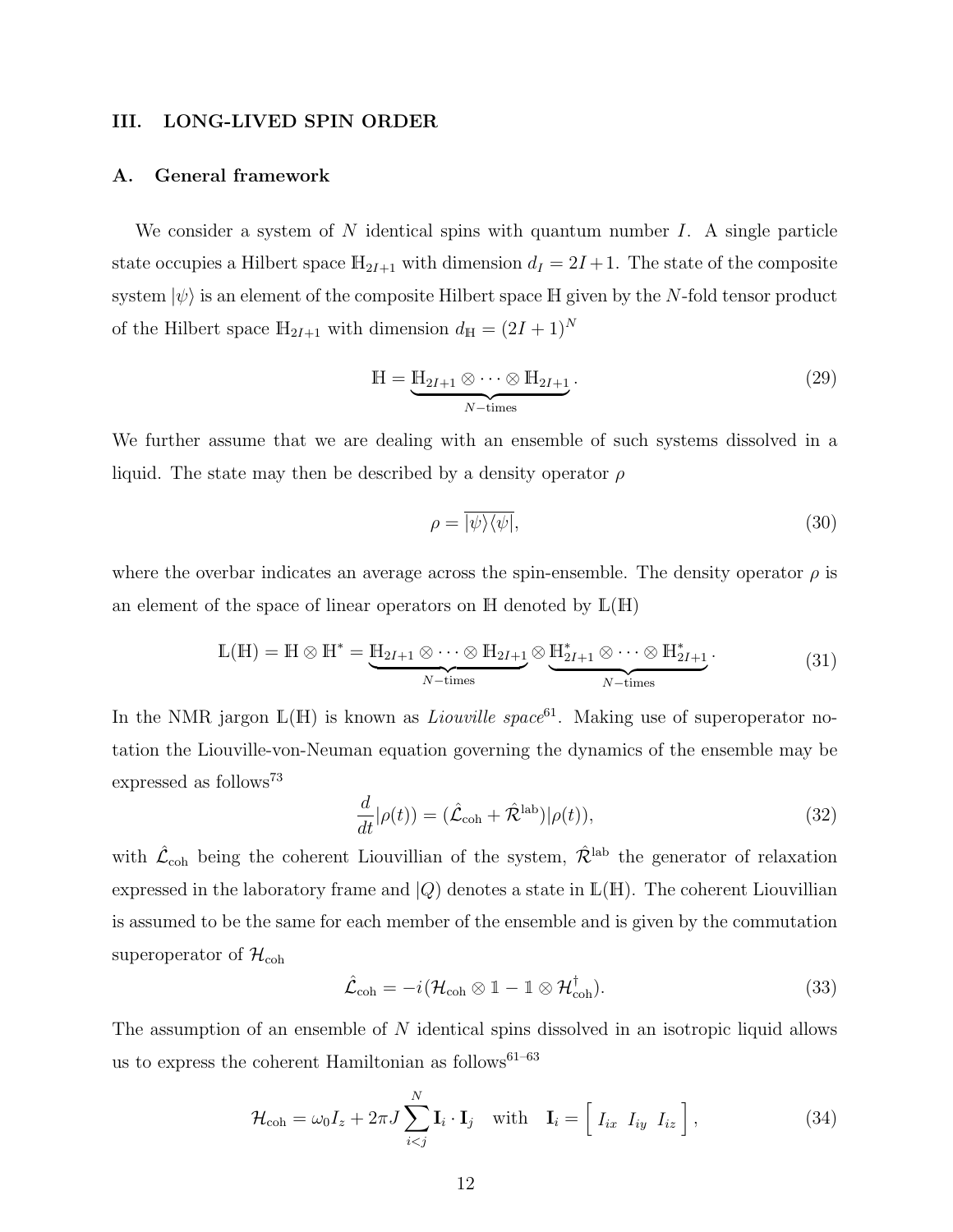with  $I_z$  being the total z-angular momentum operator. The interaction between the spins and the magnetic field is characterised by a single Larmor frequency  $\omega_0$ . The second term describes the mutual scalar coupling between pairs of spins with the same coupling strength J.

The relaxation superoperator  $\hat{\mathcal{R}}^{\text{lab}}$  may be constructed from the fluctuating part of the spin Liouvillian  $\hat{\mathcal{L}}_{\text{fluc}}(t)$ 

$$
\hat{\mathcal{L}}_{\text{fluc}}(t) = -i\hat{\mathcal{H}}_{\text{fluc}}(t). \tag{35}
$$

The fluctuating part is in general different for each member of the ensemble at given point it time. For conventional spin systems the relaxation superoperator  $\hat{\mathcal{R}}^{\text{lab}}$  takes the form of a double commutation superoperator  $\rm^{61,62}$ 

$$
\hat{\mathcal{R}}^{\text{lab}} = \int_{-\infty}^{0} \overline{\tilde{\hat{\mathcal{L}}}_{\text{fluc}}(0)\tilde{\hat{\mathcal{L}}}_{\text{fluc}}(\tau)} d\tau,\tag{36}
$$

where  $\tilde{\hat{\mathcal{L}}}_{\text{fluc}}(t)$  represents the fluctuating part expressed in the interaction frame of the coherent Liouvillian

$$
\tilde{\hat{\mathcal{L}}}_{\text{fluc}}(t) = \exp\left\{-\hat{\mathcal{L}}_{\text{coh}}t\right\}\hat{\mathcal{L}}_{\text{fluc}}(t)\exp\left\{+\hat{\mathcal{L}}_{\text{coh}}t\right\}.\tag{37}
$$

The relaxation superoperator for spin systems deviating strongly from thermal equilibrium should be formulated within the Lindblad formalism<sup>74,75</sup>. The symmetry properties of the relaxation superoperator do not depend upon this choice and we will avoid this complication here.

## B. Rotational symmetries

An operator Q possesses rotational symmetry if it is invariant under conjugation by elements of SO(3)

$$
R^{\dagger}(\mathbf{n},\theta)QR(\mathbf{n},\theta) = Q.
$$
\n(38)

Being invariant under rotations implies that  $Q$  preserves the total angular momentum  $I$  and z-angular momentum  $m$  of a state in H.

The coherent Hamiltonian  $\mathcal{H}_{coh}$  is in general not invariant under SO(3) but commutes with the total angular momentum operator  $I^2$  and the total z-angular momentum operator  $I_z$ 

$$
[I2 + Iz, \mathcal{H}_{\text{coh}}] = 0,
$$
\n(39)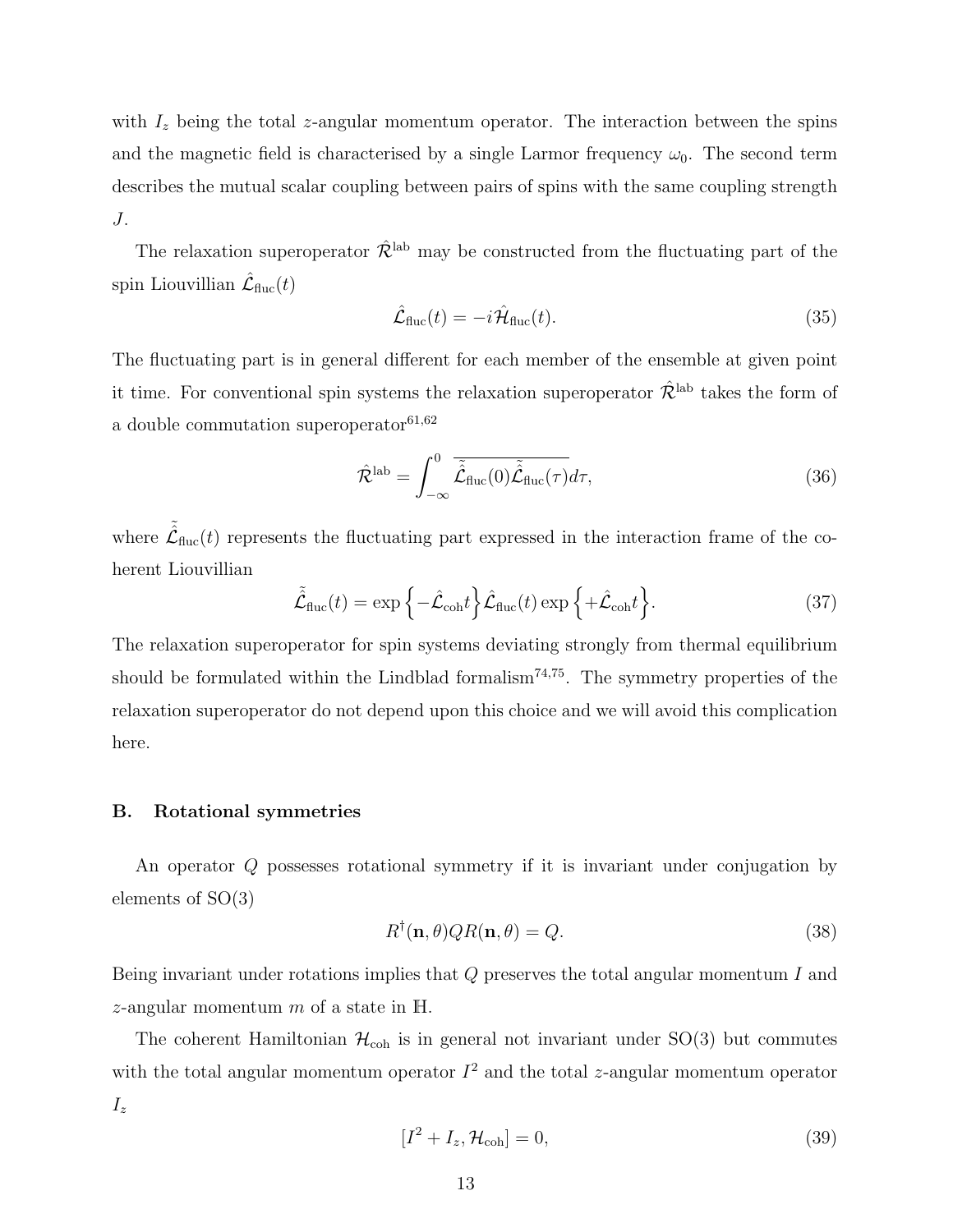where  $I^2$  and  $I_z$  are defined as follows:

$$
I_z = \sum_{i}^{N} I_{iz}, \quad I^2 = \sum_{i,j}^{N} \mathbf{I}_i \cdot \mathbf{I}_j \quad \text{with} \quad \mathbf{I}_i = \begin{bmatrix} I_{ix} & I_{iy} & I_{iz} \end{bmatrix} . \tag{40}
$$

As a consequence the coherent Hamiltonian also preserves total angular momentum I and  $z$ angular momentum m, and eigenstates of  $\mathcal{H}_{coh}$  may be chosen to be total angular momentum states  $|I, m\rangle$ 

$$
(I2 + Iz)|I,m\rangle = (I(I + 1) + m)|I,m\rangle.
$$
\n(41)

The set of all angular momentum states  $|I, m\rangle$  forms a symmetry adapted basis  $\mathcal{B}_{\text{SO(3)}}$  for rotations in H

$$
\mathcal{B}_{\text{SO}(3)} = \{|I, m\rangle\}.\tag{42}
$$

Similarly, the total angular momentum superoperator  $\hat{I}^2$  and total *z*-angular momentum superoperator  $\hat{I}_z$  in  $\mathbb{L}(\mathbb{H})$  are given by the expressions below

$$
\hat{I}_z = \sum_i^N \hat{I}_{iz}, \quad \hat{I}^2 = \sum_{i,j}^N \hat{\mathbf{I}}_i \cdot \hat{\mathbf{I}}_j \quad \text{with} \quad \hat{\mathbf{I}}_i = \left[ \hat{I}_{ix} \hat{I}_{iy} \hat{I}_{iz} \right]. \tag{43}
$$

The eigenoperators of  $(\hat{I}^2, \hat{I}_z)$  are given by *irreducible spherical tensor operators* (ISTO)<sup>60</sup>. Each ISTO may be labelled by two quantum numbers  $(k, m)$  which reflect their symmetry under  $SO(3)$  and  $SO(2)$  operations

$$
(\hat{I}^2 + \hat{I}_z)|T_{km}) = (k(k+1) + m)|T_{km}).
$$
\n(44)

The set of all spherical tensor  $|T_{km}\rangle$  forms a symmetry adapted basis  $\hat{\mathcal{B}}_{\text{SO(3)}}$  for rotations in  $L(H)$ 

$$
\hat{\mathcal{B}}_{\text{SO}(3)} = \{|T_{km})\}.
$$
\n(45)

Consider the coherent Liouvillian resulting from the Hamiltonian in equation 34. It is straightforward to show that  $\hat{\mathcal{L}}_{coh}$  commutes with  $\hat{I}^2$  and  $\hat{I}_z$ 

$$
[\hat{I}^2 + \hat{I}_z, \hat{\mathcal{L}}_{\text{coh}}] = 0.
$$
\n(46)

The coherent Liouvillian  $\hat{\mathcal{L}}_{coh}$  thus preserves the two quantum numbers  $(k, m)$  and its representations may be decomposed according to the irreducible representations of the rotation group  $SO(3)$ .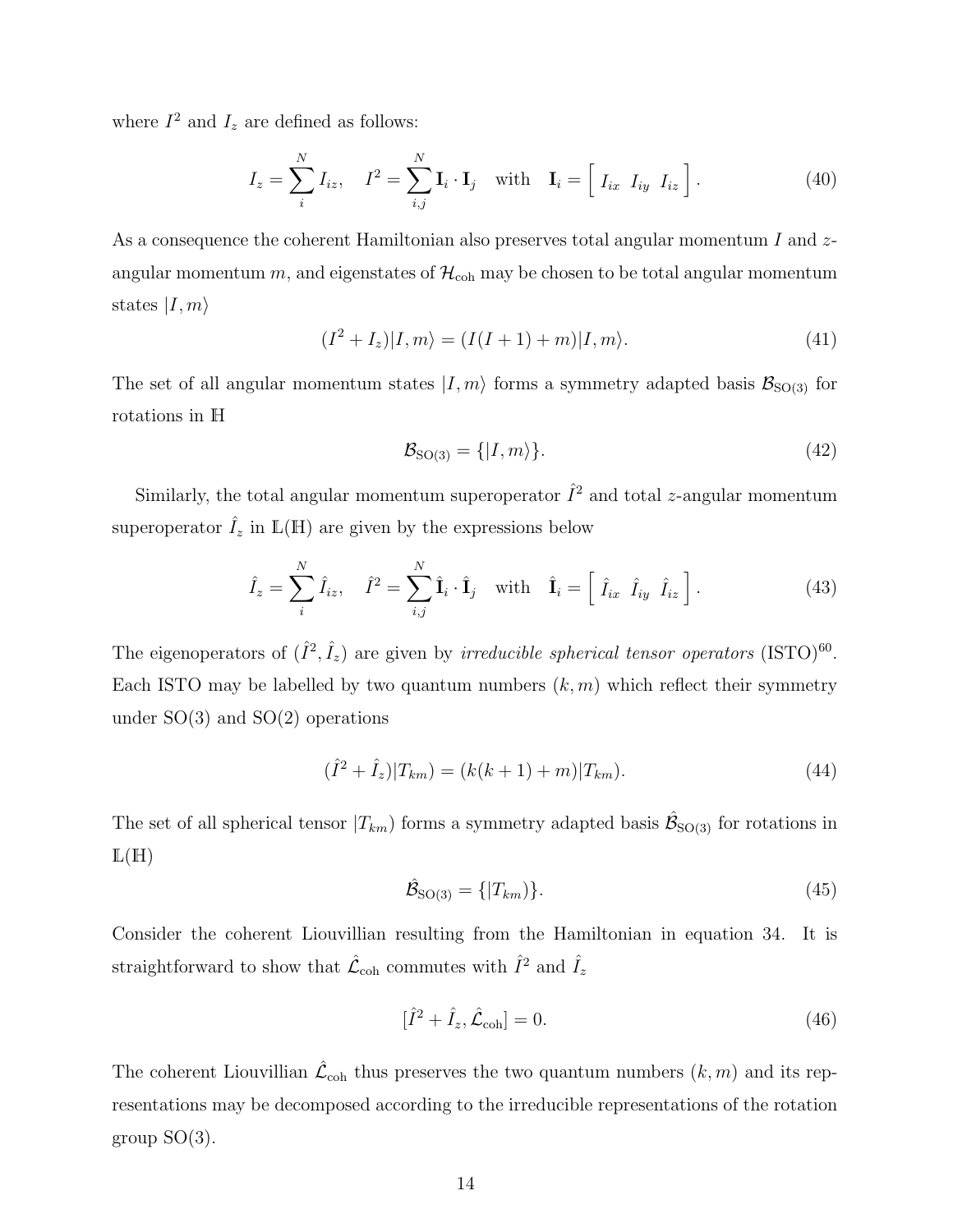The relaxation superoperator  $\hat{\mathcal{R}}^{\text{lab}}$  on the other hand possesses no symmetry in general. But the combination of dominant Zeeman interactions and weak relaxation processes driven by rotational Brownian motion imposes symmetry onto the relaxation superoperator<sup>64,65</sup>. Typically  $\hat{\mathcal{R}}^{\text{lab}}$  is well approximated by a secularised relaxation superoperator  $\hat{\mathcal{R}}$  which possesses at least SO(2) symmetry

$$
[\hat{I}_z, \hat{\mathcal{R}}] = 0,\tag{47}
$$

so that  $\hat{\mathcal{R}}$  preserves the z-angular momentum of any ISTO. Without any further approximations or assumptions  $\hat{\mathcal{R}}$  may not be decomposed into a sum of irreducible representations of the rotation group SO(3).

### C. Permutational symmetries

A system of N identical spins possesses spin permutation symmetry. The action of a spin permutation  $P_{\sigma}$  onto a direct product state  $|\psi_1 \psi_2 \dots \psi_N\rangle$  may be expressed as shown below

$$
P_{\sigma}|\psi_1\psi_2\ldots\psi_N\rangle = |\psi_{\sigma(1)}\psi_{\sigma(2)}\ldots\psi_{\sigma(N)}\rangle.
$$
\n(48)

For instance, the permutation  $P_{12}$  acting on the state  $|\psi_1 \psi_2 \psi_3\rangle$  leads to the following

$$
P_{12}|\psi_1\psi_2\psi_3\rangle = |\psi_2\psi_1\psi_3\rangle.
$$
\n(49)

The action of a spin permutation  $P_{\sigma}$  onto an operator Q is given by conjugation of Q by  $P_{\sigma}$ 

$$
P_{\sigma}: Q \mapsto P_{\sigma} Q P_{\sigma}^{\dagger}.
$$
\n
$$
(50)
$$

When an operator is expressed in terms of Cartesian angular momentum operators for example, a spin permutation amounts to a permutation of the indices

$$
P_{12}I_{1x}I_{2y}P_{12}^{\dagger} = I_{2x}I_{1y}.\tag{51}
$$

Consider the coherent Hamiltonian of equation 34. Since the nuclear Larmor frequency  $\omega_0$  and the mutual scalar coupling constant J is the same for all members of the system, the coherent Hamiltonian is invariant under the symmetric group  $S_n$ 

$$
P_{\sigma} \mathcal{H}_{\text{coh}} P_{\sigma}^{\dagger} = \mathcal{H}_{\text{coh}} \quad \forall \sigma \in \mathcal{S}_n.
$$
\n
$$
(52)
$$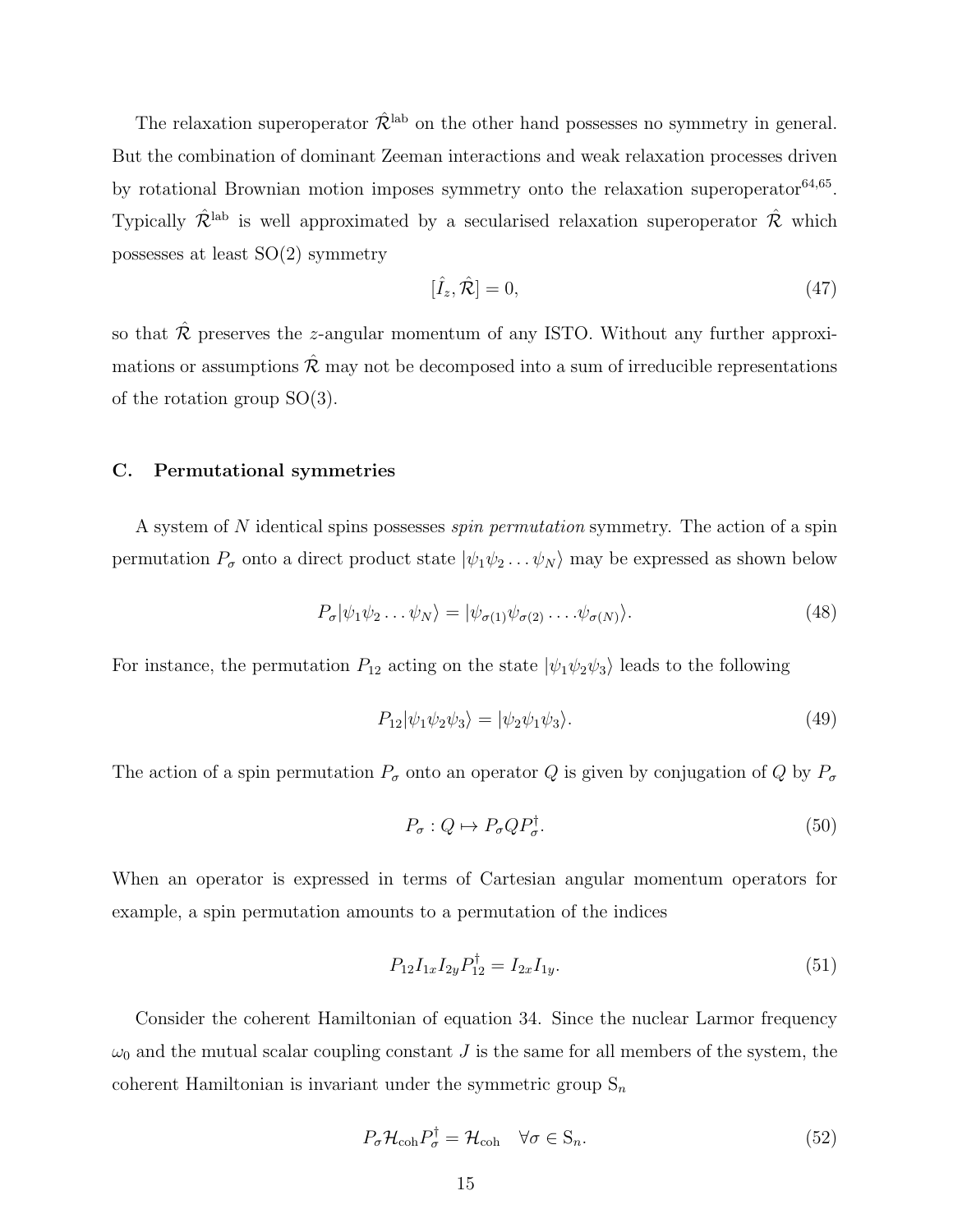Similarly, the coherent Liouvillian  $\mathcal{\hat{L}}_{\mathrm{coh}}$  is invariant under the set of spin permutation superoperators

$$
\hat{P}_{\sigma} = P_{\sigma} \otimes P_{\sigma}^*,\tag{53}
$$

that generate a representation of the group  $S_n$  on  $\mathbb{L}(\mathbb{H})$ 

$$
\hat{P}_{\sigma}\hat{\mathcal{L}}_{\text{coh}}\hat{P}_{\sigma}^{\dagger} = \hat{\mathcal{L}}_{\text{coh}} \quad \forall \sigma \in \mathcal{S}_n.
$$
\n(54)

As a consequence the representations of  $\mathcal{H}_{\text{coh}}$  and  $\hat{\mathcal{L}}_{\text{coh}}$  may be decomposed according to irreducible representations of  $S_n$ . And again without further approximations  $\hat{\mathcal{R}}$  does not possess any spin permutation symmetry.

### D. Schur-Weyl duality

Sections III B and III C showed that the coherent Liouvillian and Hamiltonian given by equations 33 and 34 are invariant under group elements  $S_n$  and preserve total and z- angular momentum. This gives rise to the concept of a *dual-symmetry*<sup>57,58</sup>. Consider a Hamiltonian H or Liouvillian  $\hat{\mathcal{L}}$  that commutes with two groups  $G_a$  and  $G_b$ 

$$
[\mathcal{H}, G_a] = 0, \qquad [\mathcal{H}, G_b] = 0,[\hat{\mathcal{L}}, G_a] = 0, \qquad [\hat{\mathcal{L}}, G_b] = 0,
$$
 (55)

with the additional assumption that  $G_a$  and  $G_b$  commute

$$
[G_a, G_b] = 0. \tag{56}
$$

It is easy to check that that this condition is fulfilled for spin rotations and permutations. In this case one speaks of a dual-symmetry and there exists a set of basis states and basis operators that transforms irreducibly under  $G_a$  and  $G_b$  simultaneously. Similar to equation 19 the basis elements may then be specified by a set of two group labels<sup>47</sup>

$$
\mathcal{B}_{G_b}^{G_a} = \{ |\Gamma_j^a, \gamma_a, \mu_a, \Gamma_k^b, \gamma_b, \mu_b \rangle \},
$$
  
\n
$$
\hat{\mathcal{B}}_{G_b}^{G_a} = \{ |\Gamma_j^a, \gamma_a, \mu_a, \Gamma_k^b, \gamma_b, \mu_b \rangle \}.
$$
\n(57)

In general there is no special relationship between the irreducible representations of  $G_a$ and  $G_b$ . An exception exists for the case that  $G_a = U(n)$  and  $G_b = S_n$ . The connection between irreducible representations of  $U(n)$  and  $S_n$  is described by the Schur-Weyl duality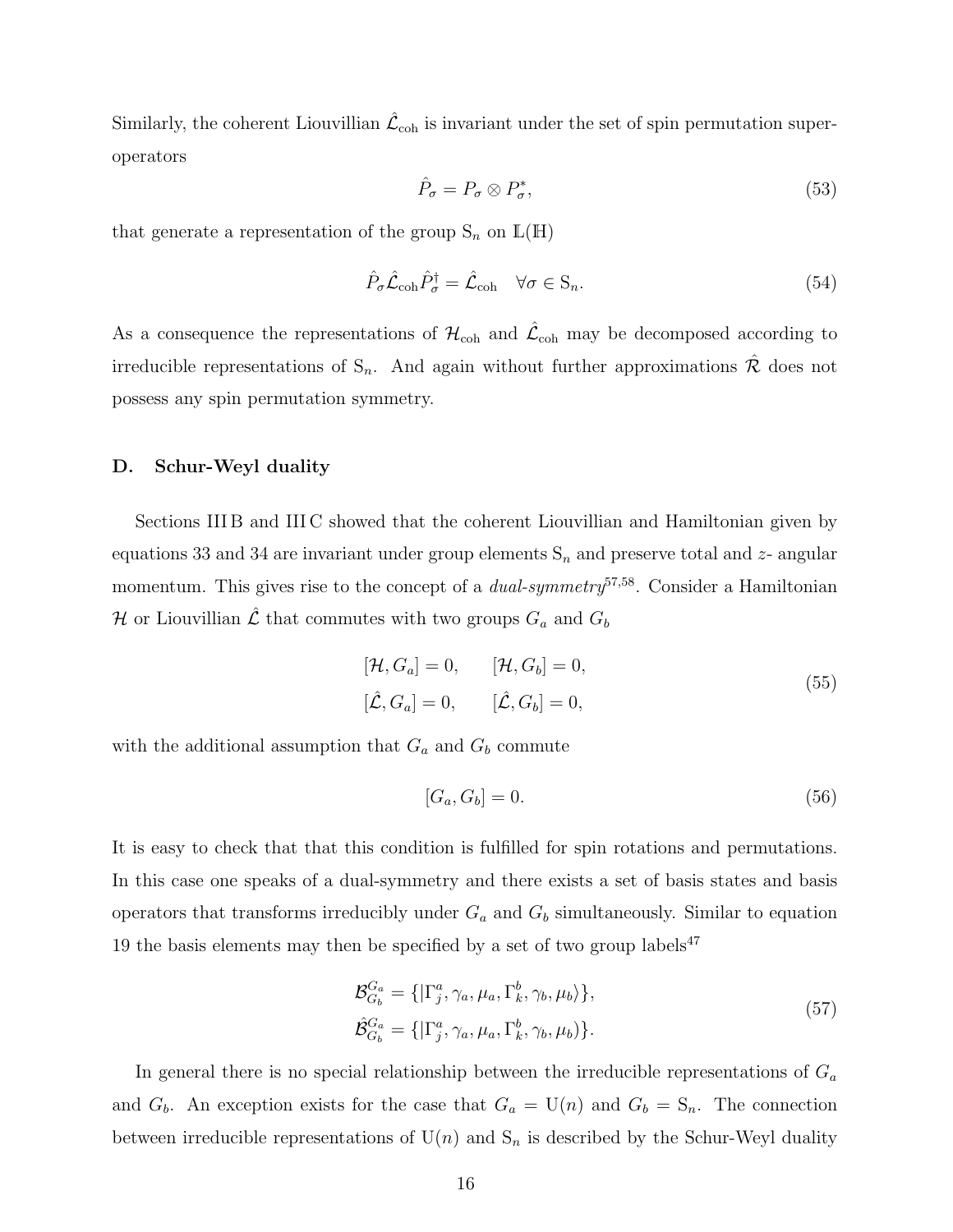theorem57,58. Following reference 58, a simplified version of this theorem states that the direct product representation of  $U(n)$  and  $S_n$  may be used to decompose H according to the irreducible representations  $\{\lambda\}$  of  $U(n)$  and  $[\lambda]$  of  $S_n$  as follows

$$
\mathbb{H} = \bigoplus_{\lambda \vdash N}^{l(\lambda) \le n} D^{\{\lambda\}} \circ D^{[\lambda]},\tag{58}
$$

where  $l(\lambda)$  indicates the length of a partition and we denote the dual pairing by (◦). There is thus a unique pairing between irreducible representations of  $U(n)$  and  $S_n$  identified by a common partition  $\lambda$ .

The Schur-Weyl duality further ensures (not captured by equation 58) that the multiplicity  $m_{\{\lambda\}}$  of an irreducible representation of  $U(n)$  is the same as the dimensionality  $d_{[\lambda]}$ of the corresponding irreducible representation of  $S_n$  and vice versa.

Since the rotation group  $SO(3)$  is a subgroup of  $U(n)$  the Schur-Weyl duality theorem provides a way to identify irreducible representations of  $SO(3)$  with those of  $S_n$ . Strictly speaking this only holds in H and we briefly outline how to extend the duality principle to  $L(H)$  in appendix A 3.

To illustrate implications of the Schur-Weyl duality we first consider Hilbert spaces of spin-1/2 systems. The irreducible representations of  $U(2)$  remain irreducible upon restriction to  $SO(3)$ . In this case the branching rules simplify significantly<sup>44,45</sup>.

The coupled angular momentum basis for a system of two spin-1/2 particles consists of three triplet states  $|T_{1m}\rangle$  with  $I = 1$  and a singlet state  $|S_{00}\rangle$  with  $I = 0$ 

$$
|S_{00}\rangle = 2^{-1/2}(|\alpha\beta\rangle - |\beta\alpha\rangle), \quad |T_{1+1}\rangle = |\alpha\alpha\rangle,
$$
  

$$
|T_{10}\rangle = 2^{-1/2}(|\alpha\beta\rangle + |\beta\alpha\rangle), \quad |T_{1-1}\rangle = |\beta\beta\rangle.
$$
 (59)

These states have definite permutation symmetry under the spin permutation  $P_{12}$ 

$$
P_{12}|S_{00}\rangle = -|S_{00}\rangle, \quad P_{12}|T_{1m}\rangle = +|T_{1m}\rangle, \tag{60}
$$

with the singlet state being anti-symmetric and the triplet-state being symmetric. The same information is encoded by the Schur-Weyl duality theorem. According to equation 58 it is only necessary to consider integer partitions with  $l(\lambda) \leq 2$ . For two particles the possible partition are given by

$$
\lambda \vdash 2 = \{ [2], [11] \}. \tag{61}
$$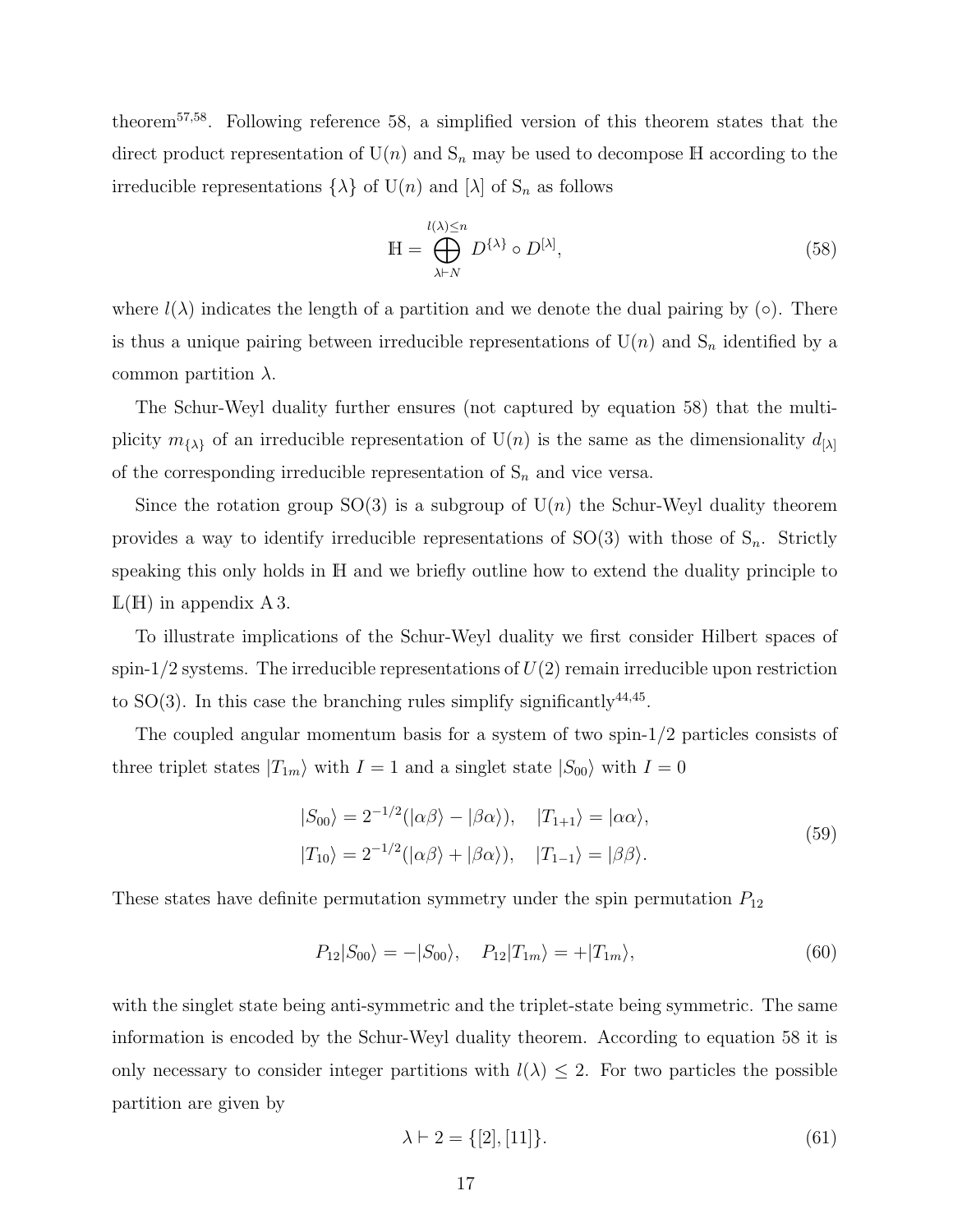The branching rule for the SO(3)  $\subset U(2)$  subgroup chain follows the simple rule  $I =$ 1  $\frac{1}{2}(\lambda_1 - \lambda_2)^{45,76}$ 

$$
I = \frac{1}{2}(2 - 0) = 1 \leftrightarrow [2], \quad I = \frac{1}{2}(1 - 1) = 0 \leftrightarrow [11].
$$
 (62)

This leads to the following dual pairing of irreducible representations of  $SO(3) \subset U(2)$  and  $S_2$ 

$$
\mathbb{H} = D^1 \circ D^{[2]} \oplus D^0 \circ D^{[11]}.
$$
\n(63)

Equation 63 agrees with equations 59 and 60 if we identify [2] with the symmetric and [11] with the anti-symmetric irreducible representation of  $S_2$ . And as indicated in table IV, the multiplicities and dimensionalities follow the pattern  $m_{\{\lambda\}} = d_{\{\lambda\}}$  and vice versa.

| $\Gamma_i$       | $m_{\Gamma_j}$ | $d_{\Gamma_j}$ |
|------------------|----------------|----------------|
| $I=1$            |                | 3              |
| $\lambda=[2]$    |                |                |
| $I=0$            |                |                |
| $\lambda = [11]$ |                |                |

Table IV. Dimensionality and multiplicity pairing for  $SO(3) \subset U(2)$  and  $S_2$ .

Similarly for three identical spin-1/2 particles the following partitions are of relevance

$$
\lambda \vdash 3 = \{ [3], [21] \}. \tag{64}
$$

Repeating the argument above one may decompose H as follows

$$
\mathbb{H} = D^{\frac{3}{2}} \circ D^{[3]} \oplus D^{\frac{1}{2}} \circ D^{[21]}.
$$
 (65)

The Schur-Weyl duality thus explains the absence of the  $[111]$  or  $A_2$  irreducible representation of  $S_3$  for the coupling of three spin-1/2 particles<sup>14–17,59</sup>. With the help of the  $S_3$ character table (see table II) it is straightforward to construct the dimensionality and multiplicity pairings as shown in table V.

For systems with  $I > 1/2$  the branching rules for the SO(3)  $\subset U(2I + 1)$  subgroup chain are not unique. In these cases the branching rules can be built up recursively based on ideas by  $Jahn<sup>76</sup>$ .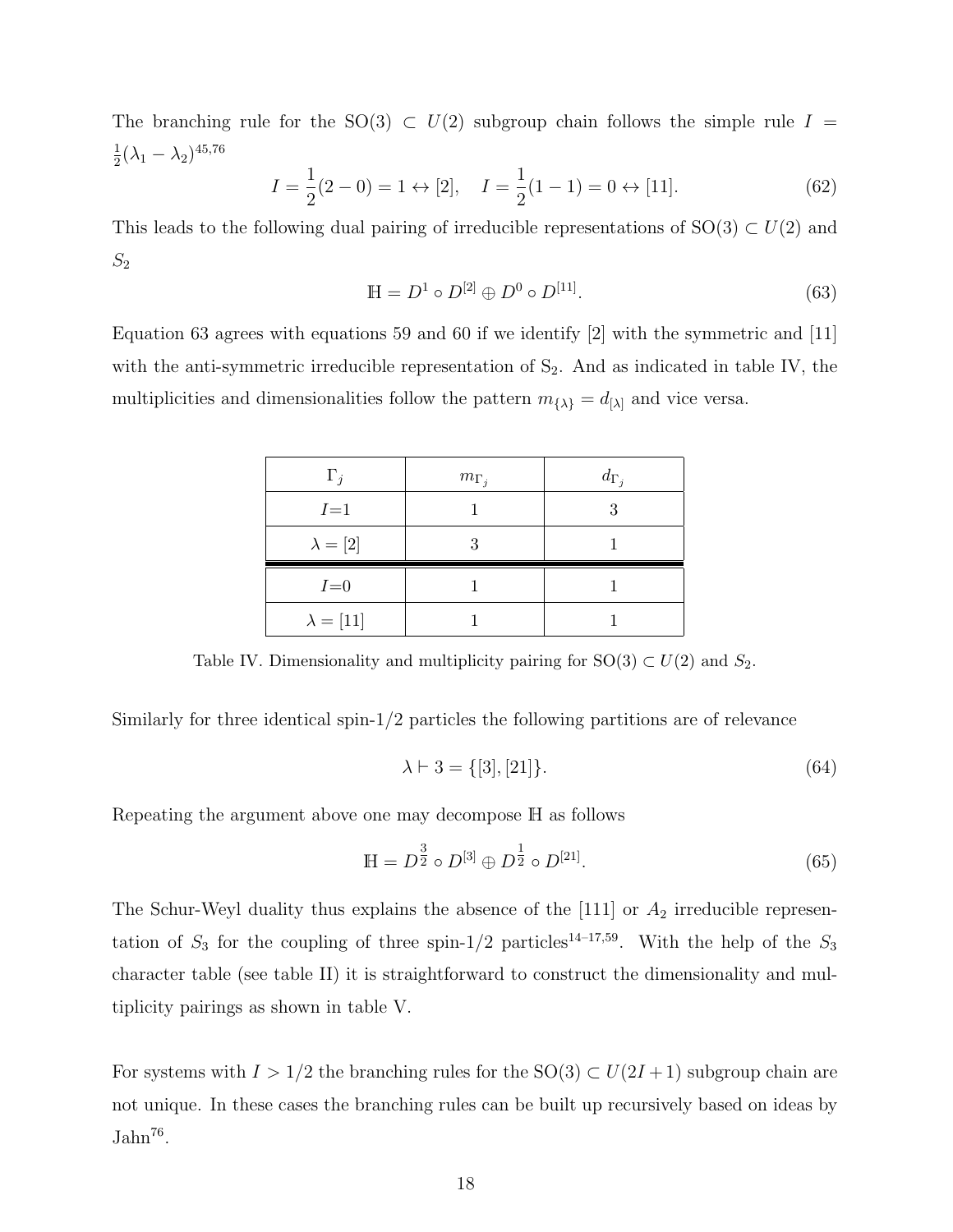| $\Gamma_i$        | $m_{\Gamma_i}$ | $d_{\Gamma_i}$ |
|-------------------|----------------|----------------|
| $I = \frac{3}{2}$ |                |                |
| $\lambda=[3]$     |                |                |
| $I = \frac{1}{2}$ |                |                |
| $\lambda=[21]$    |                |                |

Table V. Dimensionality and multiplicity pairing for  $SO(3) \subset U(2)$  and  $S_3$ .

We illustrate the Schur-Weyl duality for spins with  $I > 1/2$  by considering three coupled spin-1 particles. Such systems are interesting in the context of long-lived spin operators for deuterated methyl rotors $18,77$ . For spin-1 particles it is necessary to consider partitions up to length three:

$$
\lambda \vdash 3 = \{ [3], [21], [111] \}. \tag{66}
$$

The dual pairings for  $SO(3) \subset U(3)$  are given by the relations below

$$
\mathbb{H} = (D^1 \oplus D^3) \circ D^{[3]} \oplus (D^1 \oplus D^2) \circ D^{[21]} \oplus D^0 \circ D^{[111]}.
$$
 (67)

Since the irreducible representations from  $U(3)$  do not remain irreducible upon restriction to SO(3) the dual-pairings between SO(3)  $\subset U(3)$  and S<sub>3</sub> are not unique.

The multiplicities of the irreducible representations may be determined by realising that every individual pairing has to fulfill the multiplicity-dimensionality pattern. This leads to a simple set of rules.

- (1) Distribute the dual-pairing over all direct sums.
- (2) Multiply the SO(3) irreducible representation by the dimensionality of the  $S_n$ irreducible representation and vice versa.

For the current example this reduces to the following sequence of steps:

$$
(D^1 \oplus D^3) \circ D^{[3]} \oplus (D^1 \oplus D^2) \circ D^{[21]} \oplus D^0 \circ D^{[111]}
$$
  
\n
$$
\stackrel{(1)}{=} D^1 \circ D^{[3]} \oplus D^1 \circ D^{[3]} \oplus D^1 \circ D^{[21]} \oplus D^2 \circ D^{[21]} \oplus D^0 \circ D^{111}
$$
  
\n
$$
\stackrel{(2)}{=} (D^1 \circ 3 \times D^{[3]}) \oplus (D^3 \circ 7 \times D^{[3]}) \oplus (2 \times D^1 \circ 3 \times D^{[21]})
$$
  
\n
$$
\oplus (2 \times D^2 \circ 5 \times D^{[21]}) \oplus (D^0 \circ D^{[111]}).
$$
  
\n(68)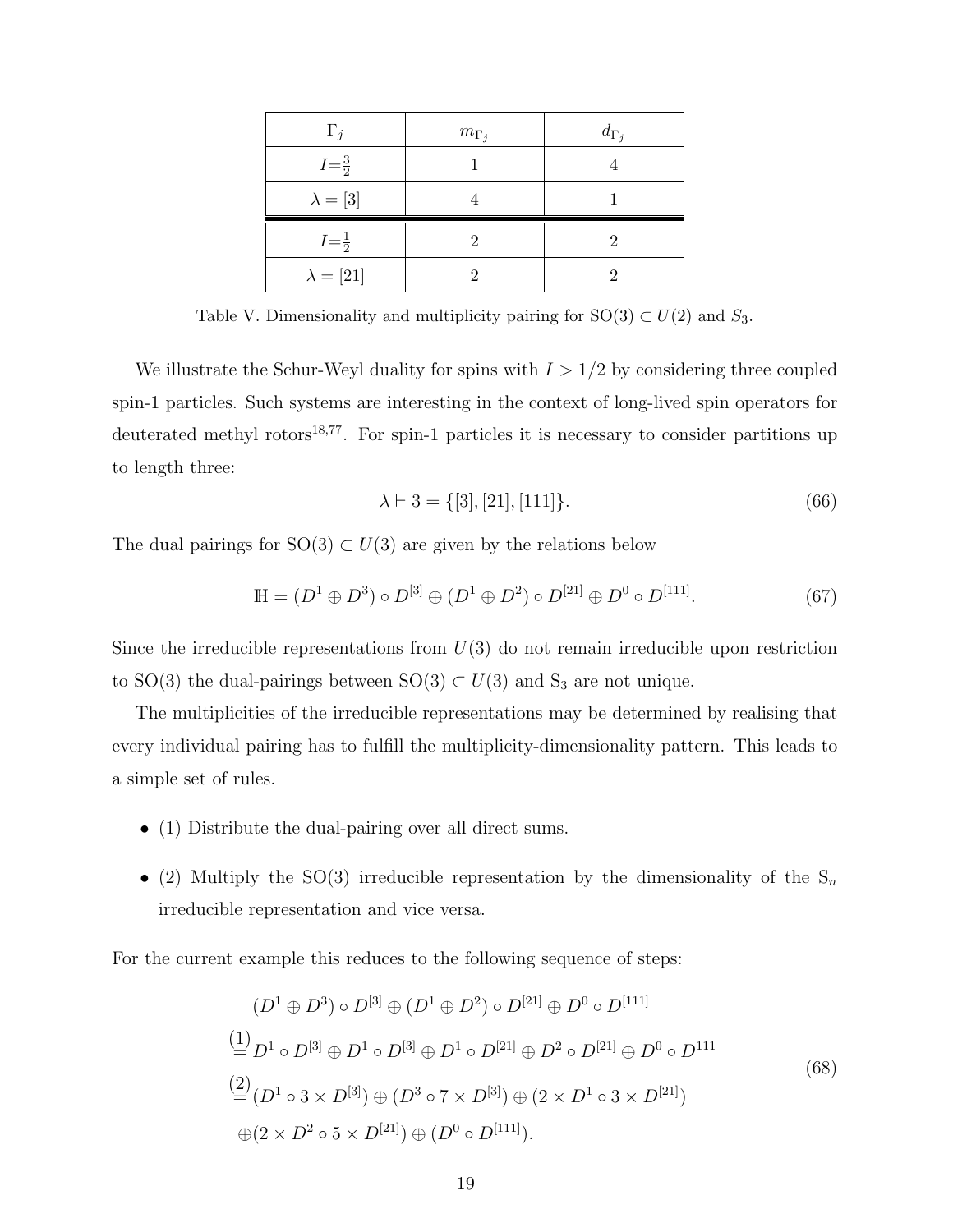| $\Gamma_j$        | $m_{\Gamma_j}$ | $d_{\Gamma_i}$ | $\Gamma_j$       | $m_{\Gamma_i}$ | $d_{\Gamma_i}$ |
|-------------------|----------------|----------------|------------------|----------------|----------------|
| $I=0$             | 1              | 1              | $I=2$            | $\overline{2}$ | 5              |
| $\lambda = [111]$ | 1              | 1              | $\lambda = [21]$ | 5              | $\overline{2}$ |
| $I=1$             |                | 3              | $I = 3$          |                |                |
| $\lambda = [3]$   | 3              | 1              | $\lambda = [3]$  | 7              |                |
| $I=1$             | $\overline{2}$ | 3              |                  |                |                |
| $\lambda=[21]$    | 3              | $\overline{2}$ |                  |                |                |

The last line of equation 68 has been summarised in table III D to illustrate the individual dual-pairings.

Table VI. Dimensionality and multiplicity pairing for  $SO(3) \subset U(3)$  and  $S_3$ .

While it is straightforward to determine the dimensionality of an irreducible representation  $D<sup>I</sup>$ , it is not straightforward to calculate the dimensionality of an irreducible representation  $D^{[\lambda]}$ . Since the following discussion will focus on spin systems with  $I = 1/2$  and  $I = 1$  we provide expressions for the dimensionality of  $D^{[\lambda]}$  with  $l(\lambda) \leq 3$ 

$$
d_{\lambda,1}(\lambda_1) = 1,
$$
  
\n
$$
d_{\lambda,2}(\lambda_1, \lambda_2) = (\lambda_1 + \lambda_2)! \frac{(\lambda_1 - \lambda_2 + 1)}{(\lambda_1 + 1)!\lambda_2!},
$$
  
\n
$$
d_{\lambda,3}(\lambda_1, \lambda_2, \lambda_3) =
$$
  
\n
$$
(\lambda_1 + \lambda_2 + \lambda_3)! \frac{(\lambda_1 - \lambda_2 + 1)(\lambda_1 - \lambda_3 + 1)(\lambda_2 - \lambda_3 + 2)}{(\lambda_1 + 2)!(\lambda_2 + 1)!\lambda_3!}.
$$
\n(69)

A derivation of these is given in appendix A 1.

# E. Long-lived spin operators

# 1. Permutational symmetry

Long-lived spin populations and long-lived spin coherences possess exceptional relaxation time constants. This indicates that they are either exact or approximate members of the nullspace of  $\hat{\mathcal{R}}$  (strictly speaking one should consider the nullspace of  $\hat{\mathcal{L}}_{coh} + \hat{\mathcal{R}}$ , but this distinction will be inconsequential for the following discussion)<sup>48</sup>. The elements of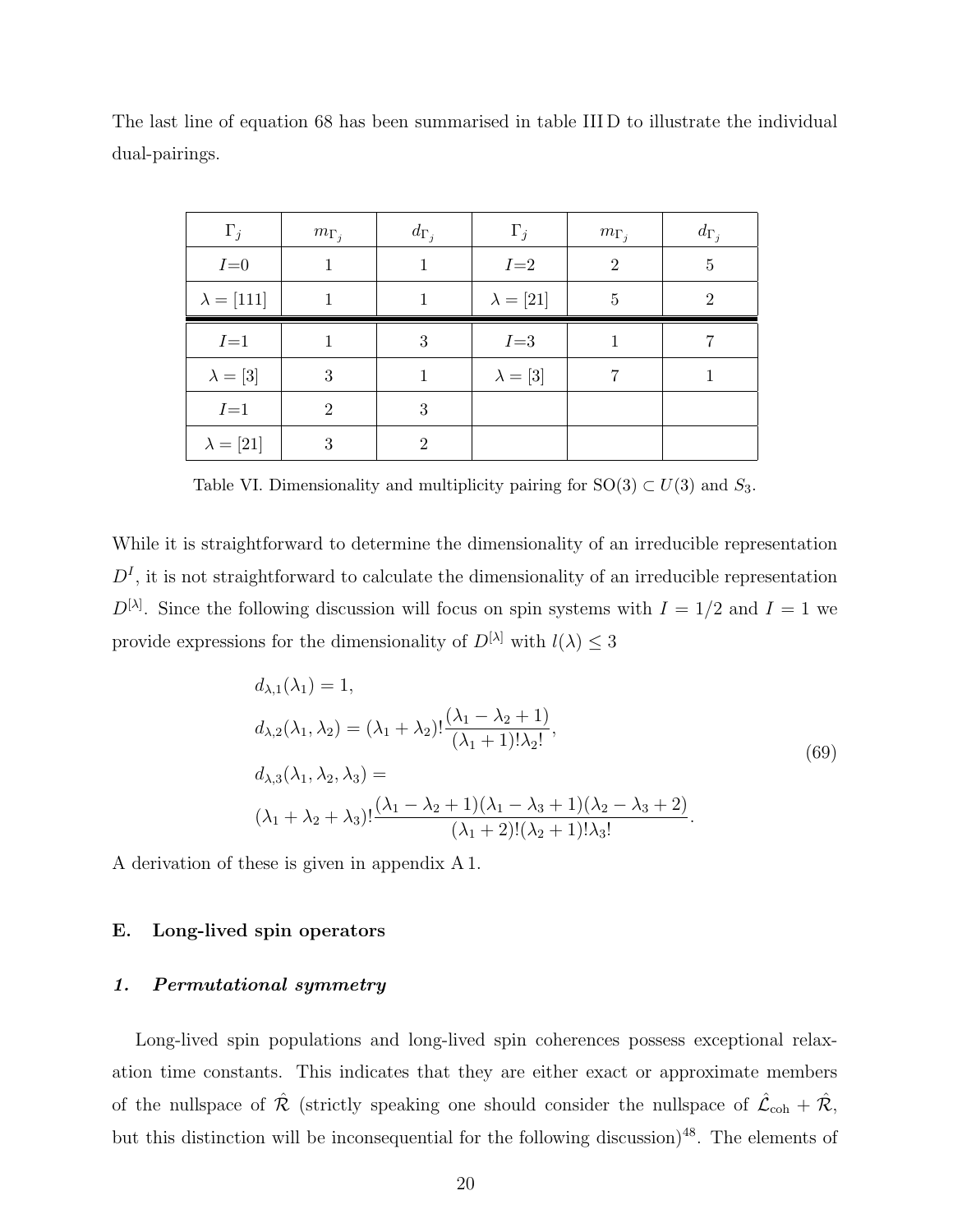the nullspace Null $(\hat{\mathcal{R}})$  may be constructed by imposing symmetries on  $\hat{\mathcal{R}}$ . Practically this is achieved by synthesising molecules with a high degree of local symmetry and rigid molecular structure<sup>78–80</sup>.

In the NMR literature it is often assumed that long-lived spin operators are encountered if  $\hat{\mathcal{R}}$  is invariant under the permutation group of  $\mathcal{H}_{coh}$  (or one of its subgroups)<sup>14–16</sup>. But this conclusion is incorrect. The relaxation superoperator has to obey a stricter symmetry principle. For long-lived spin operators to exist  $\mathcal R$  has to be invariant under the following direct product group

$$
S_n^2 = S_n \otimes S_n^*.\tag{70}
$$

The elements of  $S_n^2$  are given by generalised spin permutation superoperators  $\hat{P}_{\sigma}^{\tau}$ 

$$
\hat{P}_{\sigma}^{\tau} = P_{\sigma} \otimes P_{\tau}^* \quad \text{with} \quad \sigma, \tau \in \mathcal{S}_n. \tag{71}
$$

These operate on H and its dual  $H^*$ , respectively.

To see why  $\hat{\mathcal{R}}$  has to be invariant under  $S_n^2$ , we first consider a system without any symmetry. In this case the only member of Null( $\hat{\mathcal{R}}$ ) is the sum of all populations  $|1\rangle$ 

$$
\hat{\mathcal{R}}|\mathbb{1}) = |\mathbb{0}).\tag{72}
$$

The identity operator may be decomposed by making use of the projectors  $\mathcal{P}^{[\lambda]}$  onto the different symmetry manifolds of  $S_n$  on  $\mathbb{H}^{44-47}$ 

$$
\mathcal{P}^{[\lambda]} = \frac{d_{[\lambda]}}{|\mathcal{S}_n|} \sum_{\sigma \in \mathcal{S}_n} (\chi^{[\lambda]}(\sigma))^* P_{\sigma}.
$$
\n(73)

Equation 72 may then be expressed as shown below

$$
\hat{\mathcal{R}}|\mathbb{1}) = \sum_{\lambda \vdash n} \hat{\mathcal{R}}|\mathcal{P}^{[\lambda]}\mathbb{1}\mathcal{P}^{[\lambda],\dagger}) = \sum_{\lambda \vdash n} \hat{\mathcal{R}}\hat{\mathcal{P}}^{[\lambda]}|\mathbb{1}),\tag{74}
$$

where we have defined the following projection superoperator

$$
\hat{\mathcal{P}}^{[\lambda]} = \mathcal{P}^{[\lambda]} \otimes \mathcal{P}^{[\lambda],*}.\tag{75}
$$

Assuming that  $\hat{\mathcal{R}}$  commutes with every projector  $\hat{\mathcal{P}}^{[\lambda]}$  equation 74 reduces to the following

$$
\hat{\mathcal{R}}|\mathbb{1}) = \sum_{\lambda \vdash n} \hat{\mathcal{P}}^{[\lambda]} \hat{\mathcal{R}}|\mathbb{1}) = |0\rangle.
$$
\n(76)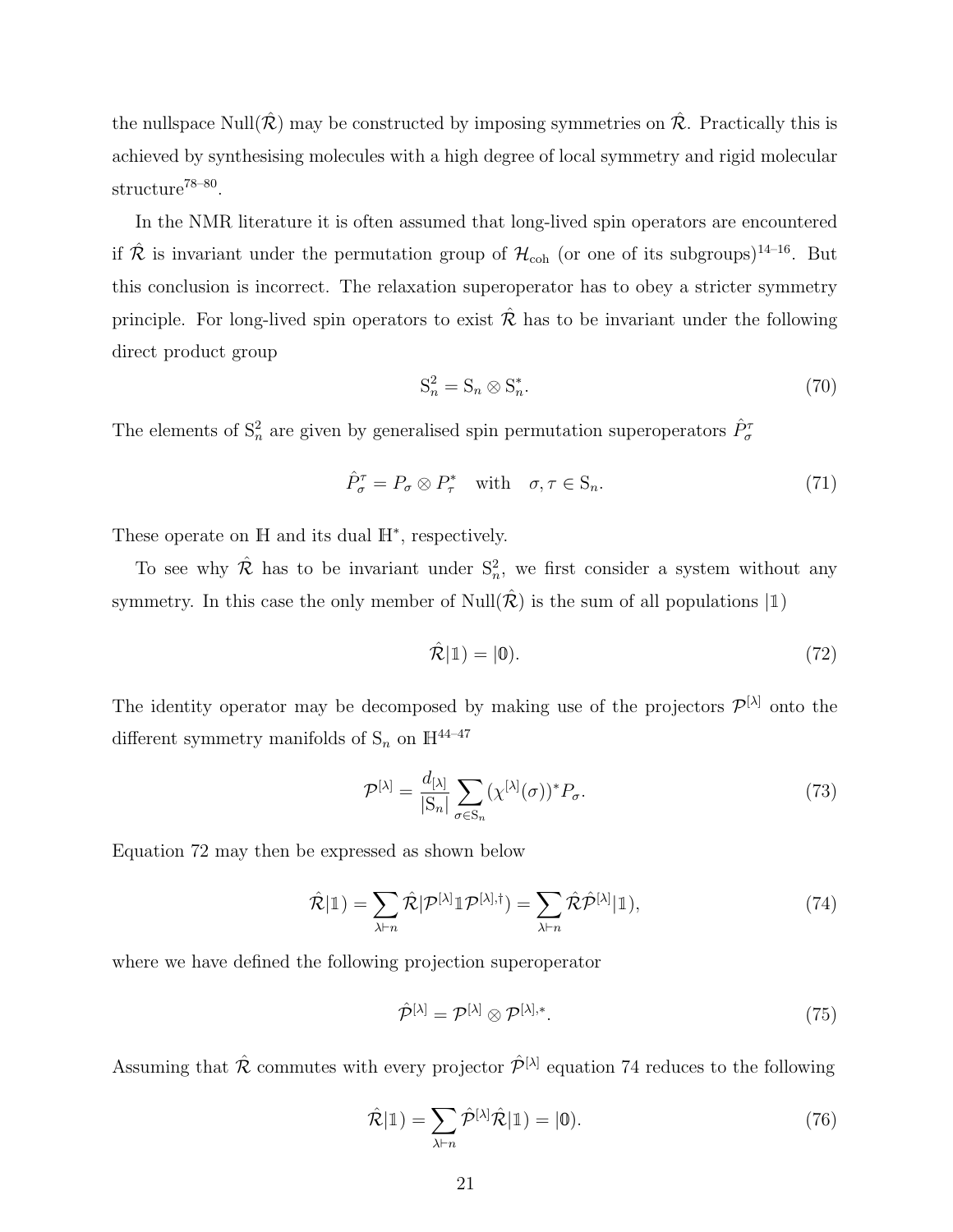The projectors  $\hat{\mathcal{P}}^{[\lambda]}$  however may not be constructed from the set

$$
\{\hat{P}_{\sigma}^{\sigma}\} = \{\hat{P}_{\sigma}\} \quad \sigma \in \mathcal{S}_n,\tag{77}
$$

which generates a representation of  $S_n$  on  $\mathbb{L}(\mathbb{H})$ . Instead they are constructed from the elements of the group  $S_n^2$ . This implies that  $\hat{\mathcal{R}}$  has to be at least  $S_n^2$  symmetric.

The physical interpretation for this is straightforward. Consider for example a system dominated by dipolar relaxation. The dipolar relaxation superoperator may be expressed as follows<sup>61,62</sup>:

$$
\hat{\mathcal{R}} = \hat{\mathcal{R}}^{+} + \hat{\mathcal{R}}^{x},
$$
\n
$$
\hat{\mathcal{R}}^{+} = \sum_{i < j}^{N} \sum_{m=-2}^{+2} (-1)^{m} b_{2m}^{(ij,ij)} \hat{T}_{2m}^{ij} \hat{T}_{2-m}^{ij},
$$
\n
$$
\hat{\mathcal{R}}^{x} = \sum_{i < j, p < q}^{N} (1 - \delta_{ip} \delta_{jq}) \sum_{m=-2}^{+2} (-1)^{m} b_{2m}^{(ij, pq)} \hat{T}_{2m}^{ij} \hat{T}_{2-m}^{pq},
$$
\n
$$
(78)
$$

with  $\hat{\mathcal{R}}^+$  being auto-correlation terms and  $\hat{\mathcal{R}}^{\times}$  being cross-correlation terms. The commutation superoperators  $\hat{T}_{2m}^{ij}$  are constructed by coupling rank one ISTO of spins i and j into a rank two ISTO. The relaxation rate constants  $b_{2m}^{(ij,pq)}$  may be derived from the molecular geometry of the molecule<sup>61,62</sup>. The action of a generalised permutation superoperator  $\hat{P}^{\tau}_{\sigma}$ onto  $\hat{\mathcal{R}}$  is given by conjugation

$$
\hat{P}_{\sigma}^{\tau} : \hat{\mathcal{R}} \mapsto \hat{P}_{\sigma}^{\tau} \hat{\mathcal{R}} \hat{P}_{\sigma}^{\tau, \dagger}.
$$
\n
$$
(79)
$$

Instead of acting onto the superoperators the permutations may alternatively act on the relaxation rate constants

$$
\hat{P}_{\sigma}^{\tau} : b_{2m}^{(ij,pq)} \mapsto b_{2m}^{(\sigma(i)\sigma(j),\tau(p)\tau(q))}.
$$
\n(80)

This way it is easy to see that  $S_n$  operations on  $\mathbb{L}(\mathbb{H})$  permute auto-correlation terms and cross-correlation terms, but never mix auto- and cross-correlation terms for mixed  $m$ . S<sub>n</sub> symmetry therefore describes the symmetry of  $\hat{\mathcal{R}}^+$  and  $\hat{\mathcal{R}}^{\times}$  separately. For exact long-lived spin operators to exist however, it is necessary that  $\hat{\mathcal{R}}$  remains invariant even if auto- and cross-correlation terms are exchanged. Such symmetries are described by  $S_n^2$  and not by  $S_n$ .

Making use of the considerations above we have the following result regarding the nullspace of a relaxation superoperator  $\mathcal{R}$ .

**Theorem III.1.** The nullspace  $\text{Null}(\hat{\mathcal{R}}^{S_n^2})$  of an  $S_n^2$  symmetric relaxation superoperator  $\hat{\mathcal{R}}^{S_n^2}$ is given by the set of generalised group projection operators  $\mathcal{P}_{\gamma\delta}^{[\lambda]}$  $\gamma\delta$ 

$$
\text{Null}(\hat{\mathcal{R}}^{\mathbf{S}_n^2}) = \{|\mathcal{P}_{\gamma\delta}^{[\lambda]}\}\tag{81}
$$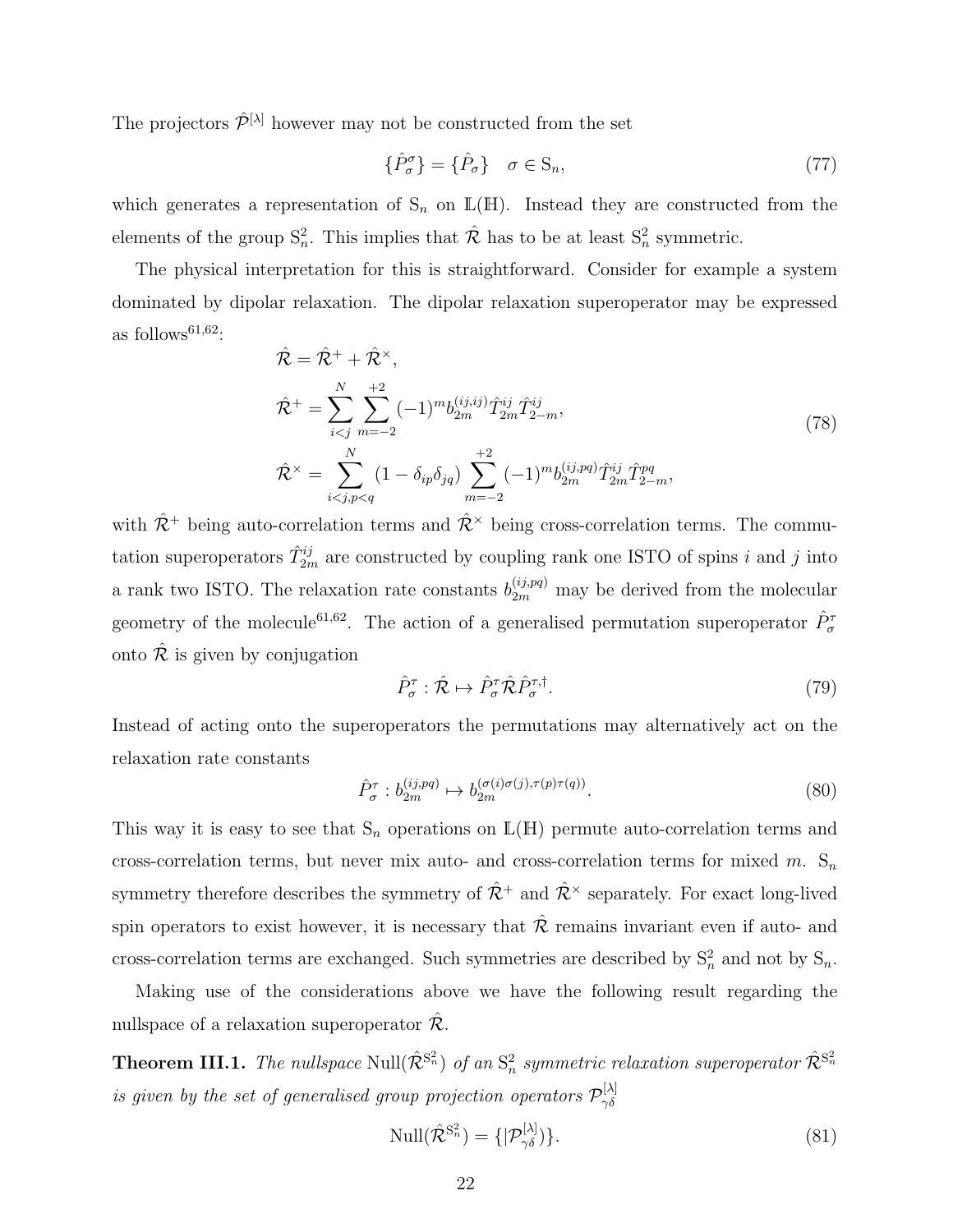*Proof.* Let [ $\lambda$ ] be an irreducible representation of S<sub>n</sub>. A group projection operator  $\mathcal{P}^{[\lambda]}_{\gamma\delta}$  onto the [ $\lambda$ ]-subspace is defined as follows<sup>44–47</sup>

$$
\mathcal{P}_{\gamma\delta}^{[\lambda]} = \frac{d_{[\lambda]}}{|\mathcal{S}_n|} \sum_{\sigma \in \mathcal{S}_n} \left[ D^{[\lambda]}(\sigma) \right]^*_{\gamma\delta} P_{\sigma}.
$$
\n(82)

If considered as states in  $\mathbb{L}(\mathbb{H})$  the action of  $\hat{\mathcal{R}}^{S_n^2}$  onto  $|\mathcal{P}_{\gamma\delta}^{[\lambda]}\rangle$  may be expressed as follows

$$
\hat{\mathcal{R}}^{S_n^2}|\mathcal{P}_{\gamma\delta}^{[\lambda]}) = \frac{d_{[\lambda]}}{|S_n|} \sum_{\sigma \in S_n} [D^{[\lambda]}(\sigma)]_{\gamma\delta}^* \hat{\mathcal{R}}^{S_n^2} (P_\sigma \otimes 1)|1] \n\hat{\mathcal{R}}^{S_n^2}|\mathcal{P}_{\gamma\delta}^{[\lambda]}) = \frac{d_{[\lambda]}}{|S_n|} \sum_{\sigma \in S_n} [D^{[\lambda]}(\sigma)]_{\gamma\delta}^* (P_\sigma \otimes 1) \hat{\mathcal{R}}^{S_n^2} |1] = |0),
$$
\n(83)

where the second line is a result of the  $S_n^2$  symmetry of  $\hat{\mathcal{R}}^{S_n^2}$ . The set of group projectors  $|P_{\gamma\delta}^{[\lambda]}|$  therefore spans the nullspace of  $\hat{\mathcal{R}}^{S_n^2}$ 

$$
\text{Null}(\hat{\mathcal{R}}^{\mathcal{S}_n^2}) = \{|\mathcal{P}_{\gamma\delta}^{[\lambda]}\}\tag{84}
$$

A bound on the number of long-lived spin operators may be determined by expressing the  $\mathcal{P}_{\gamma\delta}^{[\lambda]}$  in terms of the symmetry adapted basis states  $\mathcal{B}^{S_n}$ 

$$
\mathcal{P}_{\gamma\delta}^{[\lambda]} = \sum_{\mu=1}^{m_{[\lambda]}} |[\lambda], \gamma, \mu\rangle\langle[\lambda], \delta, \mu|.
$$
\n(85)

The number of long-lived spin operators is then bounded by the following relations:

**Corollary III.1.1.** For a  $S_n^2$  symmetric relaxation superoperator  $\hat{\mathcal{R}}^{S_n^2}$  the number of longlived spin populations  $N_{\text{LLS}}^{\text{P}}$  is bounded by

$$
N_{\text{LLS}}^{\text{P}} \ge \sum_{j=1}^{N_{\Gamma}} d_{\Gamma_j}.
$$
\n(86)

**Corollary III.1.2.** For a  $S_n^2$  symmetric relaxation superoperator  $\hat{\mathcal{R}}^{S_n^2}$  the number of longlived spin coherences  $N_{\text{LLS}}^{\text{C}}$  is bounded by

$$
N_{\text{LLS}}^{\text{C}} \ge \sum_{j=1}^{N_{\Gamma}} d_{\Gamma_j}^2 - d_{\Gamma_j}.
$$
 (87)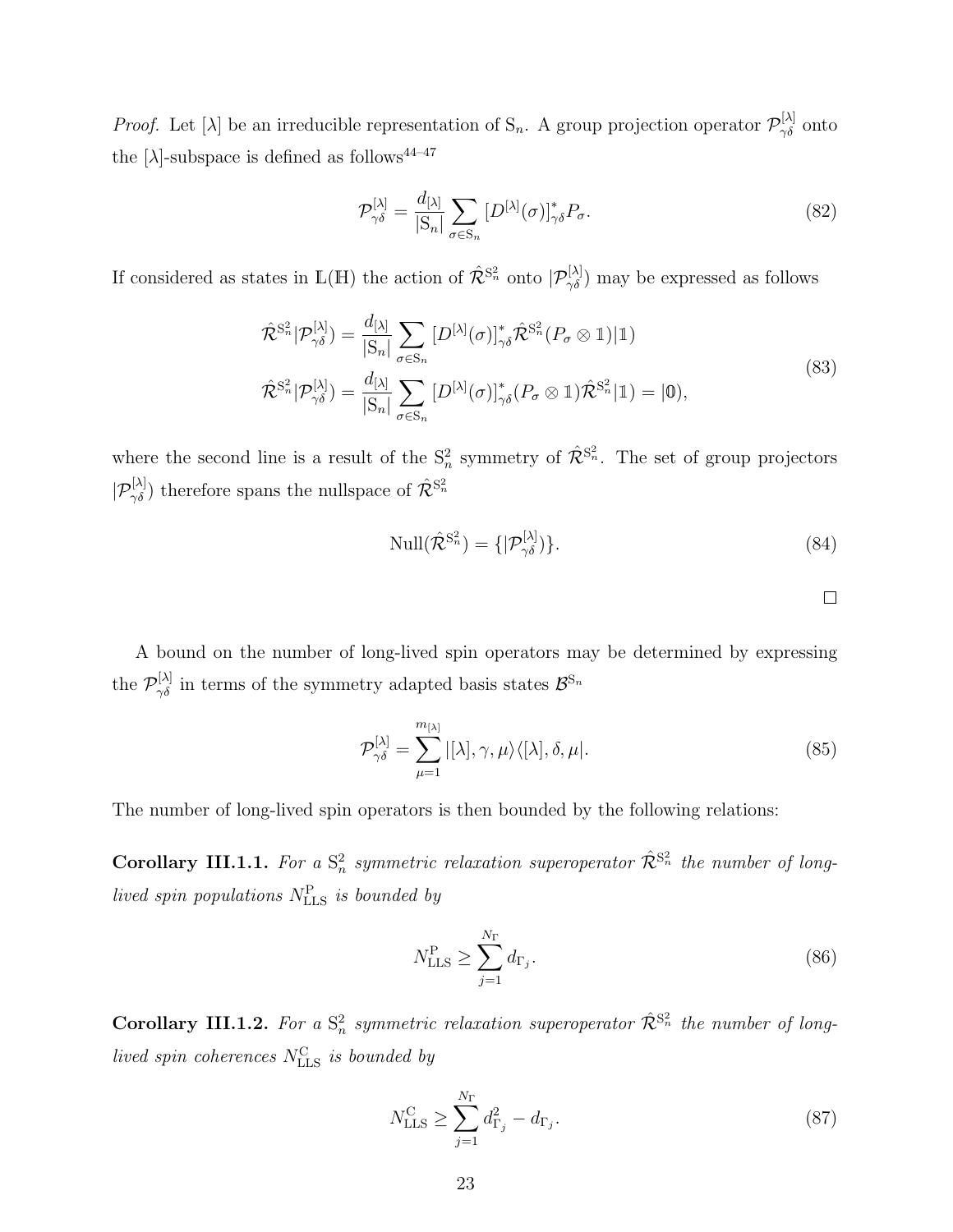Corollaries III.1.1 and III.1.2 implicitly assume that the summations are carried out over the set of irreducible representations supported by H. Without presence of any further symmetries one may invoke the equal signs. However, as shown in section III F dual-selection rules including rotational and permutational symmetries may lead to an increased number of long-lived spin operators.

Assuming no further symmetries for the moment, the upper bounds given by corollaries III.1.1 and III.1.2 resolve the apparent paradox presented in the introduction. According to the bounds given in reference 16 the number of long-lived populations bounded by  $A_3$ and S<sub>3</sub> symmetry are  $N_{\text{LLS}}^{\text{P}} = 3$  and  $N_{\text{LLS}}^{\text{P}} = 2$ , respectively. By taking the dimensionality of the irreducible representations into account both groups  $A_3$  and  $S_3$  lead to identical results, namely  $N_{\text{LLS}}^{\text{P}} = 3$ .

This may be seen as follows. The coherent Hamiltonian for a methyl-rotor is  $S_3$  and  $A_3$ symmetric. Since  $A_3$  is a subgroup of  $S_3$  it is always possible to choose a symmetry adapted basis that remains irreducible for the subgroup chain  $A_3 \subset S_3$ . In table VII we have listed the branching rules for the  $A_3 \subset S_3$  subgroup chain. Upon restriction from  $S_3$  to  $A_3$  the two-dimensional E subspace splits into two one-dimensional subspaces  $E_a$  and  $E_b$ . As a consequence the overall number of long-lived populations remains constant.

| $\Gamma_i$       | $E_a$ | $E_b$ |
|------------------|-------|-------|
| $A_1$            |       |       |
| $A_2$            |       |       |
| $\boldsymbol{F}$ |       |       |

Table VII. Branching rules for the irreducible representations of  $S_3$  upon restriction to  $A_3$ . The irreducible representations have been labelled according to the crystallographic point group convention.

Consider now the number of long-lived spin coherences. It is clear that the prediction of long-lived coherences differs for the groups  $S_3$  and  $A_3$ . For the group  $S_3$  one finds  $N_{\text{LLS}}^{\text{C}} = 2$ since the irreducible representation  $E$  is two-dimensional. But for the group  $A_3$  one finds  $N_{\text{LLS}}^{\text{C}} = 0$ . This simple example shows that the bigger group,  $S_3$  in this case, carries more information than  $A_3$ , so that in general one should always use the maximal symmetry group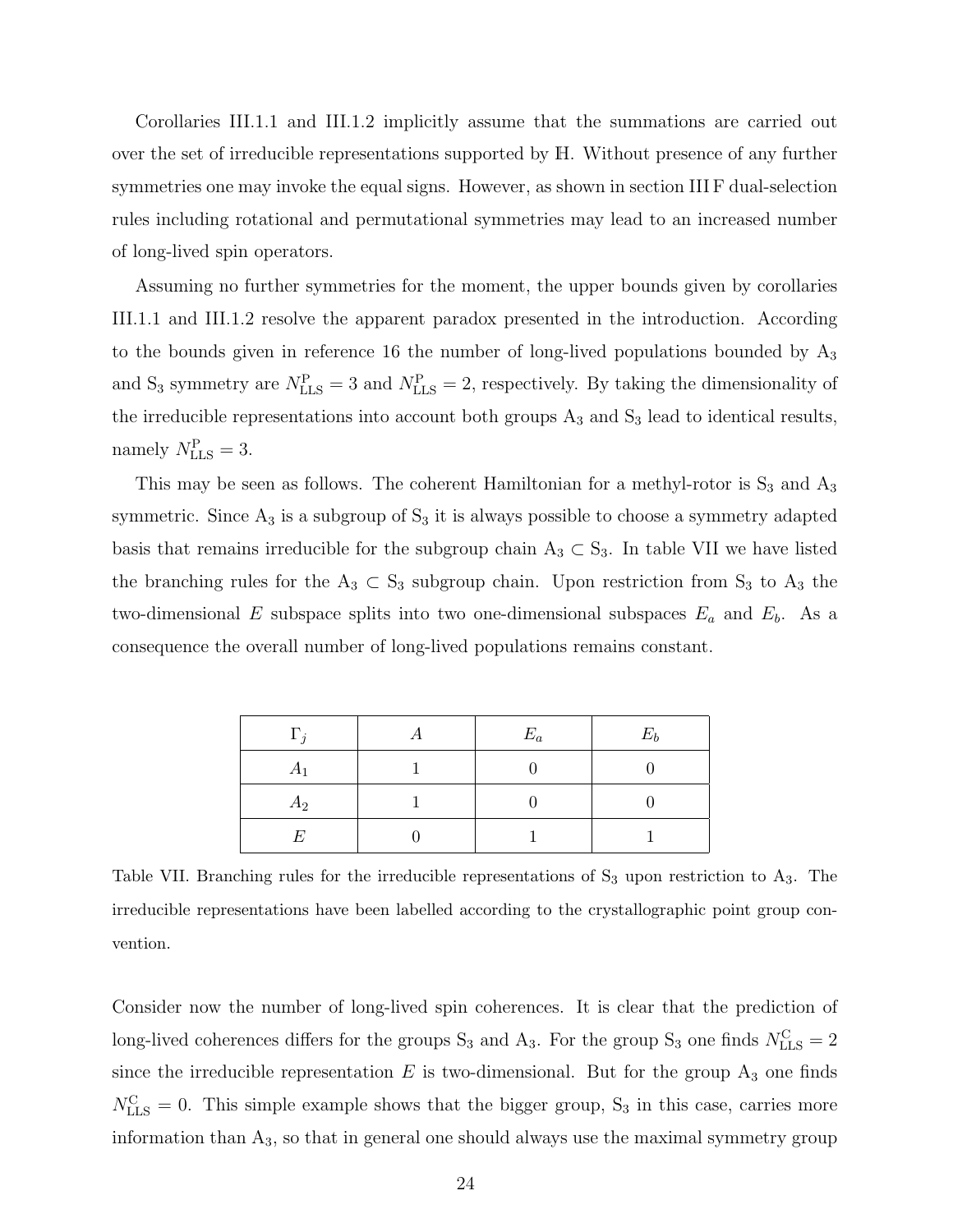of the relaxation superoperator  $\hat{\mathcal{R}}$ .

Besides the existence of long-lived spin operators, the  $S_n^2$  symmetry imposes a block structure onto the matrix representation of  $\hat{\mathcal{R}}^{S_n^2}$  when expressed in the outer tensor basis of symmetry adapted basis states  $\mathcal{B}^{\mathrm{S}_n}$ 

$$
\hat{\mathcal{B}}^{\mathbf{S}_n^2} = \{ [ \lambda], \gamma, \mu; [\kappa], \delta, \nu \} = \mathcal{B}^{\mathbf{S}_n} \otimes \mathcal{B}^{\mathbf{S}_n^*}, \tag{88}
$$

where we have introduced the following short-hand notation

$$
||[\lambda], \gamma, \mu\rangle\langle[\kappa], \delta, \nu|) = |[\lambda], \gamma, \mu; [\kappa], \delta, \nu).
$$
\n(89)

A general matrix element of  $\hat{\mathcal{R}}^{S_n^2}$  may then be expressed as follows

$$
([\lambda'], \gamma', \mu'; [\kappa'], \delta', \nu'] \hat{\mathcal{R}}^{S_n^2} | [\lambda], \gamma, \mu; [\kappa], \delta, \nu).
$$
\n(90)

Due to  $S_n^2$  symmetry we may replace  $\hat{\mathcal{R}}^{S_n^2}$  by  $\hat{P}^{e,\dagger}_{\sigma} \hat{\mathcal{R}}^{S_n^2} \hat{P}^e_{\sigma}$  and sum over  $\sigma \in S_n$ 

$$
\sum_{\sigma \in S_n} ([\lambda'], \gamma', \mu'; [\kappa'], \delta', \nu'] \hat{P}_{\sigma}^{e, \dagger} \hat{\mathcal{R}}^{S_n^2} \hat{P}_{\sigma}^{e} | [\lambda], \gamma, \mu; [\kappa], \delta, \nu) =
$$
\n
$$
\sum_{\sigma \in S_n} (P_{\sigma}([\lambda'], \gamma', \mu'); [\kappa'], \delta', \nu'] \hat{\mathcal{R}}^{S_n^2} | P_{\sigma}([\lambda], \gamma, \mu); [\kappa], \delta, \nu) =
$$
\n
$$
\sum_{\alpha, \alpha'} \sum_{\sigma \in S_n} ([\lambda'], \alpha', \mu'; [\kappa'], \delta', \nu'] \hat{\mathcal{R}}^{S_n^2} | [\lambda], \alpha, \mu; [\kappa], \delta, \nu) \times [D^{[\lambda]}(\sigma)]_{\alpha\gamma} [D^{[\lambda']}(\sigma)]_{\alpha'\gamma'}^*.
$$
\n(91)

The last line may be simplified by making use of the Schur-orthogonality relations (see equation 23)

$$
([\lambda'], \gamma', \mu'; [\kappa'], \delta', \nu'] \hat{\mathcal{R}}^{S_n^2}[[\lambda], \gamma, \mu; [\kappa], \delta, \nu) =
$$
  

$$
\frac{|S_n|}{d_{[\lambda]}} \sum_{\alpha} ([\lambda'], \alpha, \mu'; [\kappa'], \delta', \nu'] \hat{\mathcal{R}}^{S_n^2}[[\lambda], \alpha, \mu; [\kappa], \delta, \nu) \times \delta_{[\lambda'][\lambda]} \delta_{\gamma' \gamma}.
$$
 (92)

In a second step one may replace  $\hat{\mathcal{R}}^{S_n^2}$  by  $\hat{P}_e^{\sigma,\dagger}\hat{\mathcal{R}}^{S_n^2}\hat{P}_e^{\sigma}$  and perform the same steps again. A generic matrix element is then constrained by the following relation:

$$
([\lambda'], \gamma', \mu'; [\kappa'], \delta', \nu'] \hat{\mathcal{R}}^{S_n^2} | [\lambda], \gamma, \mu; [\kappa], \delta, \nu) \propto \delta_{[\lambda'][\lambda]} \delta_{[\kappa'][\kappa]} \delta_{\gamma'\gamma} \delta_{\delta'\delta}.
$$
\n(93)

This indicates that  $\hat{\mathcal{R}}^{S_n^2}$  may not mix either of the permutation symmetries of the operators  $|[\lambda], \gamma, \mu\rangle\langle[\kappa], \delta, \nu|$  and its matrix representation splits up into the blocks  $([\lambda][\kappa], [\lambda][\kappa])$ . The block  $([\lambda][\kappa],[\lambda][\kappa])$  is additionally split into  $(d_{[\lambda]} \times d_{[\kappa]})$  blocks since the group projection numbers  $\gamma$  and  $\delta$  have to match.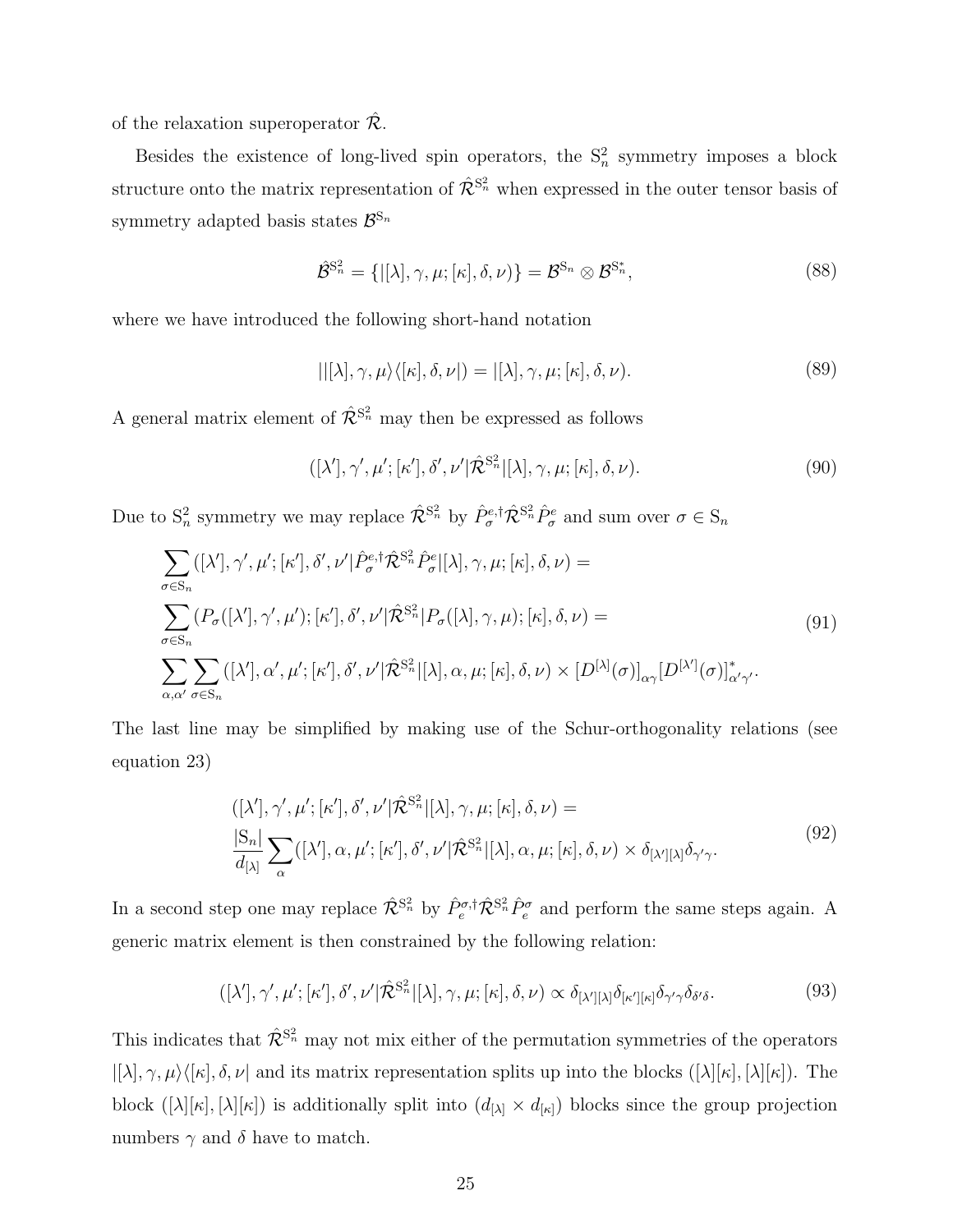For the case of three-identical spin-1/2 particles the relaxation matrix of  $\hat{\mathcal{R}}^{S_n^2}$  takes the following form for example

|                                        |          | [3][3][21][21][3][21][21][21][3] |  |      |
|----------------------------------------|----------|----------------------------------|--|------|
|                                        | [3][3]   |                                  |  |      |
| $\hat{\mathcal{R}}^{\mathrm{S}_n^2} =$ | [21][21] |                                  |  | (94) |
|                                        | [3][21]  |                                  |  |      |
|                                        | [21][3]  | $\left( \right)$                 |  |      |

#### F. Rotational symmetries

So far we have only considered permutational symmetries of the relaxation superoperator. We will continue assuming that  $\hat{\mathcal{R}}$  is  $S_n^2$  symmetric but additionally consider rotational symmetries.

The treatment of rotational symmetries for a relaxation superoperator requires some care. In principal  $\hat{\mathcal{R}}^{S_n^2}$  may possess "two types" of rotational symmetry. To see this a generic  $S_n^2$  symmetric relaxation superoperator  $\hat{\mathcal{R}}^{S_n^2}$  originating from rotational diffusion processes (neglecting cross-relaxation terms) is expanded as follows<sup>61,62</sup>

$$
\hat{\mathcal{R}}^{S_n^2} = \sum_{k=1}^2 \sum_{m=-k}^{+k} a_{km} \sum_{i,p}^N \hat{A}_{km}^i \hat{A}_{km}^{p,\dagger} + \sum_{k=1}^2 \sum_{m=-k}^{+k} b_{km} \sum_{i(95)
$$

where the superoperators  $\hat{A}$  are derived from linear and the superoperators  $\hat{B}$  from bilinear spin operators<sup>61,62</sup>. S<sub>n</sub><sup>2</sup></sub> permutation symmetry implies that the relaxation rate constants  $a_{km}$ and  $b_{km}$  are independent of  $(i, j, p, q)$  for fixed  $(k, m)$ . This enables the definition of effective commutation superoperators as shown below

$$
\sum_{i} \hat{A}_{km}^{i} = \hat{A}_{km}^{[N]} \text{ and } \sum_{i < j} \hat{B}_{km}^{ij} = \hat{B}_{km}^{[N]}.
$$
\n(96)

The notation  $\hat{A}^{[N]}$  and  $\hat{B}^{[N]}$  reflects the fact that these superoperators are invariant under elements of  $S_n$ . The relaxation superoperator in equation 95 is then replaced by the following

$$
\hat{\mathcal{R}}^{S_n^2} = \sum_{k=1}^2 \sum_{m=-k}^{+k} a_{km} \hat{A}_{km}^{[N]} \hat{A}_{km}^{[N],\dagger} + \sum_{k=1}^2 \sum_{m=-k}^{+k} b_{km} \hat{B}_{km}^{[N]} \hat{B}_{km}^{[N],\dagger}.
$$
 (97)

The first type of rotational symmetry implies that  $\hat{\mathcal{R}}^{S_n^2}$  is invariant under rotations in  $L(H)$ . These type of rotations are generated by the commutation superoperators of the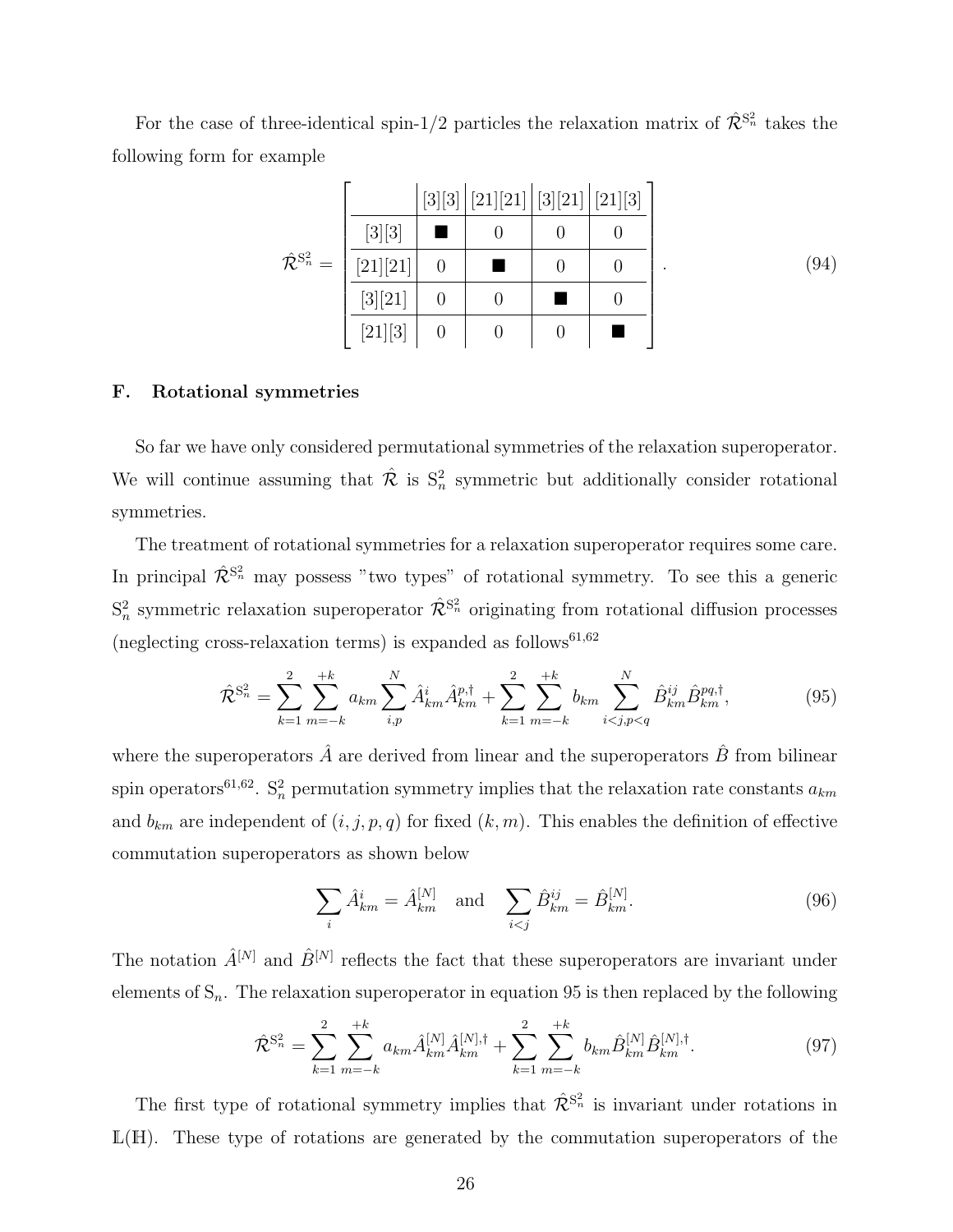Cartesian angular momentum operators. The superoperator equivalent of equation 11 is then

$$
\hat{R}(\alpha,\beta,\gamma) = \hat{R}_z(\alpha)\hat{R}_y(\beta)\hat{R}_z(\gamma) = \exp\left\{-i\alpha\hat{I}_z\right\} \exp\left\{-i\beta\hat{I}_y\right\} \exp\left\{-i\gamma\hat{I}_z\right\}.
$$
 (98)

For the relaxation superoperator of equation 97 this means that relaxation rate constants  $a_{km}$  and  $b_{km}$  are independent of m

$$
\hat{\mathcal{R}}_{\text{SO}(3)}^{\text{S}_n^2} = \sum_{k=1}^2 a_k \sum_{m=-k}^{+k} \hat{A}_{km}^{[N]} \hat{A}_{km}^{[N],\dagger} + \sum_{k=1}^2 b_k \sum_{m=-k}^{+k} \hat{B}_{km}^{[N]} \hat{B}_{km}^{[N],\dagger}.
$$
\n(99)

This is often the case for relaxation in the fast motion limit, but we will not make this assumption here<sup>61,62,64,65</sup>.

The second type of rotational symmetry is inherited from H. This may be seen by evaluation of an arbitrary matrix element of  $\hat{\mathcal{R}}^{S_n^2}$ . For simplicity we consider the bilinear term as the argument easily generalises to linear terms. A matrix element for fixed  $(k, m)$ may be calculated as shown below

$$
(a;b|\hat{B}_{km}^{[N]}\hat{B}_{km}^{[N],\dagger}|c;d) = \text{Tr}\{(|a\rangle\langle b|)^{\dagger}[B_{km}^{[N]},[B_{km}^{[N],\dagger},|c\rangle\langle d|]]\}.
$$
 (100)

Evaluation of the trace results in the following

$$
(a;b|\hat{B}_{km}^{[N]}\hat{B}_{km}^{[N],\dagger}|c;d) = \langle a|B_{km}^{[N]}B_{km}^{[N],\dagger}|c\rangle\langle b|d\rangle + \langle d|B_{km}^{[N],\dagger}B_{km}^{[N]}|b\rangle\langle a|c\rangle -\langle a|B_{km}^{[N]}|c\rangle\langle d|B_{km}^{[N],\dagger}|b\rangle - \langle a|B_{km}^{[N],\dagger}|c\rangle\langle d|B_{km}^{[N]}|b\rangle.
$$
\n(101)

So far the states  $|a\rangle$ ,  $|b\rangle$ ,  $|c\rangle$  and  $|d\rangle$  have been arbitrary. Consider replacing these by total angular momentum states  $|I_1\rangle$ ,  $|I_2\rangle$ ,  $|I_3\rangle$  and  $|I_4\rangle$ . Since all quantities involved possess definite total angular momentum the expectation values of equation 101 are subjected to the Wigner-Eckart-theorem<sup>44–47</sup>. But by virtue of the Schur-Weyl duality theorem one may always find total angular momentum states  $|I\rangle$  that transform irreducibly under  $S_n$  and SO(3) simultaneously. These states form a dual-basis for  $S_n$  and SO(3)

$$
\mathcal{B}_{\text{SO}(3)}^{\text{S}_n} = \{ | [\lambda], I \rangle \}. \tag{102}
$$

In this case the matrix elements of equation 101 obey dual-selection rules reflecting their rotational and permutational symmetry.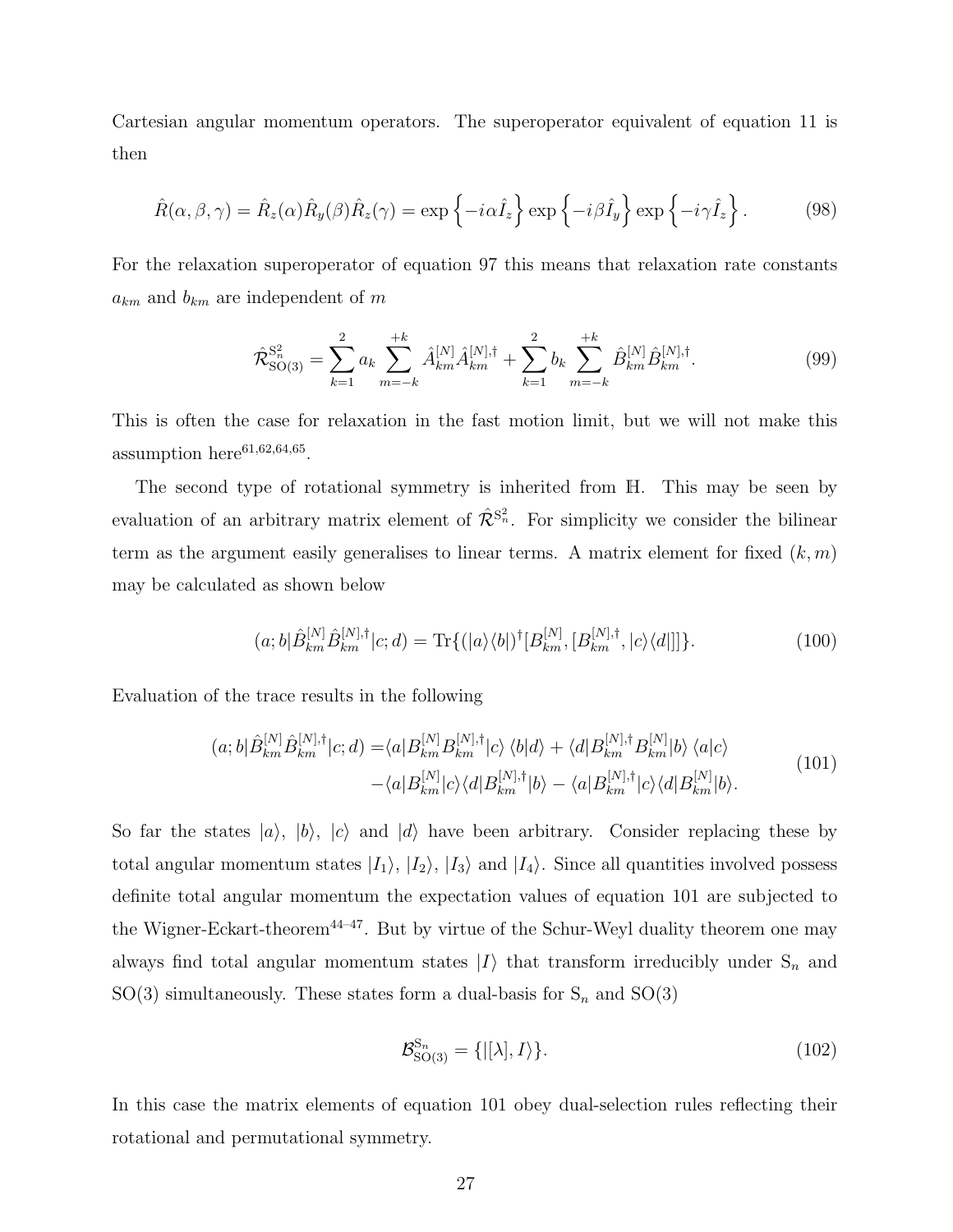Dual-selection rules may be derived by introducing dual-basis states into equation 101. The first contribution is subjected to the following selection rules

$$
\langle [\lambda], I_1 | B_{km}^{[N]} B_{km}^{[N], \dagger} | [\lambda'], I_3 \rangle \langle [\kappa], I_2 | [\kappa'], I_4 \rangle =
$$
\n
$$
\sum_{j \in [\lambda]} \langle [\lambda], I_1 | B_{km}^{[N]} | [\lambda], j \rangle \langle [\lambda], j | B_{km}^{[N], \dagger} | [\lambda'], I_3 \rangle \langle [\kappa], I_2 | [\kappa'], I_4 \rangle \propto
$$
\n
$$
\sum_{j \in [\lambda]} \delta_{[\lambda][\lambda']} \delta_{[\kappa][\kappa']} \delta_{I_2 I_4} \Delta(I_1, k, j) \Delta(I_3, k, j)
$$
\n(103)

and similarly for the second contribution:

$$
\langle[\kappa'], I_4 | B_{km}^{[N],\dagger} B_{km}^{[N]} |[\kappa], I_2 \rangle \langle [\lambda], I_1 | [\lambda'], I_3 \rangle =
$$
\n
$$
\sum_{j \in [\kappa]} \langle[\kappa'], I_4 | B_{km}^{[N],\dagger} |[\kappa], j \rangle \langle [\kappa], j | B_{km}^{[N]} |[\kappa], I_2 \rangle \langle [\lambda], I_1 | [\lambda'], I_3 \rangle \propto
$$
\n
$$
\sum_{j \in [\kappa]} \delta_{[\lambda][\lambda']} \delta_{[\kappa][\kappa']} \delta_{I_1 I_3} \Delta(I_2, k, j) \Delta(I_4, k, j),
$$
\n(104)

where  $j$  runs over all total angular momentum values that may pair up with the irreducible representation  $D^{[\lambda]}$  or  $D^{[\kappa]}$ . The symbol  $\Delta(j_1, j_2, j_3)$  describes the triangular conditions the angular momenta have to satisfy. It has the following properties  $4,5,44-47$ 

$$
\Delta(j_1, j_2, j_3) = \begin{cases} 1 & \text{for } j_3 \in \{ |j_1 - j_2|, |j_1 - j_2| + 1, \dots, |j_1 + j_2| \} \\ 0 & \text{for } j_3 \notin \{ |j_1 - j_2|, |j_1 - j_2| + 1, \dots, |j_1 + j_2| \} \end{cases}
$$
(105)

The third and fourth contributions to the matrix elements of  $\hat{\mathcal{R}}^{S_n^2}$  are significantly simpler and are constrained by the same selection rules

$$
\langle [\lambda], I_1 | B_{km}^{[N]} [ \lambda'], I_3 \rangle \langle [\kappa'], I_4 | B_{km}^{[N], \dagger} | [\kappa], I_2 \rangle \propto \delta_{[\lambda][\lambda']} \delta_{[\kappa][\kappa']} \Delta(I_1, k, I_3) \Delta(I_2, k, I_4)
$$
  

$$
\langle [\lambda], I_1 | B_{km}^{[N], \dagger} | [\lambda'], I_3 \rangle \langle [\kappa'], I_4 | B_{km}^{[N]} | [\kappa], I_2 \rangle \propto \delta_{[\lambda][\lambda']} \delta_{[\kappa][\kappa']} \Delta(I_1, k, I_3) \Delta(I_2, k, I_4).
$$
\n(106)

Collecting all selection rules from equations 103, 104 and 106 leads to rotational and permutational dual-selection rules for the relaxation superoperator  $\hat{\mathcal{R}}^{S_n^2}$  for fixed k and m

$$
\left( [\lambda]I_1; [\kappa]I_2 | \hat{\mathcal{R}}^{S_n^2} [ [\lambda']I_3; [\kappa']I_4] \propto \delta_{[\lambda'][\lambda]} \delta_{[\kappa'][\kappa]} \delta_{\gamma'\gamma} \delta_{\delta'\delta} \n\left( \sum_{j \in [\lambda]} \delta_{I_2 I_4} \Delta(I_1, k, j) \Delta(I_3, k, j) + \sum_{j \in [\kappa]} \delta_{I_1 I_3} \Delta(I_2, k, j) \Delta(I_4, k, j) - \Delta(I_1, k, I_3) \Delta(I_2, k, I_4) \right),
$$
\n(107)

where we have made us of equation 93 to introduce the missing group selection rules.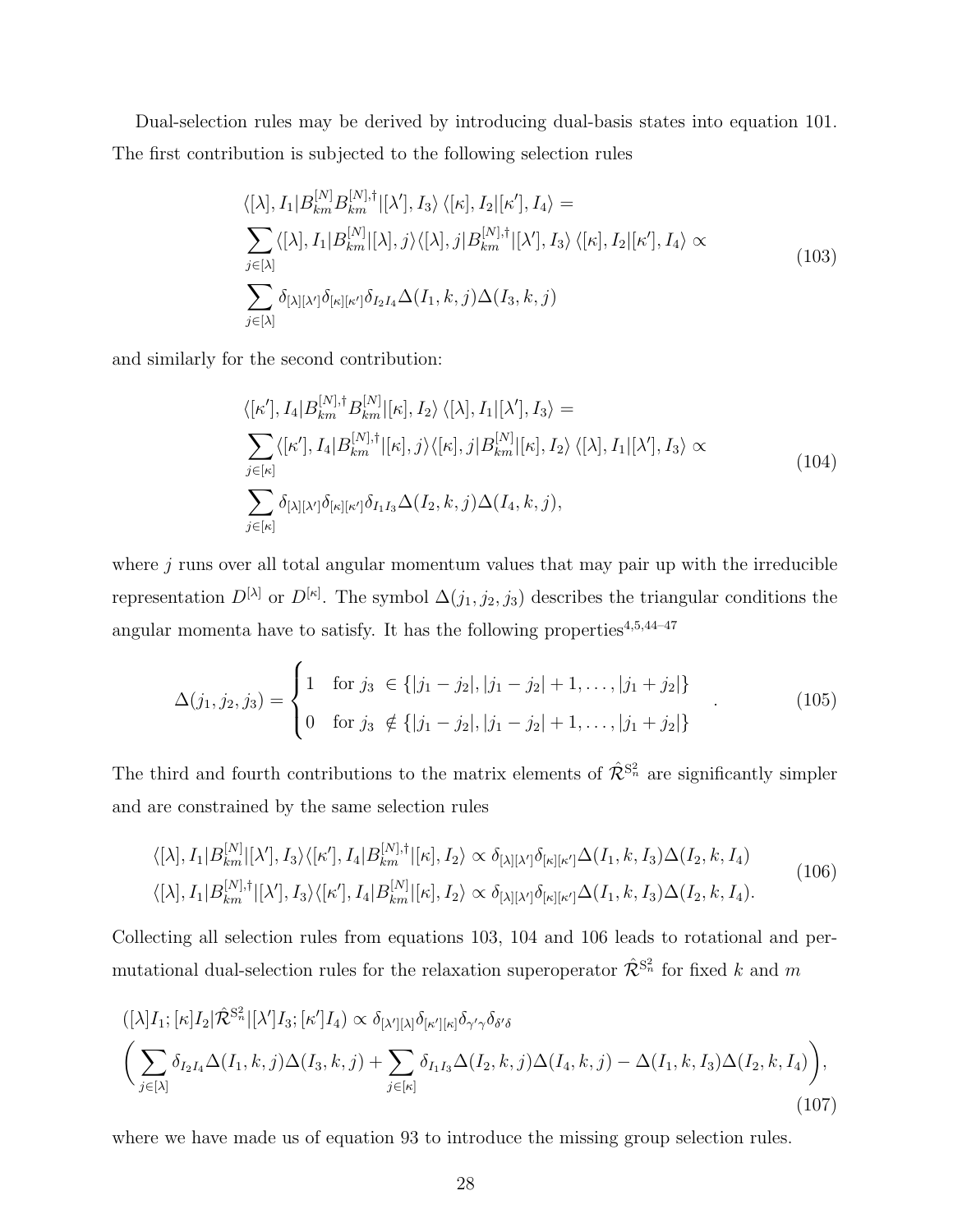The selection rules of equation 107 are readily generalised for the case that  $\hat{\mathcal{R}}_{\text{SO(3)}}^{S_n^2}$  is invariant under permutations and rotations in L(H). Since the relaxation rate constants for  $\hat{\mathcal{R}}_{\mathrm{SO}(3)}^{\mathrm{S}_n^2}$  are independent of m one may simply sum equation 107 over m for fixed k

$$
([\lambda]I_1; [\kappa]I_2 | \hat{\mathcal{R}}_{\text{SO}(3)}^{\text{S}_n^2} | [\lambda']I_3; [\kappa']I_4) = \sum_{m=-k}^{+k} ([\lambda]I_1; [\kappa]I_2 | \hat{\mathcal{R}}^{\text{S}_n^2} | [\lambda']I_3; [\kappa']I_4) \propto
$$
  

$$
\delta_{[\lambda'][\lambda]} \delta_{[\kappa'][\kappa]} \delta_{\gamma'\gamma} \delta_{\delta'\delta} \left( \delta_{I_1 I_3} \delta_{I_2 I_4} \left( \sum_{j \in [\lambda]} \Delta(I_1, k, j) + \sum_{j \in [\kappa]} \Delta(I_2, k, j) \right) - \Delta(I_1, k, I_3) \Delta(I_2, k, I_4) \right).
$$
(108)

When expressed in the outer tensor product basis of dual-symmetry adapted basis states  $\mathcal{B}_{\mathrm{SO}(3)}^{\mathrm{S}_n}$  the dual-selection rules in equation 107 and 108 indicate that the relaxation superoperators  $\hat{\mathcal{R}}^{S_n^2}$  or  $\hat{\mathcal{R}}_{\text{SO(3)}}^{S_n^2}$  take on the general block structure  $([\lambda][\kappa],[\lambda][\kappa])$  as discussed in section III C. Additionally, within each symmetry block  $([\lambda][\kappa], [\lambda][\kappa])$  the elements are subjected to triangular conditions that may lead to an increase in the number of long-lived spin operators. Examples of such cases are discussed in the next sections. In particular we will consider spin-1/2 and spin-1 systems which are commonly encountered in the context of  $long-lived spin order<sup>14-18,24,25</sup>.$ 

## IV. SYSTEMS OF SPIN-1/2 PARTICLES

Consider the dual-selection rules of equation 107 for spin-1/2 systems. Since the dualpairings for  $S_n$  and  $SO(3) \subset U(2)$  irreducible representations are unique it is permissible to replace  $I_3$  with  $I_1$  and  $I_4$  with  $I_2$  under the Kronecker deltas  $\delta_{[\lambda][\lambda']}$  and  $\delta_{[\kappa][\kappa']}$ 

$$
([\lambda]I_1; [\kappa]I_2 | \hat{\mathcal{R}}^{S_n^2} | [\lambda']I_3; [\kappa']I_4) \propto \delta_{[\lambda][\lambda']}\delta_{[\kappa][\kappa']} \left( \sum_{j \in [\lambda]} \Delta(I_1, k, j) + \sum_{j \in [\kappa]} \Delta(I_2, k, j) - \Delta(I_1, k, I_1) \Delta(I_2, k, I_2) \right).
$$
\n(109)

One may further replace  $I_1$  and  $I_2$  by the corresponding partitions  $[\lambda]$  and  $[\kappa]$ . This way one may eliminate the summations by virtue of uniqueness of the dual-pairing. This leads to the simplified dual-selection rules for spin-1/2 systems as indicated below

$$
\begin{aligned} \left( [\lambda] I_1; [\kappa] I_2 | \hat{\mathcal{R}}^{S_n^2} | [\lambda'] I_3; [\kappa'] I_4 \right) &\propto \\ \delta_{[\lambda][\lambda']} \delta_{[\kappa][\kappa']} \left( \Delta([\lambda], k, [\lambda]) + \Delta([\kappa], k, [\kappa]) - \Delta([\lambda], k, [\lambda]) \Delta([\kappa], k, [\kappa]) \right). \end{aligned} \tag{110}
$$

For spin-1/2 systems it is therefore sufficient to consider diagonal triangular conditions.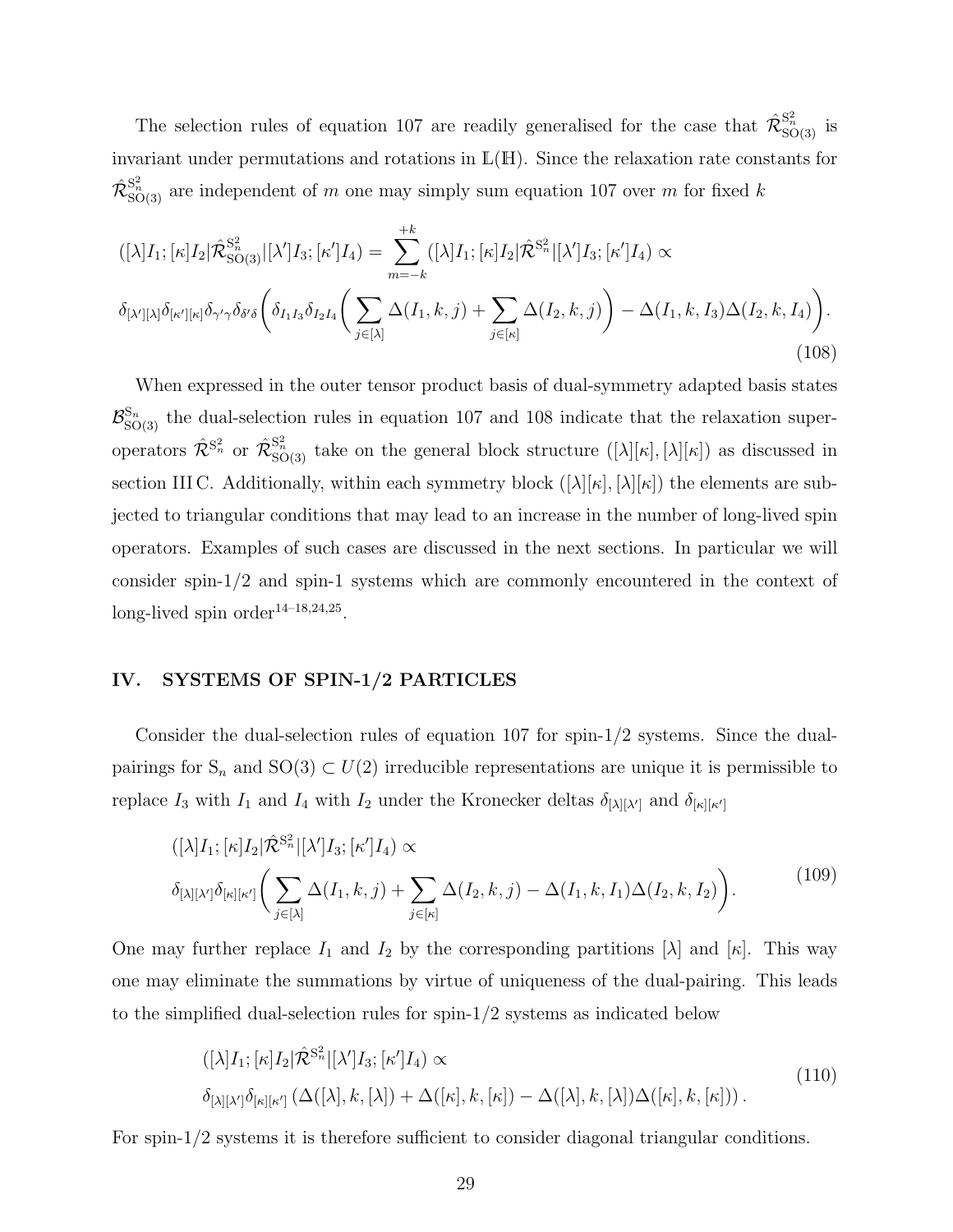To analyse the implications of such dual-selection rules it is advantageous to treat spin-1/2 systems with an even and odd number of particles separately. As it turns out these two cases will behave differently under rotational-permutational dual-symmetry.

#### A. Odd number of spins

For a system of N spin-1/2 particles with N being odd the relevant integer partitions are given by

$$
\lambda \in \{[N], [N-1\ 1], [N-2\ 2], \dots, \left[\frac{1}{2}(N+1)\ \frac{1}{2}(N+1) - 1\right]\}.
$$
\n(111)

These pair up with the following irreducible representations of  $SO(3) \subset U(2)$  (in that order)

$$
I \in \{\frac{N}{2}, \frac{N}{2} - 1, \dots, \frac{1}{2}\}.
$$
\n(112)

Spin operators responsible for relaxation are spherical tensors with  $k = 1$  and  $k = 2$ , so that there is only a finite number of triangular conditions to check. It is easy to show that the following relations hold

$$
\Delta(I, 1, I) = 1 \,\forall I, \quad \Delta(I, 2, I) = 1 \,\forall I > \frac{1}{2}, \quad \Delta(\frac{1}{2}, 2, \frac{1}{2}) = 0. \tag{113}
$$

The triangular conditions indicate that there is no increase in the number of long-lived spin operators if relaxation mechanisms with  $k \in \{1,2\}$  are active. In this case the number of long-lived spin operators is given corollaries III.1.1 and III.1.2 with an equal sign.

The situation changes if only relaxation mechanisms with  $k = 2$  are active. This applies for systems that are dominated by dipolar relaxation mechanisms. In this case the matrix elements of the subspace uniquely associated with spin angular momentum  $I = 1/2$  vanish identically since all triangular conditions evaluate to zero. For three-spin-1/2 particles for example the block  $([21][21],[21][21])$  vanishes completely

|                                        |          |                | [3][3][21][21][3][21][21][21][3] |  |
|----------------------------------------|----------|----------------|----------------------------------|--|
|                                        | $[3][3]$ |                |                                  |  |
| $\hat{\mathcal{R}}^{\mathrm{S}_n^2} =$ | [21][21] | $\overline{0}$ | 0                                |  |
|                                        | [3][21]  | $\overline{0}$ | 0                                |  |
|                                        | [21][3]  | $\theta$       | $\overline{0}$                   |  |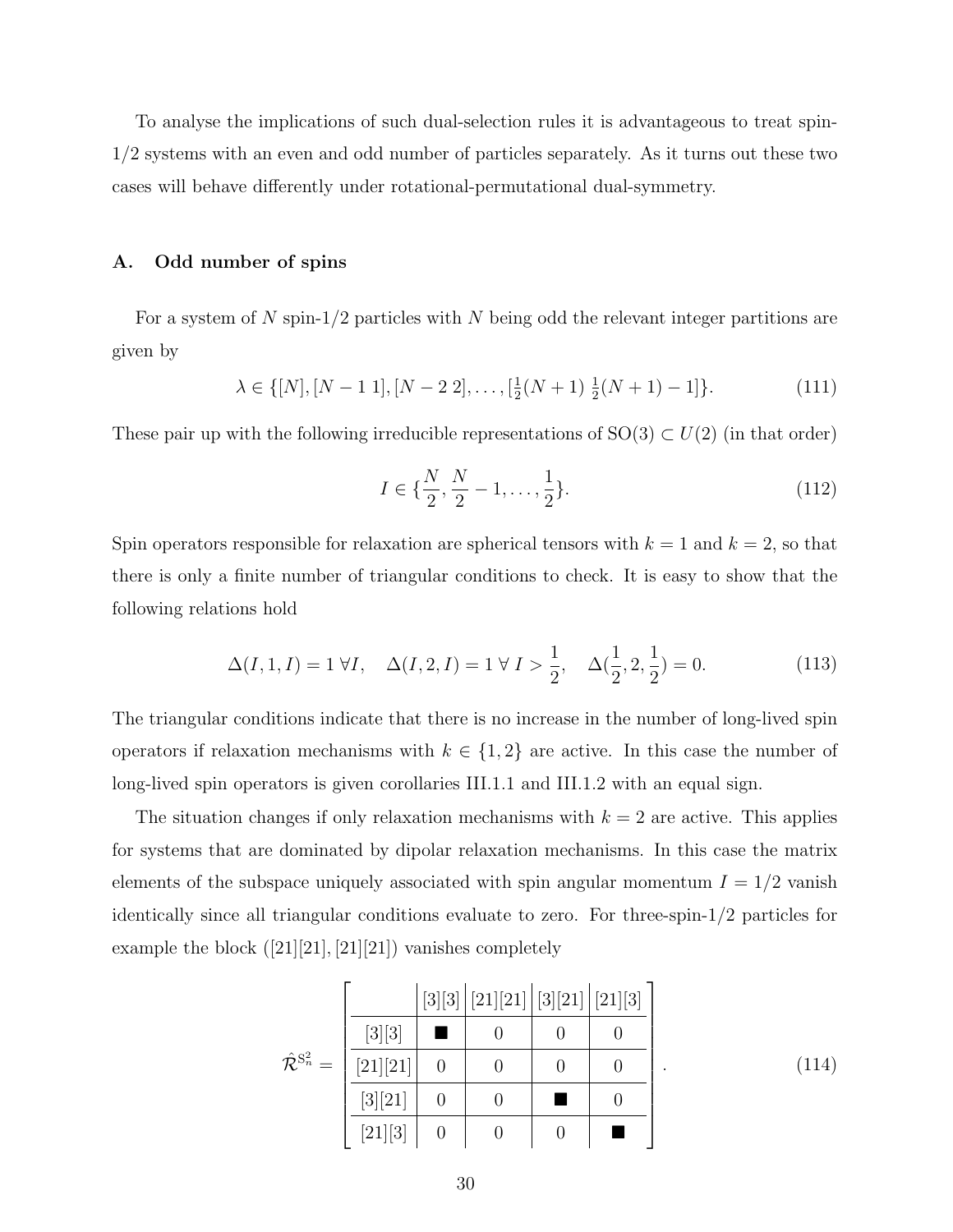It follows that all possible coherences and populations of the ([21][21], [21][21]) subspace are now elements of Null $(\hat{\mathcal{R}}^{S_n^2})$ . The total dimensionality of this block may be calculated by using the fact that  $d_{1/2} = 2$  and  $d_{[21]} = 2$ 

$$
d_{[21][21]} = d_{1/2}^2 \times d_{[21]}^2 = 16. \tag{115}
$$

The number of long-lived operators thus increases from  $N_{\text{LLS}} = 5$  to  $N_{\text{LLS}} = 1 + 16 = 17$ , as may be verified numerically.

This idea may be generalised to any odd system of N identical spins with  $I = 1/2$ . As indicated by equation 112 any odd number of systems contains the representation  $D^{1/2}$  and according to equation 111 the  $D^{1/2}$  representation pairs with the integer partition  $\left[\frac{1}{2}(N + \frac{1}{2})\right]$ 1)  $\frac{1}{2}(N+1) - 1$ . For example for 3, 5, and 7 spins the pairings  $D^{1/2} \circ D^{[21]}$ ,  $D^{1/2} \circ D^{[32]}$ ,  $D^{1/2} \circ D^{[43]}$  are present. The total number of long-lived spin operators may then be calculated by making use of the dimensionality function  $d_{\lambda,2}$  for partitions with  $l(\lambda) \leq 2$  (see equation 69)

$$
N_{\text{LLS}} = (d_{1/2} \times d_{\lambda,2}(\frac{1}{2}(N+1), \frac{1}{2}(N+1)-1))^2 + \sum_{j=0}^{\frac{1}{2}(N-3)} (d_{\lambda,2}(N-j,j))^2.
$$
 (116)

The number of long-lived spin populations and spin coherences may then be separated as indicated below

$$
N_{\text{LLS}}^{\text{P}} = d_{1/2} \times d_{\lambda,2} \left( \frac{1}{2} (N+1), \frac{1}{2} (N+1) - 1 \right) + \sum_{j=0}^{\frac{1}{2} (N-3)} (d_{\lambda,2} (N-j,j)),
$$
\n
$$
N_{\text{LLS}}^{\text{C}} = N_{\text{LLS}} - N_{\text{LLS}}^{\text{P}}.
$$
\n(117)

Table VIII summarises the number of long-lived spin populations and coherences for  $N \in$  $\{3, 5, 7\}$  spins.

The group projection operators  $P_{\gamma\delta}^{[\lambda]}$  which span the nullspace Null $(\hat{\mathcal{R}}^{S_n^2})$  are then complemented by all operators of the type

$$
|[\frac{1}{2}(N+1)\frac{1}{2}(N+1)-1], \gamma, 1/2, m_1\rangle\langle[\frac{1}{2}(N+1)\frac{1}{2}(N+1)-1], \delta, 1/2, m_2|,
$$
 (118)

where  $m_1$  and  $m_2$  may take the values  $+1/2$  and  $-1/2$ .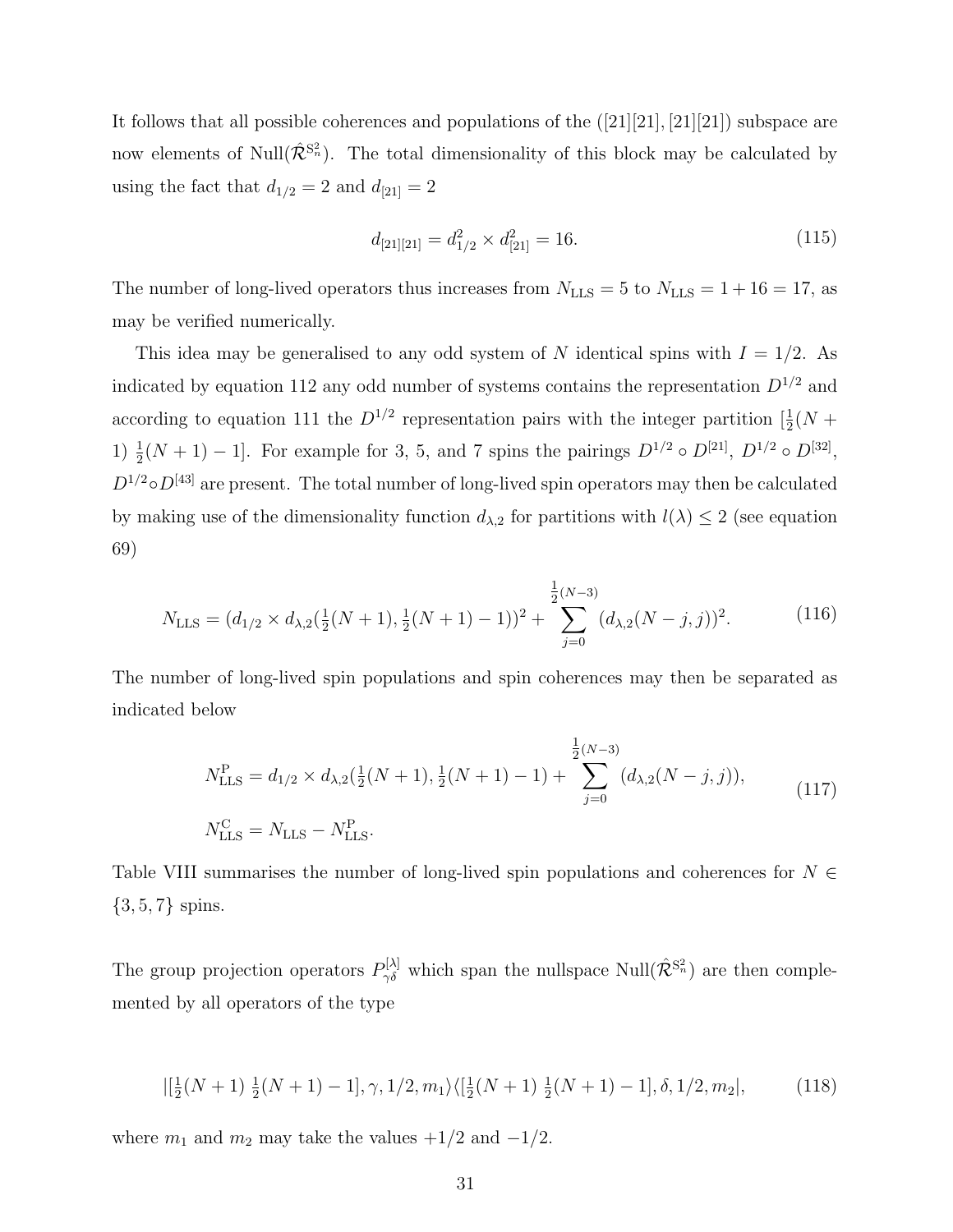|   | $N_{\rm LLS}^{\rm P}$ | $N_{\rm LLS}^{\rm C}$ | $N_{\rm LLS}$ |
|---|-----------------------|-----------------------|---------------|
| ว | G                     | 12                    | 17            |
| h | 15                    | 102                   | 117           |
|   | 49                    | 968                   | 1017          |

Table VIII. The number of long-lived spin operators and spin coherences for an odd number of spin-1/2 particles experiencing relaxation mechanisms with  $k = 2$ .

#### B. Even number of spins

For a system of N spin- $1/2$  particles with N being even the relevant integer partitions are given by:

$$
\lambda \in \{[N], [N-1\ 1], [N-2\ 2], \dots, [N/2\ N/2]\}\
$$
\n(119)

These pair up with the following irreducible representations of  $SO(3) \subset U(2)$  (in that order):

$$
I \in \{\frac{N}{2}, \frac{N}{2} - 1, \dots, 0\}
$$
\n(120)

The triangular conditions for an even system are expected to be different since all total angular momentum quantum numbers are even. In this case operators belonging to the block ([N/2][N/2],[N/2][N/2]) are immune to relaxation mechanisms with  $k = 1$  and  $k = 2$ . Operators belonging to any other representation are still affected by relaxation:

$$
\Delta(0,k,0) = 0 \quad \Delta(I,k,I) = 1 \quad \forall \ I > 0 \tag{121}
$$

For an even number of particles however the representation that is immune to relaxation is  $D^0$  with  $d_0 = 1$  and the multiplicity of the  $[N/2][N/2]$  irreducible representation is given by  $m_{[N/2][N/2]} = 1$ . As a consequence an additional splitting of the  $([N/2][N/2], [N/2][N/2])$ subspace is impossible and the number of long-lived spin operators is given by corollaries III.1.1 and III.1.2. So in contrast to an odd number of spin-1/2 particles suppression of particular relaxation mechanisms for an even number of spin-1/2 particles does not have an effect on the total number of long-lived operators. The number of long-lived populations and coherences for  $N \in \{2, 4, 6\}$  is given in table IX.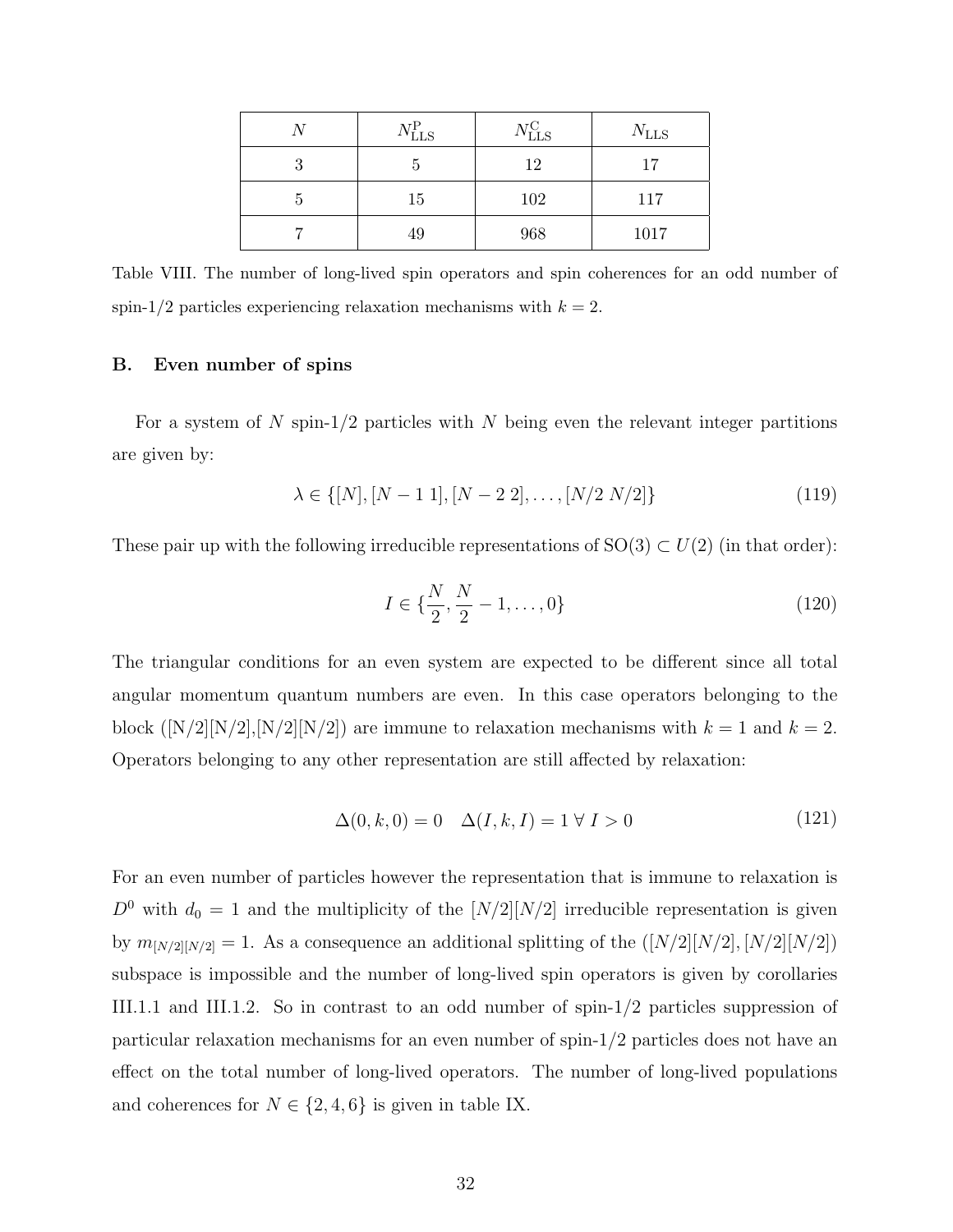| $N_{\rm LLS}^{\rm P}$ | $N_{\rm LLS}^{\rm C}$ | $N_{\rm LLS}$ |
|-----------------------|-----------------------|---------------|
|                       |                       |               |
|                       |                       | 14            |
| 20                    | 112                   | 132           |

Table IX. The number of long-lived spin operators and spin coherences for an even number of spin-1/2 particles experiencing relaxation mechanisms with  $k \in \{1, 2\}$ .

# V. SYSTEMS OF SPIN-1 PARTICLES

In contrast to spin-1/2 systems a general discussion for spin-1 particles becomes difficult. This is due to the fact that the rotational-permutational dual-pairing is not unique anymore. As a consequence one has to consider all possible triangular conditions occurring in equation 107.

To illustrate the general strategy we consider three identical spin-1 particles These could for example represent a deuterated methyl rotor. According to equation 67 such systems are able to support irreducible representations  $[3]$ ,  $[21]$  and  $[111]$  of  $S_3$  which pair with irreducible representations  $D^1 \oplus D^3$ ,  $D^1 \oplus D^2$  and  $D^0$  of SO(3), respectively. Application of corollaries III.1.1 and III.1.2 indicate that the number of long-lived spin operators is bounded by  $N_{\text{LLS}} \geq 1 + 1 + 4 \geq 6$ . To take rotational symmetries into account the relaxation superoperator is first expressed in the outer tensor basis constructed from the symmetry adapted basis states  $\mathcal{B}_{\text{SO(3)}}^{\text{S}_n}$ . The matrix representation of  $\hat{\mathcal{R}}^{\text{S}_n^2}$  takes the following form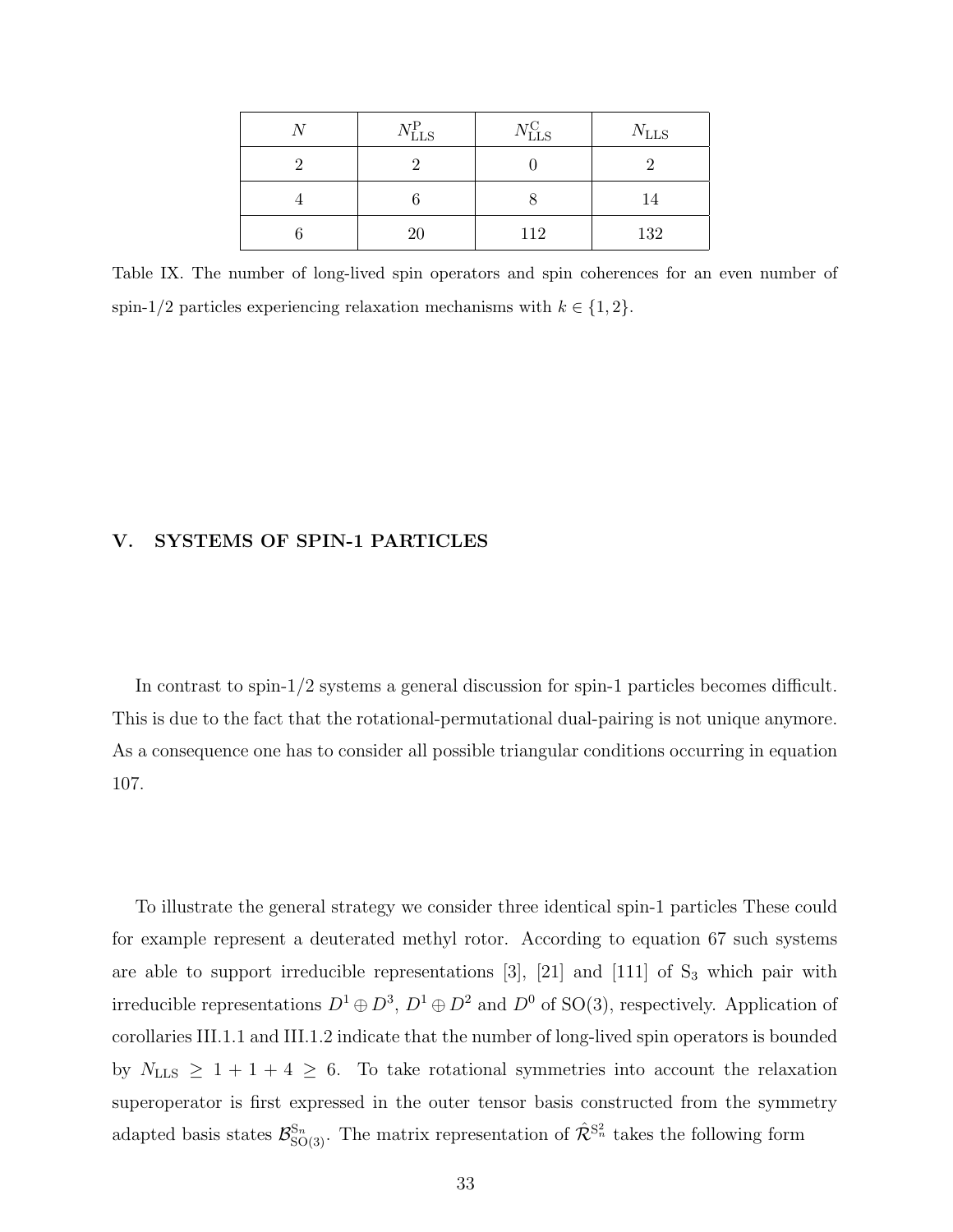|            |                  |                |                       |                  |                |                                |                |                | [111][21]      |
|------------|------------------|----------------|-----------------------|------------------|----------------|--------------------------------|----------------|----------------|----------------|
|            | $[3][3]$         |                | [21][21]   [111][111] | $[3][21]$        | [3][111]       | [21][111]   [21][3]   [111][3] |                |                |                |
| $[3][3]$   |                  | $\overline{0}$ | $\theta$              | $\overline{0}$   | $\overline{0}$ | $\overline{0}$                 | $\theta$       | $\overline{0}$ | $\overline{0}$ |
| [21][21]   | $\overline{0}$   |                | $\overline{0}$        | $\theta$         | $\overline{0}$ | $\overline{0}$                 | $\overline{0}$ | $\overline{0}$ | $\theta$       |
| [111][111] | $\overline{0}$   | $\overline{0}$ |                       | $\theta$         | $\overline{0}$ | $\overline{0}$                 | $\overline{0}$ | $\overline{0}$ | $\theta$       |
| [3][21]    | $\theta$         | $\overline{0}$ | $\theta$              |                  | $\overline{0}$ | $\theta$                       | $\overline{0}$ | $\overline{0}$ | $\theta$       |
| [3][111]   | $\overline{0}$   | $\overline{0}$ | $\overline{0}$        | $\theta$         |                | $\theta$                       | $\overline{0}$ | $\overline{0}$ | $\overline{0}$ |
| [21][111]  | $\overline{0}$   | $\overline{0}$ | $\overline{0}$        | $\overline{0}$   | $\overline{0}$ |                                | $\overline{0}$ | $\theta$       | $\overline{0}$ |
| [21][3]    | $\theta$         | $\theta$       | $\theta$              | $\theta$         | $\overline{0}$ | $\theta$                       |                | $\overline{0}$ | $\overline{0}$ |
| [111][3]   | $\overline{0}$   | $\overline{0}$ | $\overline{0}$        | $\theta$         | $\overline{0}$ | $\overline{0}$                 | $\theta$       |                | $\theta$       |
| [111][21]  | $\boldsymbol{0}$ | $\theta$       | $\theta$              | $\boldsymbol{0}$ | $\overline{0}$ | $\theta$                       | $\overline{0}$ | $\overline{0}$ |                |

Similar to spin-1/2 systems relaxation for spin-1 systems is driven by relaxation mechanisms with  $k \in \{1, 2\}$  and only a finite number of triangular conditions has to be considered. The diagonal symmetry blocks  $([\lambda][\lambda],[\lambda][\lambda])$  are of special importance since they contain the projection operators  $P_{\gamma\delta}^{[\lambda]}$ .

The dual pairing for the ([3][3], [3][3]) symmetry block requires the following triangular conditions

$$
\Delta(1, 1, 3) = 0,
$$
  
\n
$$
\Delta(I_1, 2, I_2) = 1 \quad \text{for} \quad I_1, I_2 \in \{1, 3\},
$$
  
\n
$$
\Delta(I, 1, I) = 1 \quad \text{for} \quad I \in \{1, 3\}.
$$
\n(123)

The required triangular conditions for dual pairing within the  $([21][21],[21][21])$  symmetry block does not lead to any rotational constraints

$$
\Delta(I_1, k, I_2) = 1 \quad \text{for} \quad I_1, I_2 \in \{1, 2\}.
$$
 (124)

The  $([111][111],[111][111])$  symmetry subspace couples uniquely to  $D^0$  and is rotationally invariant so that all triangular conditions vanish identically

$$
\Delta(0,k,0) = 0.\tag{125}
$$

This indicates that if both  $k = 1$  and  $k = 2$  relaxation mechanisms are active, the number of long-lived spin operators is given by corollaries III.1.1 and III.1.2. On the other hand if only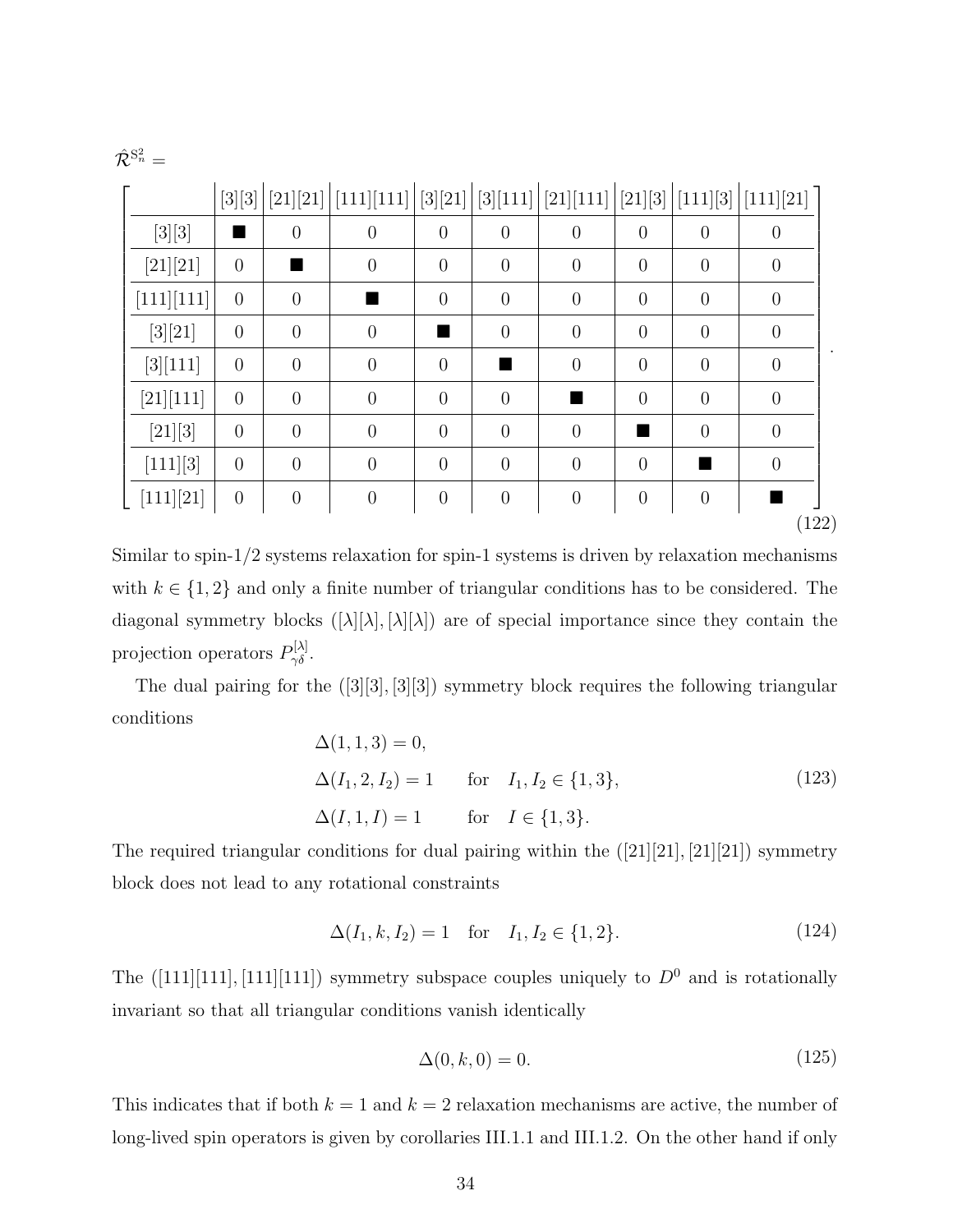$k = 1$  relaxation mechanisms are active an increased number of long-lived spin operators should be expected.

For example, the rotationally invariant symmetry block  $([111][111],[111][111])$  is onedimensional (there is only one spin-state with  $I = 0$ ) and contributes one long-lived operator even if relaxation mechanisms are constrained to  $k = 1$ . But for the fully symmetric symmetry block  $([3][3], [3][3])$  equation 123 indicates that relaxation terms with  $k = 1$  cannot induce transitions between states with  $I = 1$  and  $I = 3$ . The projector  $P_{\gamma\delta}^{[3]}$  however contains contributions from spin states with  $I = 1$  and  $I = 3$ . This may be seen by expressing  $P_{\gamma \delta}^{[3]}$  $\gamma\delta$ in terms of symmetry adapted states

$$
P_{\gamma\delta}^{[3]} = \sum_{m=-1}^{+1} |[3], \gamma, 1, m\rangle\langle[3], \delta, 1, m| + \sum_{m=-3}^{3} |[3], \gamma, 3, m\rangle\langle[3], \delta, 3, m| = P_{\gamma\delta}^{[3]1} + P_{\gamma\delta}^{[3]3}, \quad (126)
$$

with  $P_{\gamma\delta}^{[\lambda]I}$  being the projector onto the  $[\lambda]$  subspace with total angular momentum I. The triangular conditions above then imply that both  $P_{\gamma\delta}^{[3]1}$  and  $P_{\gamma\delta}^{[3]3}$  are decoupled and members of the nullspace  $\text{Null}(\hat{\mathcal{R}}^{\text{S}_n^2})$ 

$$
\hat{\mathcal{R}}^{S_n^2} | P_{\gamma \delta}^{[3]1} \rangle = |0\rangle \quad \text{and} \quad \hat{\mathcal{R}}^{S_n^2} | P_{\gamma \delta}^{[3]3} \rangle = |0\rangle. \tag{127}
$$

The projector  $P_{\gamma\delta}^{[3]}$  is thus split into two long-lived spin operators. Finally, according to equation 124 the diagonal symmetry block ([21][21], [21][21]) is not subjected to any rotational selection rules. The number of long-lived spin operators taking rotational symmetries into account increases from  $N_{\text{LLS}} \geq 6$  to  $N_{\text{LLS}} \geq 1 + 2 + 4 \geq 7$ .

A comparison with numerical results however shows that this number is greatly exceeded. For three identical spin-1 particles dominated by relaxation mechanisms with  $k = 1$  the nullspace Null $(\hat{\mathcal{R}}^{S_n^2})$  consists of 15 elements and not 7. Some of this discrepancy may be explained by yet another rotational selection rule specific to linear relaxation terms with  $k = 1$ . This selection rule is not captured by 107 but may be derived as follows. The outer tensor basis of symmetry adapted basis states are eigenoperators of the left and right multiplication superoperator of  $I^2$ 

$$
(I2 \otimes 1)|[\lambda], I_1; [\kappa], I_2) = I_1(I_1 + 1)|[\lambda], I_1; [\kappa], I_2),
$$
  

$$
(1 \otimes I^2)|[\lambda], I_1; [\kappa], I_2) = I_2(I_2 + 1)|[\lambda], I_1; [\kappa], I_2),
$$
 (128)

where we have suppressed the group and z-angular momentum projection number. As shown in appendix A 4 the effective double commutation superoperator  $\hat{A}_{1m}^{[N]} \hat{A}_{1m}^{[N],\dagger}$  additionally com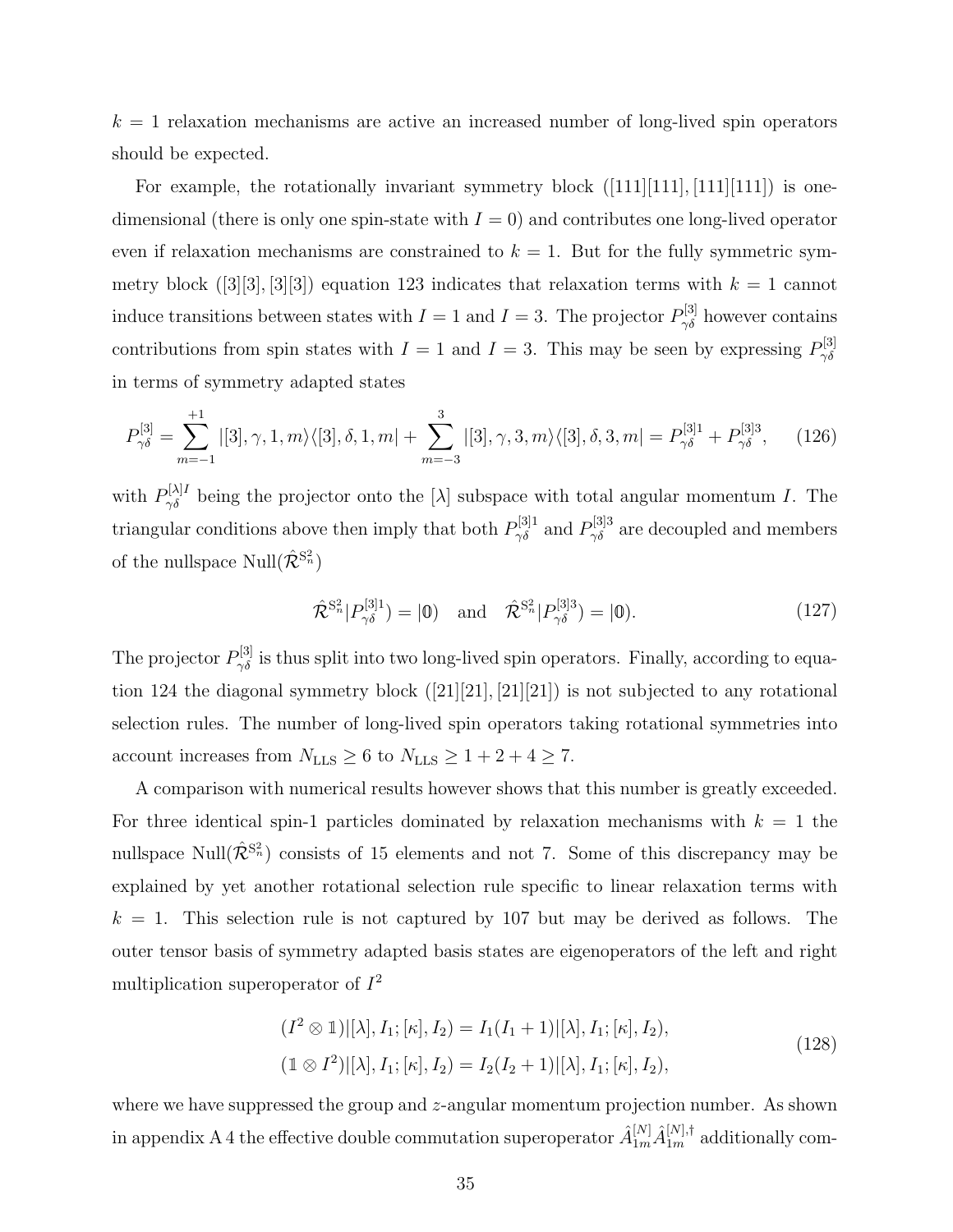mutes with both the left and right multiplication superoperator of  $I^2$ 

$$
[\hat{A}_{1m}^{[N]}\hat{A}_{1m}^{[N],\dagger}, (I^2 \otimes 1)] = 0 \text{ and } [\hat{A}_{1m}^{[N]}\hat{A}_{1m}^{[N],\dagger}, (1 \otimes I^2)] = 0. \tag{129}
$$

The vanishing commutator leads to two additional symmetry constraints. A relaxation superoperator  $\hat{\mathcal{R}}^{S_n^2}$  with  $k=1$  being the only active relaxation mechanism has to preserve both total angular momentum quantum numbers  $I_1$  and  $I_2$  of an operator  $|[\lambda], I_1; [\kappa], I_2$ 

$$
\hat{\mathcal{R}}^{S_n^2}(I^2 \otimes \mathbb{1})[[\lambda], I_1; [\kappa], I_2] = I_1(I_1 + 1)\hat{\mathcal{R}}^{S_n^2}[[\lambda], I_1; [\kappa]) = (I^2 \otimes \mathbb{1})\hat{\mathcal{R}}^{S_n^2}[[\lambda], I_1; [\kappa], I_2),
$$
  

$$
\hat{\mathcal{R}}^{S_n^2}(\mathbb{1} \otimes I^2)[[\lambda], I_1; [\kappa], I_2] = I_2(I_2 + 1)\hat{\mathcal{R}}^{S_n^2}[[\lambda], I_1; [\kappa]) = (\mathbb{1} \otimes I^2)\hat{\mathcal{R}}^{S_n^2}[[\lambda], I_1; [\kappa], I_2).
$$
\n(130)

This type of symmetry has implications for diagonal symmetry blocks that are not uniquely associated with a single total angular momentum quantum number. For example, the symmetry block ([21][21], [21][21]) associated with angular momentum states with  $I = 1$  and  $I = 2$  is not subjected to triangular conditions, but is subjected to this additional type of symmetry. In particular this means, similar to the projector  $P_{\gamma\delta}^{[3]}$ , the projector  $P_{\gamma\delta}^{[21]}$  may be decomposed according to its total angular moment components

$$
P_{\gamma\delta}^{[21]} = \sum_{m=-1}^{+1} |[21], \gamma, 1, m\rangle\langle[21], \delta, 1, m| + \sum_{m=-2}^{+2} |[21], \gamma, 2, m\rangle\langle[21], \delta, 2, m| = P_{\gamma\delta}^{[21]1} + P_{\gamma\delta}^{[21]2}.
$$
\n(131)

Since the irreducible representation [21] pairs with two distinct total angular momentum numbers the number of long-lived spin operators contributed by the  $([21][21], [21][21])$  symmetry block increases from 4 to 8. The total number of long-lived spin operators is then bounded by  $N_{\text{LLS}} \ge 1 + 2 + 2 \times 4 \ge 11$ . It is clear that this result is readily generalised to larger identical spin systems with  $I = 1$ .

A small caveat remains however. As mentioned previously numerical results indicate that the exact number of long-lived spin operators is given by  $N_{\text{LLS}} = 15$ . Numerical analysis shows that these operators are members of the ([3][21], [3][21]) and ([21][3], [21][3]) subspace. At this point we are not able to systematically identify these operators as they do not result from further splittings of the projection operators.

## VI. DUAL-SYMMETRY BASIS SETS

For practical applications we will briefly outline a method to construct dual-symmetry adapted basis states. A thorough discussion of the necessary group theoretical tools, including proofs, may be found in reference 47.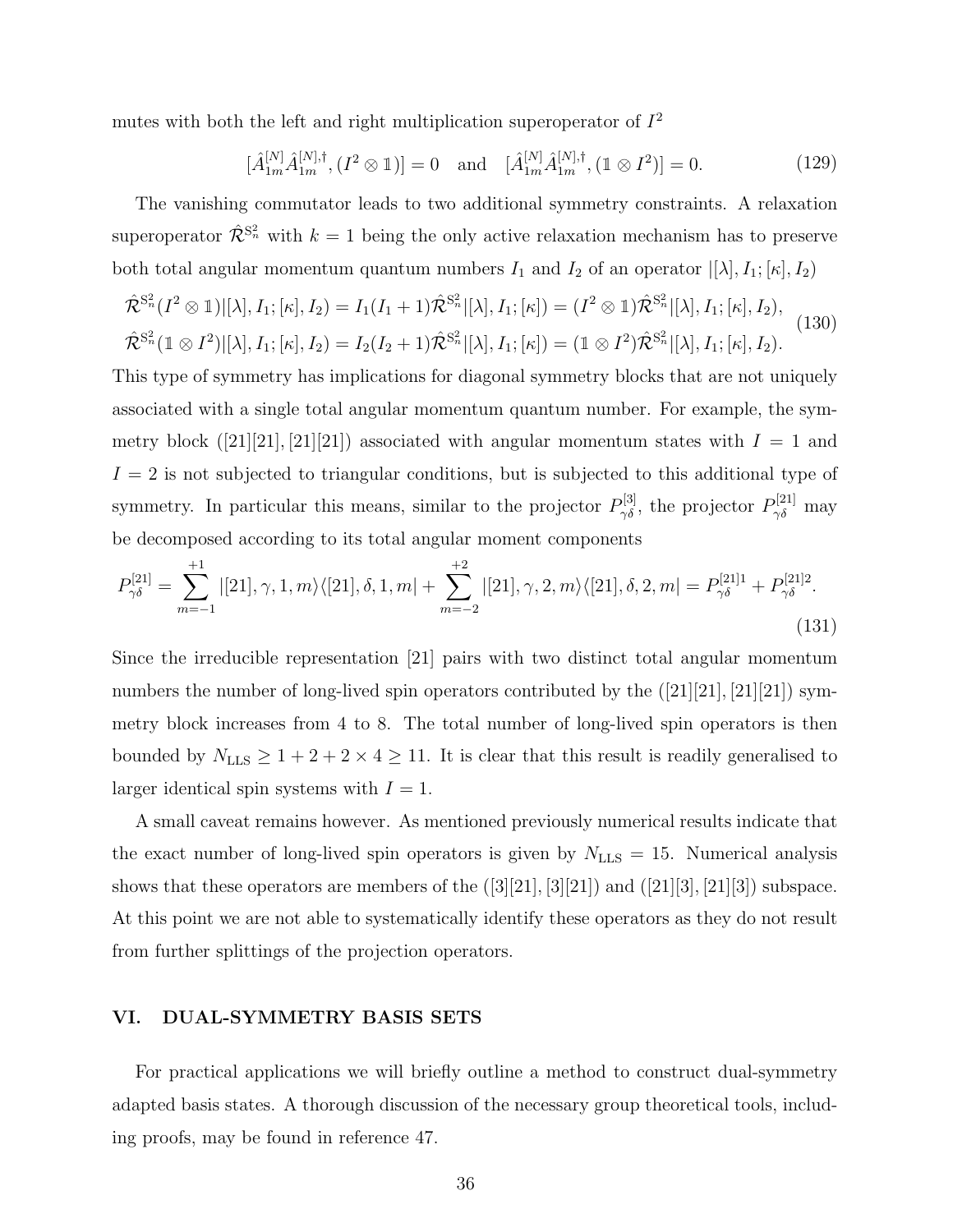For a given group  $G_0$  define a *class operator*  $C_{G_0}$  as follows

$$
C_{G_0} = \sum_{g \in \text{Cl}(h)} g,\tag{132}
$$

with h being an arbitrary class representative. The class operator  $C_{G_0}$  commutes with every element in  $G_0$ 

$$
[C_{G_0}, g] = 0 \quad \forall g \in G_0 \tag{133}
$$

and each class operator  $C_{G_0}$  possesses a complete set of eigenstates  $\{|\phi_j\rangle\}$ 

$$
C_{G_0}|\phi_j\rangle = \zeta_{G_0}^j|\phi_j\rangle \quad \text{and} \quad \langle \phi_j|\phi_k\rangle = \delta_{jk}.\tag{134}
$$

In agreement with quantum mechanical convention the eigenstates may be labelled according to their eigenvalues  $\zeta_c^j$  $G_{0}$ 

$$
\{|\zeta_{G_0}^1\rangle, |\zeta_{G_0}^2\rangle, \dots, |\zeta_{G_0}^{N_{\rm H}}\rangle\}.
$$
\n(135)

The eigenvalues  $\{\zeta_c^j\}$  $G_0$  are related to the irreducible characters of  $G_0$ . If the group  $G_0$ is abelian the set of eigenvalues  $\{|\zeta_{G_0}^1\rangle, |\zeta_{G_0}^2\rangle, \ldots, |\zeta_{G_0}^{N_{\text{H}}}$  $\binom{N_{\rm H}}{G_0}$  will be non-degenerate and every eigenstate may be uniquely specified by a single eigenvalue. In this case the set of eigenstates  $\{|\zeta_{G_0}^1\rangle,|\zeta_{G_0}^2\rangle,\ldots,|\zeta_{G_0}^{N_{\mathbb{H}}}$  $\binom{N_{\rm H}}{G_0}$  spans all irreducible representations  $\Gamma_j$  of  $G_0$ .

In general the set of eigenvalues  $\{\zeta_c^j\}$  $C_{G_0}$  will be degenerate since a single eigenvalue or character is not enough to distinguish between basis states belonging to the same irreducible representation  $\Gamma_j$  with  $d_{\Gamma_j} > 1$ . To uniquely address an eigenstate  $|\phi\rangle$  it is necessary to assign additional quantum numbers to each state. The additional quantum numbers are provided by class operators of a given subgroup of  $G_0$ . For example if  $G_1 \subset G_0$  and  $C_{G_1}$  is a class operator of  $G_1$  equation 133 indicates that  $C_{G_1}$  and  $C_{G_0}$  commute

$$
[C_{G_0}, C_{G_1}] = 0,\t\t(136)
$$

so that  $C_{G_1}$  and  $C_{G_0}$  share a common set of eigenstates  $\vert \zeta_G^j \vert$  $_{G_0}^j, \zeta_{G_1}^j \rangle.$ 

The idea is to add class operators of the subgroup chain  $G_N \subset \cdots \subset G_1 \subset G_0$  until the set of eigenvalues  $\{\zeta_c^j\}$  $\{\zeta^j_{G_1}, \zeta^j_{G_1}, \ldots, \zeta^j_{G_N}\}$  uniquely labels each eigenstate  $|\phi_j\rangle$ . The subgroup chain is called *canonical* if the group  $G_N$  is abelian. In this case there is no need to add any further operators and the degeneracy is completely lifted. The set of class operators  $\mathcal{C}_G = \{C_{G_0}, C_{G_1}, \dots\}$  is then called a *complete set of commuting operators* (CSCO).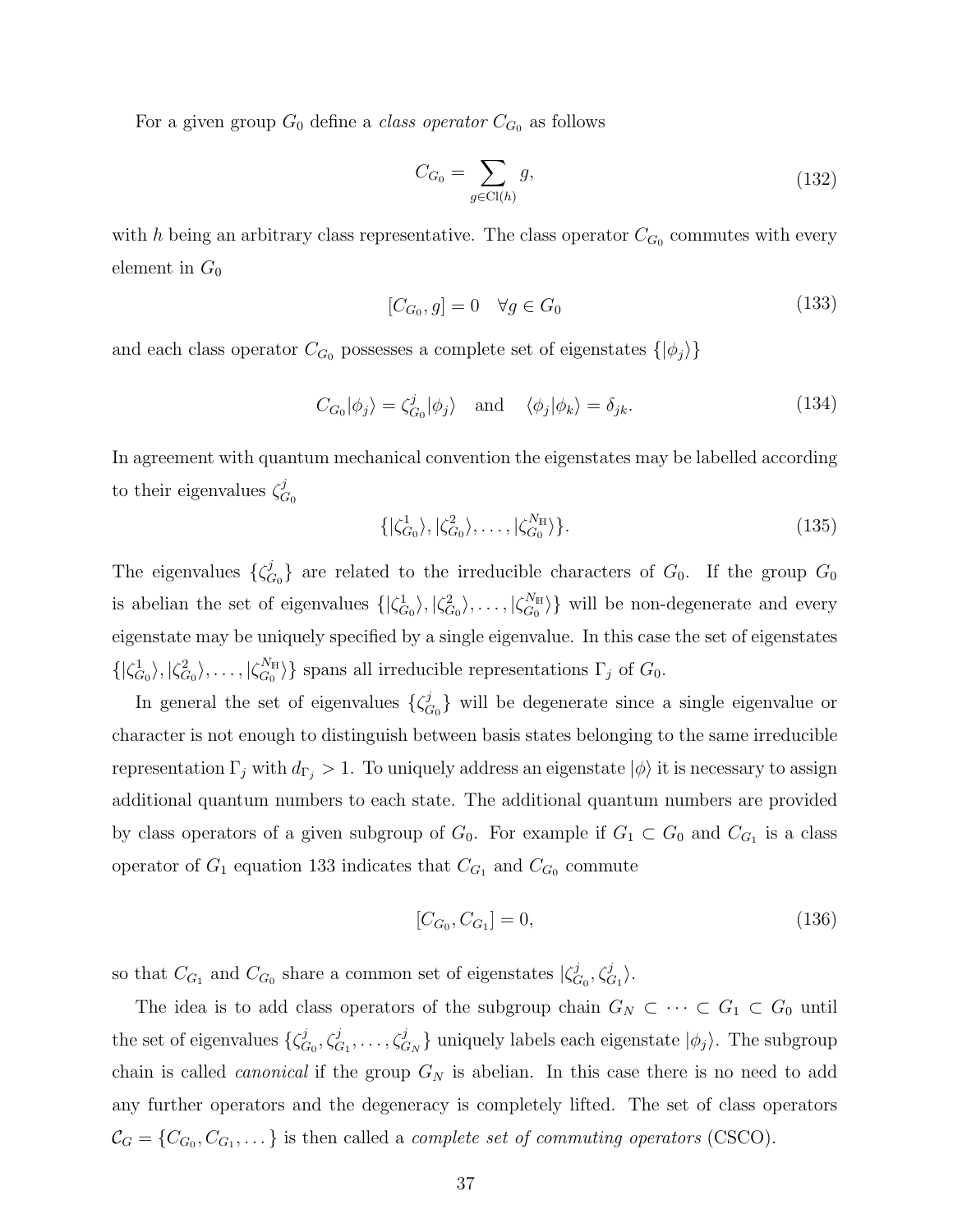For the rotation group SO(3) the class operator is given by  $I^2$ . To resolve possible degeneracies the class operator  $I_z$  for the subgroup chain SO(2) ⊂ SO(3) is added to the CSCO

$$
\mathcal{C}_{\text{SO}(3)} = \{I^2, I_z\}.\tag{137}
$$

To construct rotational-permutational symmetry adapted basis sets class operators of the group  $S_n$  are added to the SO(3) CSCO. This is possible since every permutation operator  $P_{\sigma}$  commutes with  $I^2$  and  $I_z$ .

As an example we consider a system of three identical spins. A possible choice for the CSCO is given by the following set of operators

$$
\mathcal{C}_{\text{SO}(3)}^{\text{S}_n} = \{I^2, I_z, P_{12} + P_{13} + P_{23}, P_{123}\},\tag{138}
$$

which characterises the subgroup chains  $SO(2) \subset SO(3)$  and  $A_3 \subset S_3$ . The dual-symmetry adapted basis is calculated by numerically solving for the eigenstates of the matrix pencil of  $\mathcal{C}^{\mathrm{S}_n}_{\mathrm{SC}}$  $SO(3)$ 

$$
(a_1I^2 + a_2I_z + a_3(P_{12} + P_{13} + P_{23}) + a_4P_{123})|\phi_j\rangle = (a_1I(I+1) + a_2m + a_3\zeta_{S_3}^j + a_4\zeta_{A_3}^j)|\phi_j\rangle.
$$
\n(139)

For a system of three spin-1/2 particles the solution to the matrix pencil of equation 139 leads to the following set of states

$$
\mathcal{B}_{SO(3)}^{S_n} =
$$
\n
$$
|[1], 1, 3/2, -3/2\rangle = |\beta\beta\beta\rangle
$$
\n
$$
|[1], 1, 3/2, -1/2\rangle = \frac{1}{\sqrt{3}}(|\beta\beta\alpha\rangle + |\beta\alpha\beta\rangle + |\alpha\beta\beta\rangle)
$$
\n
$$
|[1], 1, 3/2, +1/2\rangle = \frac{1}{\sqrt{3}}(|\alpha\alpha\beta\rangle + |\alpha\beta\alpha\rangle + |\beta\alpha\alpha\rangle)
$$
\n
$$
|[1], 1, 3/2, +3/2\rangle = |\alpha\alpha\alpha\rangle
$$
\n
$$
|[21], 1, 1/2, -1/2\rangle = \frac{1}{\sqrt{3}}(|\beta\beta\alpha\rangle + \epsilon|\beta\alpha\beta\rangle + \epsilon^*|\alpha\beta\beta\rangle)
$$
\n
$$
|[21], 2, 1/2, -1/2\rangle = \frac{1}{\sqrt{3}}(|\beta\beta\alpha\rangle + \epsilon^*|\beta\alpha\beta\rangle + \epsilon|\alpha\beta\beta\rangle)
$$
\n
$$
|[21], 1, 1/2, +1/2\rangle = \frac{1}{\sqrt{3}}(|\alpha\alpha\beta\rangle + \epsilon|\alpha\beta\alpha\rangle + \epsilon^*|\beta\alpha\alpha\rangle)
$$
\n
$$
|[21], 2, 1/2, +1/2\rangle = \frac{1}{\sqrt{3}}(|\alpha\alpha\beta\rangle + \epsilon^*|\alpha\beta\alpha\rangle + \epsilon|\beta\alpha\alpha\rangle)
$$
\nwith  $\epsilon = \exp(-i\frac{2\pi}{3})$ .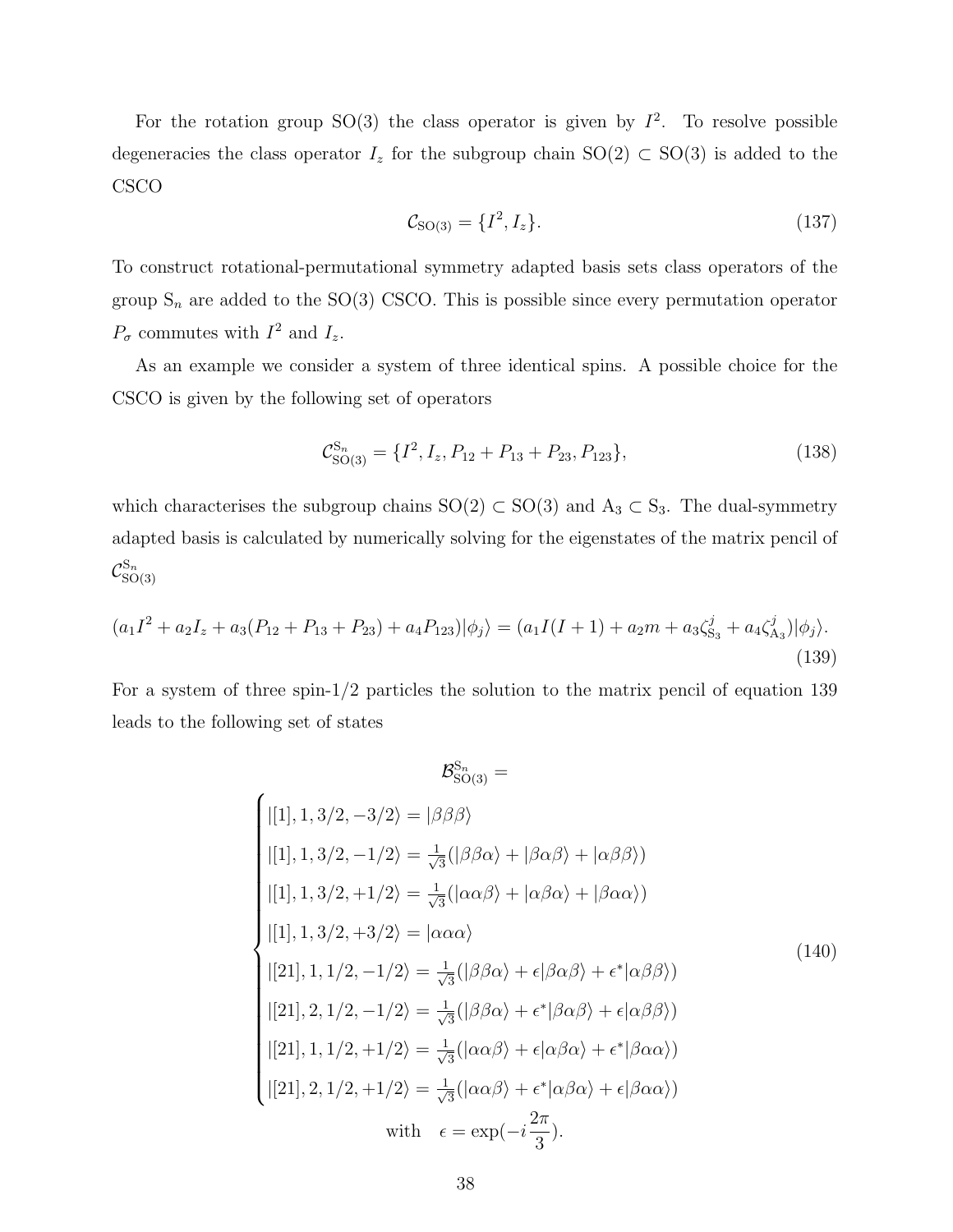Each state possesses definite permutation symmetry  $[\lambda]$  with group projection number  $\gamma$  and definite total angular momentum I with z- angular momentum m. A state  $|[\lambda], \gamma, I, m\rangle$  is therefore uniquely characterised by the set of quantum numbers  $\{[\lambda], \gamma, I, m\}.$ 

## VII. AN ILLUSTRATIVE NMR EXAMPLE

Making use of the concepts presented in section IV and VI we examine the possible long-lived spin operators for protonated methyl rotors. Such systems have been analysed previously using purely rotational and permutational selection rules, but not under dualselection rules<sup> $5,15$ </sup>. In the rotating frame the coherent Hamiltonian of the system is given by a symmetric scalar coupling term

$$
\mathcal{H}_{\text{coh}} = 2\pi J (\mathbf{I}_1 \cdot \mathbf{I}_2 + \mathbf{I}_1 \cdot \mathbf{I}_3 + \mathbf{I}_2 \cdot \mathbf{I}_3). \tag{141}
$$

The system therefore displays  $S_3$  symmetry and classifies as an odd spin- $1/2$  system. For such a case the arguments of section IV A indicate that dual-selection rules may lead to an increased number of long-lived spin operators.

The required degree of symmetry is a consequence of overall tumbling and internal methyl rotor dynamics. As illustrated in figure 1 the methyl rotor is assumed to be attached to a marcomolecule undergoing isotropic rotational diffusion characterised by a single correlation time  $\tau_c$ . The methyl rotor dynamics are described by a symmetric three-fold nearest neighbour jump model with rate constant  $k = (3\tau_r)^{-1}$ .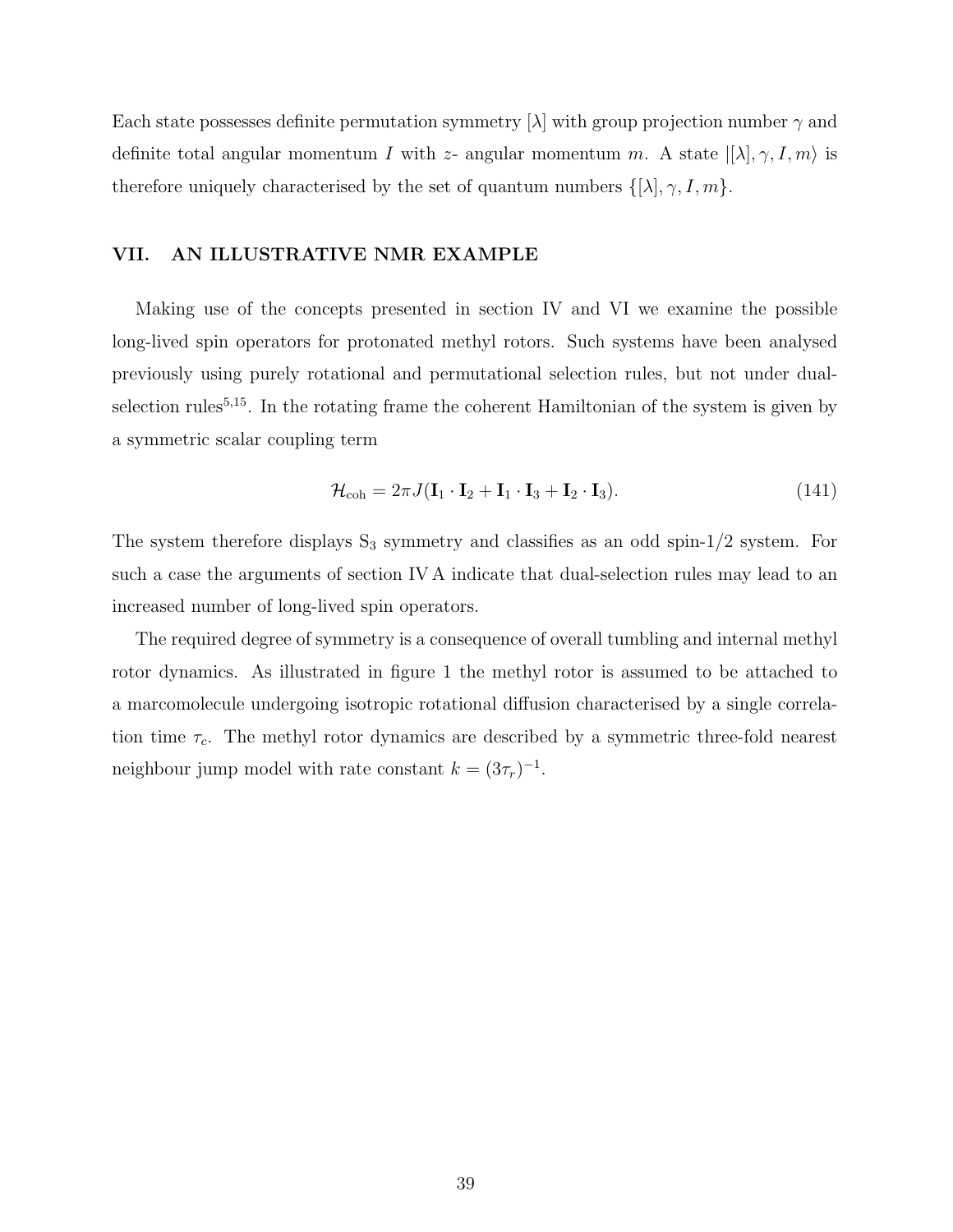

Figure 1. Motional model for a methyl rotor attached to a tumbling macromolecule. The methyl rotor performs symmetric three-fold jumps around its symmetry axis with a jump rate  $k = (3\tau_r)^{-1}$ . At the same time the methyl rotor, being attached to the macromolecule, experiences isotropic rotational diffusion characterised by a correlation time  $\tau_c$ . For this setup, rotational diffusion is much slower than the methyl group reorientation  $(\tau_r \ll \tau_c)$  resulting in a reasonable timescale separation of the two stochastic processes.

Focusing on dominant dipolar relaxation mechanisms, the relaxation superoperator takes the form $61,62$ 

$$
\hat{\mathcal{R}} = -b_{\rm HH}^2 \sum_{\substack{i < j=1 \\ k < l=1}}^3 \int_{-\infty}^0 C_{ijkl}(\tau) d\tau \sum_{m=-2}^{+2} \hat{T}_{2m}^{ij} \hat{T}_{2m}^{kl,\dagger}, \quad \text{with} \quad b_{\rm HH} = -\frac{\mu_0}{4\pi} \frac{\gamma_{\rm H}^2 \hbar}{r_{\rm HH}^3},\tag{142}
$$

where  $b_{HH}$  represents the proton-proton dipolar coupling strength,  $r_{HH}$  the proton-proton distance,  $\gamma_H$  the proton gyromagnetic ratio and  $\mu_0$  the magnetic constant. The commutation superoperators  $\hat{T}_{2m}^{ij}$  are constructed from irreducible spherical tensor given in appendix A 5 and  $C^{ijkl}(\tau)$  are (classical) time correlation functions. As shown in appendix A 6 the time correlation functions (including tumbling and methyl rotation) may be expressed as a sum of  $S_3^2$ -symmetric and  $S_3^2$ -asymmetric contributions

$$
C_{ijkl}(\tau) = C_{ijkl}^{\text{sym}}(\tau) + C_{ijkl}^{\text{asym}}(\tau), \qquad (143)
$$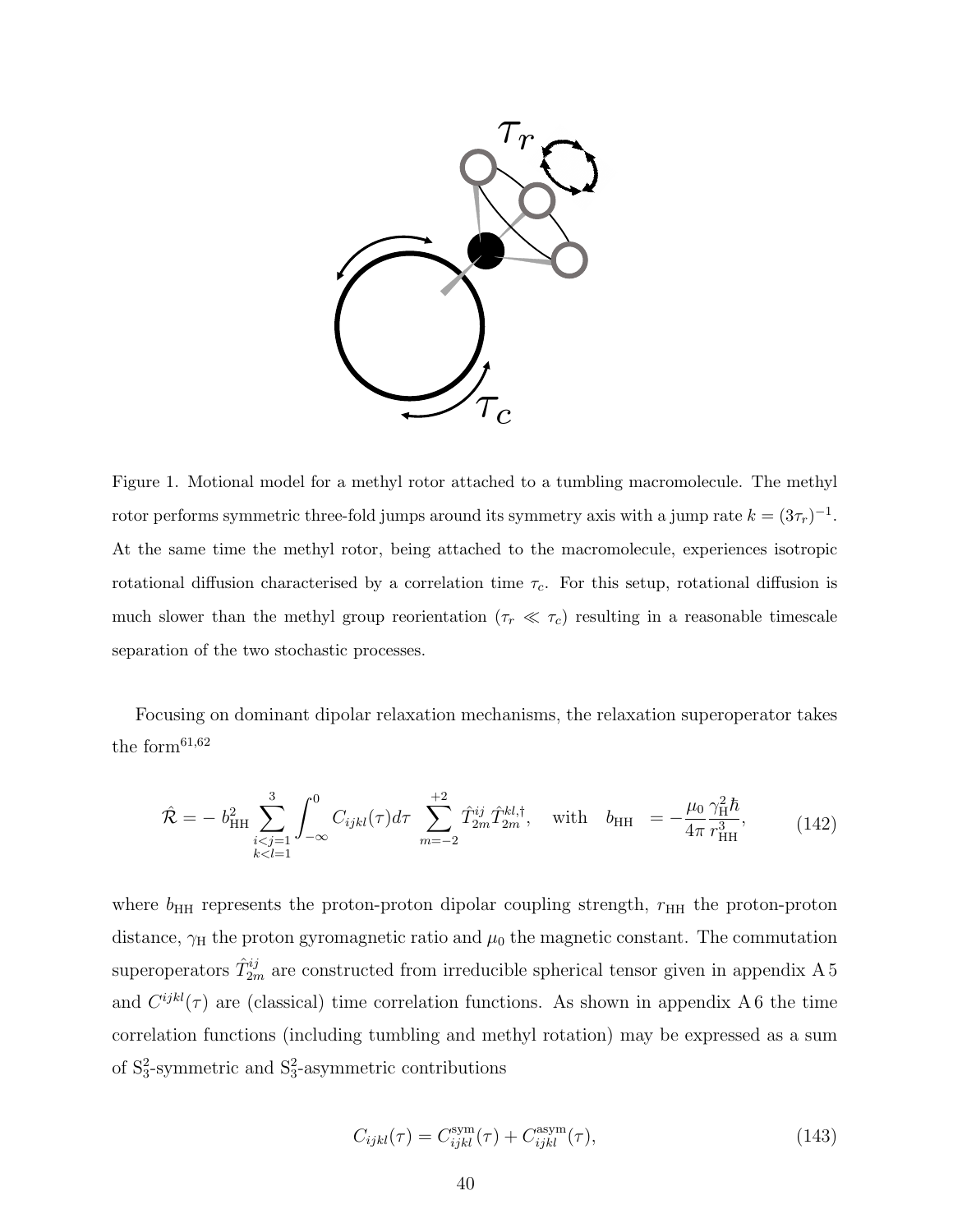where

$$
C_{ijkl}^{\text{sym}}(\tau) = \frac{3}{10} \exp\left(-|\tau|/\tau_c\right),
$$
  
\n
$$
C_{ijkl}^{\text{asym}}(\tau) = \frac{9}{20} \exp\left(-|\tau|/\tau_c\right) \exp\left(-|\tau|/\tau_r\right) \left(3\delta_{ik}\delta_{jl} - 1\right)
$$
\n(144)

and  $C_{ijkl}^{\text{sym}}(\tau)$  does not depend upon the indices  $(i, j, k, l)$ . The relaxation superoperator may then be split into an  $S_3^2$ -symmetric and  $S_3^2$ -asymmetric term

$$
\hat{\mathcal{R}} = \hat{\mathcal{R}}_{sym}^{S_n^2} + \hat{\mathcal{R}}_{asym}^{S_n^2}, \n\hat{\mathcal{R}}_{sym}^{S_n^2} = -b_{HH}^2 \sum_{\substack{i < j=1 \\ k < l=1}}^3 \int_{-\infty}^0 C_{ijkl}^{\text{sym}}(\tau) d\tau \sum_{m=-2}^{+2} \hat{T}_{2m}^{ij} \hat{T}_{2m}^{kl,\dagger}, \n\hat{\mathcal{R}}_{asym}^{S_n^2} = -b_{HH}^2 \sum_{\substack{i < j=1 \\ k < l=1}}^3 \int_{-\infty}^0 C_{ijkl}^{\text{asym}}(\tau) d\tau \sum_{m=-2}^{+2} \hat{T}_{2m}^{ij} \hat{T}_{2m}^{kl,\dagger}.
$$
\n(145)

For sufficiently short methyl rotor correlation times ( $\tau_r \ll \tau_c$ ), the asymmetric term may be neglected and the methyl rotor dynamics lead to a motional averaging effect. The dipolar relaxation superoperator is then approximated by

$$
\hat{\mathcal{R}} \approx \hat{\mathcal{R}}_{\text{sym}}^{\text{S}_n^2}.\tag{146}
$$

This situation correspond to the first row of table VIII and a total number of  $N_{\text{LLS}} = 17$  is expected.

The relaxation superoperator given by equation 146 has been evaluated numerically making use of the symmetry adapted basis given by equation 140. The resulting matrix representation is given in figure 2.

The matrix representation can be seen to match the pattern indicated by equation 114. As a consequence one long-lived spin operators originates from the total population of the [3] symmetry manifold with the remaining 16 long-lived spin operators being elements of the [21] symmetry manifold.

## VIII. CONCLUSIONS

To summarise, we have described a purely group theoretical framework to analyse long-lived spin operators under rotational and permutational symmetries and rotationalpermutational dual-symmetries. We have considered systems for which the symmetry of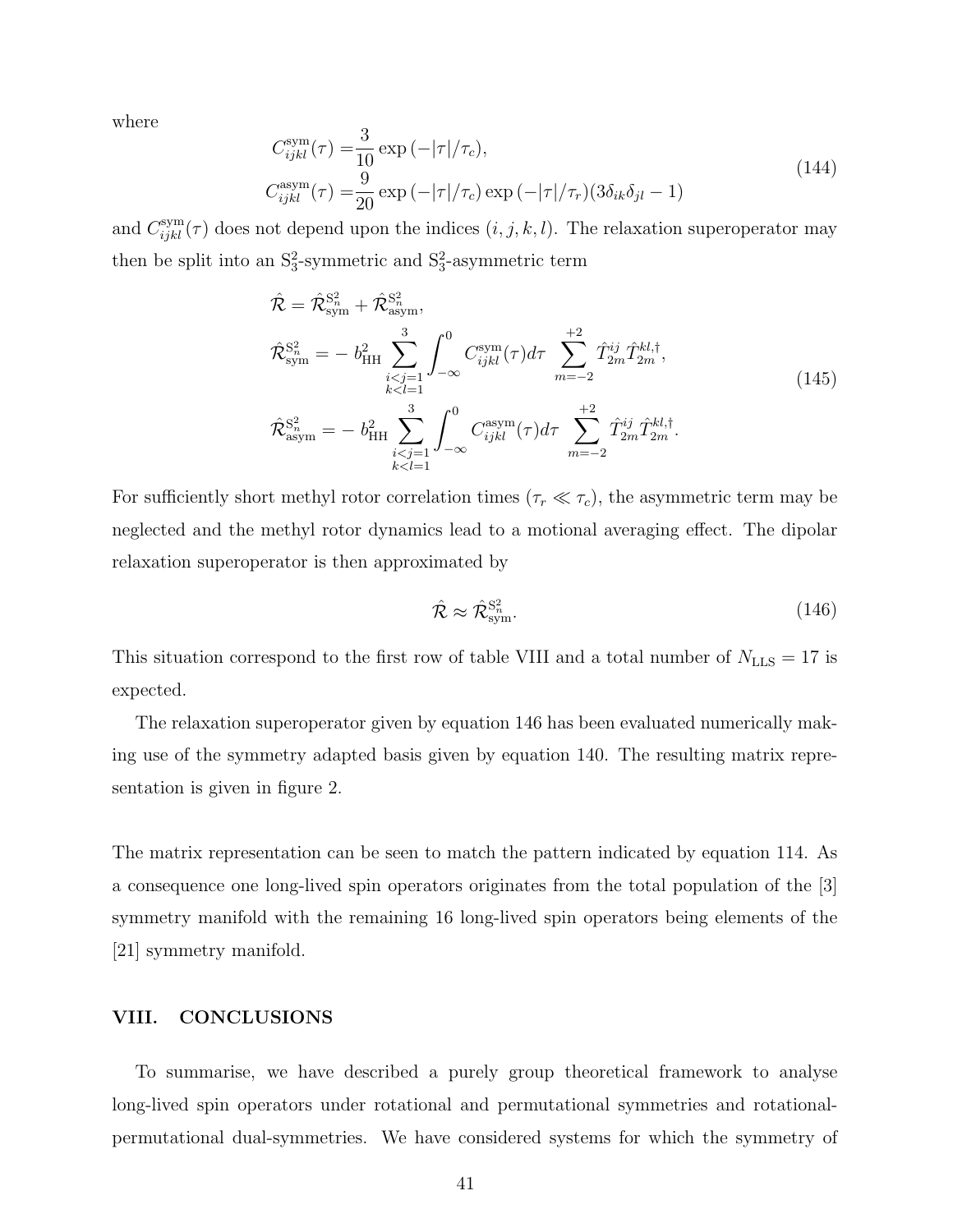

Figure 2. Superoperator matrix representation of the relaxation superoperator given by 146. The matrix representation has been constructed using an outer tensor basis resulting from the symmetry adapted basis states defined by equation 140. Matrix blocks are labelled according to the irreducible representations  $[\lambda]$  of S<sub>3</sub>. The dimensionality of each block is indicated on the left. Calculations have been performed using  $SpinDynamic^{81}$ .

the system may be described by the symmetric group  $S_n$ . In this case we have shown, against common belief, that the relaxation superoperator has to be invariant under the direct product group  $S_n \otimes S_n^*$  and not  $S_n$  for exact long-lived spin order to exist. For systems that do not display any further symmetries we have given an exact number of long-lived states and coherences. For systems with additional rotational symmetries we have derived several lower bounds on the number of long-lived spin operators. This has been achieved by first characterising the symmetries of the system according to the symmetric group  $S_n$ and then including rotational selection rules by virtue of the Schur-Weyl duality theorem. For spin-1/2 systems we have given a complete characterisation of long-lived spin operators under such rotational and permutational dual-symmetries.

An increase in the number of long-lived spin operators for spin- $1/2$  systems is only expected if relaxation is dominated by spherical interactions of rank two and an odd number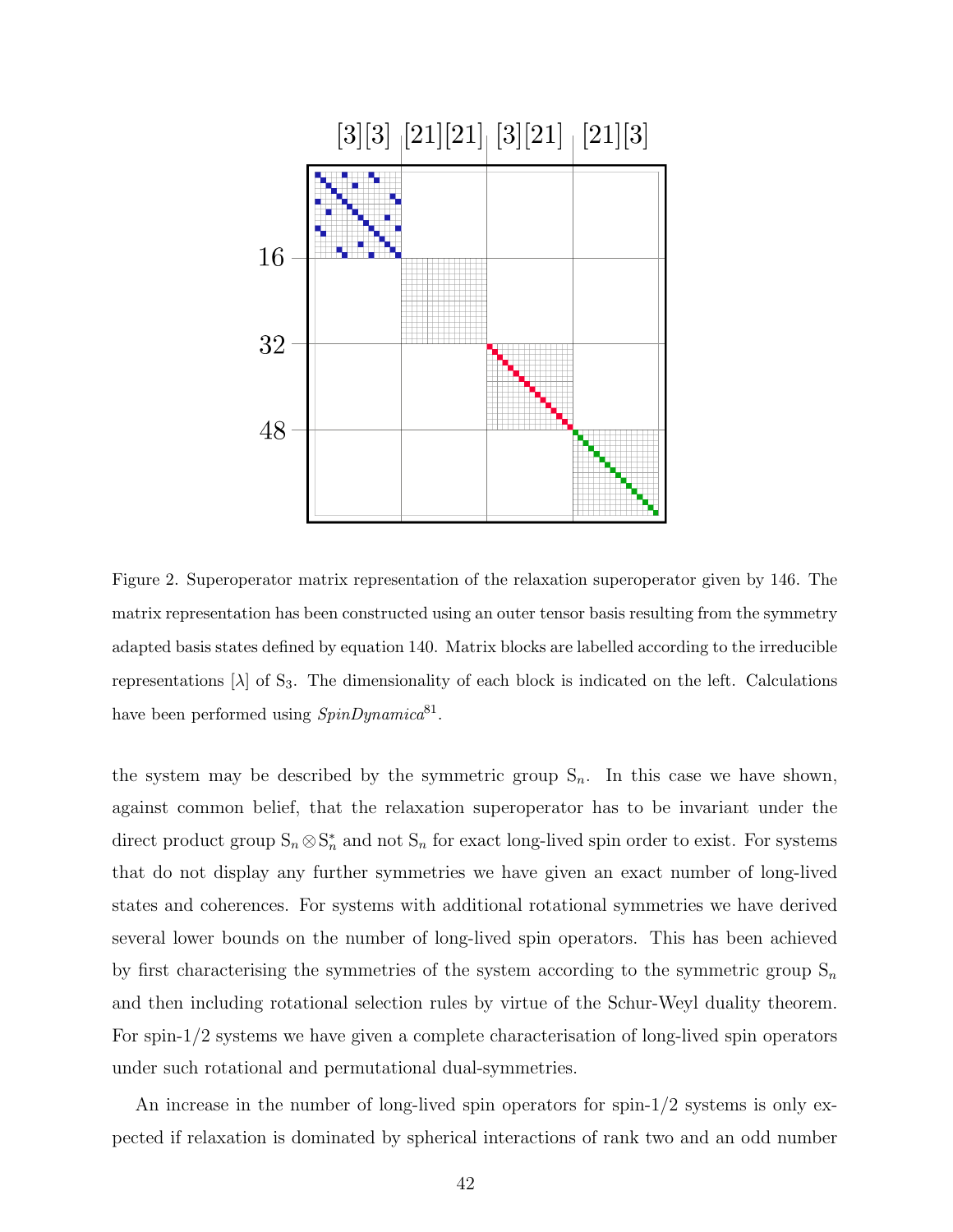of particles. For such systems we have given analytic expressions for the total number of long-lived spin populations and coherences. The treatment of rotational-permutational dual-symmetries of spin systems with  $I > 1/2$  have been outlined by considering a system of three identical spin-1 particles.

The discussion for particles with higher spin quantum numbers is complicated due to the loss of uniqueness of rotational and permutation dual pairings. In general for systems with  $I > 1$  that are subjected to relaxation mechanisms with spherical rank one or two dual-symmetries do not lead to an increase in the number of long-lived spin operators. For systems dominated by linear relaxation mechanisms with spherical rank one we have identified additional rotational selection rules that are not captured by the Wigner-Eckart theorem. These may be used to partially explain the increase in the number of long-lived spin operators and tighten the lower bound.

Although the discussion has been mostly based on the symmetric group  $S_n$  the arguments may readily be extended to other finite groups  $G$ . In certain situations the symmetric group  $S_n$  may not be the appropriate group to describe the symmetries of the systems. Instead the Hamiltonian and relaxation superoperator are invariant under a smaller permutation group G. But since any finite group G is isomorphic to some subgroup of  $S_n$  the rotational and permutational dual-pairing for the subgroup  $G$  may be derived by considering branching rules of irreducible representations of  $S_n$  to the irreducible representations of G.

Many of the commonly encountered long-lived spin order components fall into this category. We have illustrated this by considering a protonated methyl rotor, but a separate publication is under preparation that applies the presented concepts to a broader series of practical NMR examples.

## ACKNOWLEDGMENTS

The author is greatly indebted to Malcolm H. Levitt for continuous support and guidance. Discussions with Giuseppe Pileio, Gabriele Stevanato and David Goodwin are kindly appreciated. This research was supported by the European Research Council (786707- FunMagResBeacons) and the Engineering and Physical Sciences Research Council (EPSRC-UK), grant number EP/P009980/1).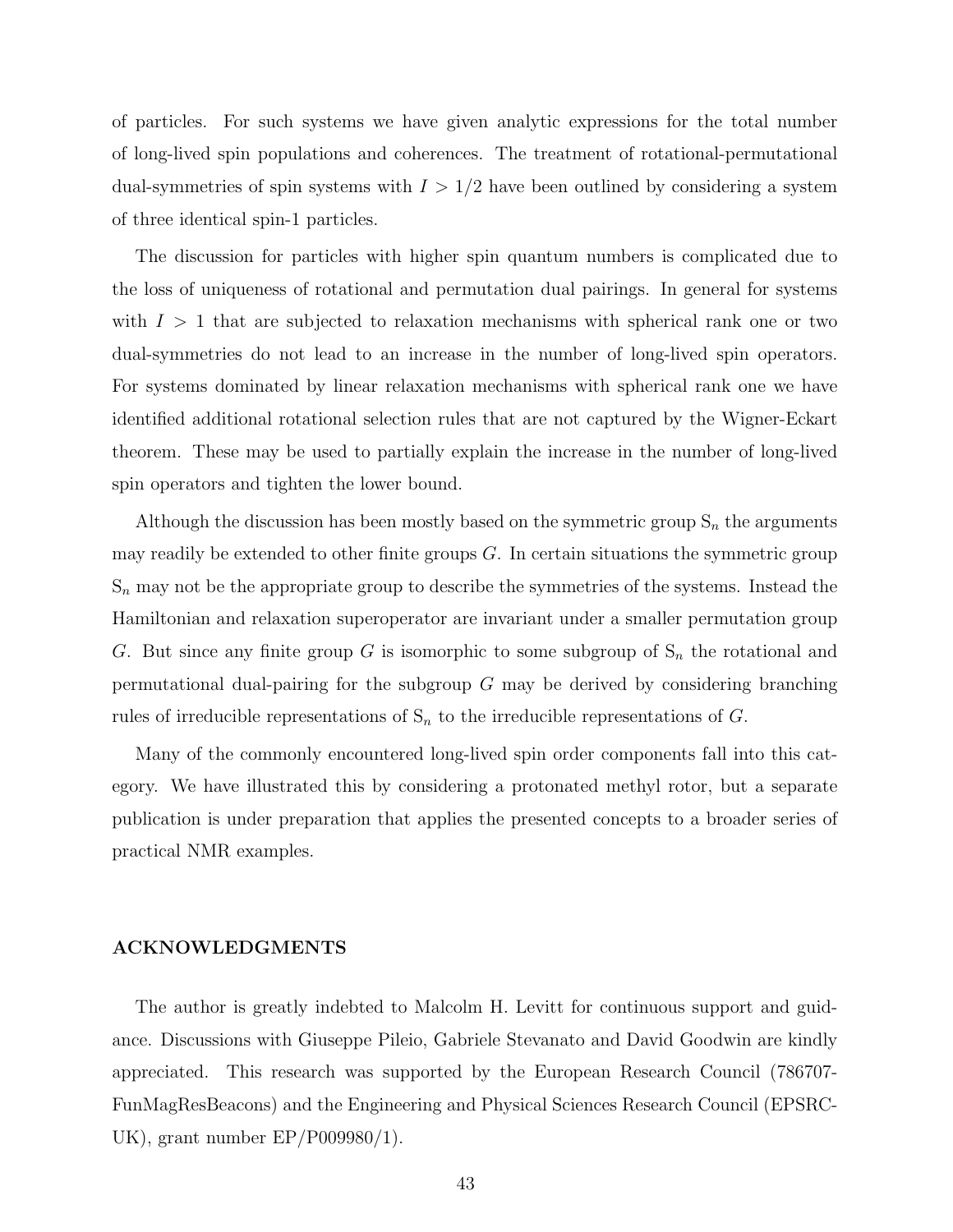## Appendix A: Appendices

## 1. Dimensionality of  $S_n$  irreducible representations

The irreducible representations of  $S_n$  are in a one-to-one relation with the integers partitions of n. A graphical representation of an integer partition is given by a so-called Young-Tableau<sup>44</sup>. For an integer partition  $[\lambda_1 \lambda_2 \lambda_3 \dots]$  the corresponding Young-Tableau displays  $\lambda_1$  cells in its first row,  $\lambda_2$  cells in its second row,  $\lambda_3$  cells in its third row, etc. The integer partitions  $\lambda \vdash 3$  with their corresponding Young-Tableau are indicated below

$$
[3] \leftrightarrow \boxed{\phantom{0}} , \quad [21] \leftrightarrow \boxed{\phantom{0}} , \quad [111] \leftrightarrow \boxed{\phantom{0}} . \tag{A1}
$$

Given a Young-Tableau [ $\lambda$ ] the *hook*  $h_{ij}^{[\lambda]}$  of its cell in the *i*'th row and *j*'th column counts the number of cells below and to the right of it (including the cell itself). For the Young-Tableaux of equation A1 the hooks for the individual cells are given by the following:

$$
\begin{array}{c|cc}\n3 & 2 & 1, \\
\hline\n1 & 1\n\end{array}\n\qquad\n\begin{array}{c|c}\n3 & 1 \\
\hline\n2 \\
\hline\n1\n\end{array}\n\tag{A2}
$$

The dimensionality  $d_{[\lambda]}$  of a given irreducible representation  $[\lambda]$  of  $S_n$  is given the *hook length*  $formula^{44}$ 

$$
d_{[\lambda]} = \frac{n!}{\prod_{ij} h_{ij}^{[\lambda]}} \tag{A3}
$$

For small groups such as  $S_3$  this may be verified by explicit calculation

$$
d_{[3]} = \frac{3!}{3 \times 2 \times 1} = 1, \ d_{[21]} = \frac{3!}{3 \times 1 \times 1} = 2, \ d_{[111]} = \frac{3!}{3 \times 2 \times 1} = 1. \tag{A4}
$$

To determine the hook length product for a generic Young-Tableau  $[\lambda_1 \lambda_2]$  it is advantageous to split the Young-Tableau as shown below

$$
\begin{array}{|c|c|c|c|c|}\n\hline\n\text{(A5)} \\
\hline\n\end{array}
$$

It is easy to see that the blue squares contribute a factor of  $\lambda_2$ ! and the red squares a factor of  $(\lambda_1-\lambda_2)!$ . The hook length product for the black squares is given by the following pattern

$$
(\lambda_1 + 1)(\lambda_1 + 1 - 1) \dots (\lambda_1 + 1 - (\lambda_2 - 1)) = \frac{(\lambda_1 + 1)!}{(\lambda_1 - \lambda_2 + 1)!}.
$$
 (A6)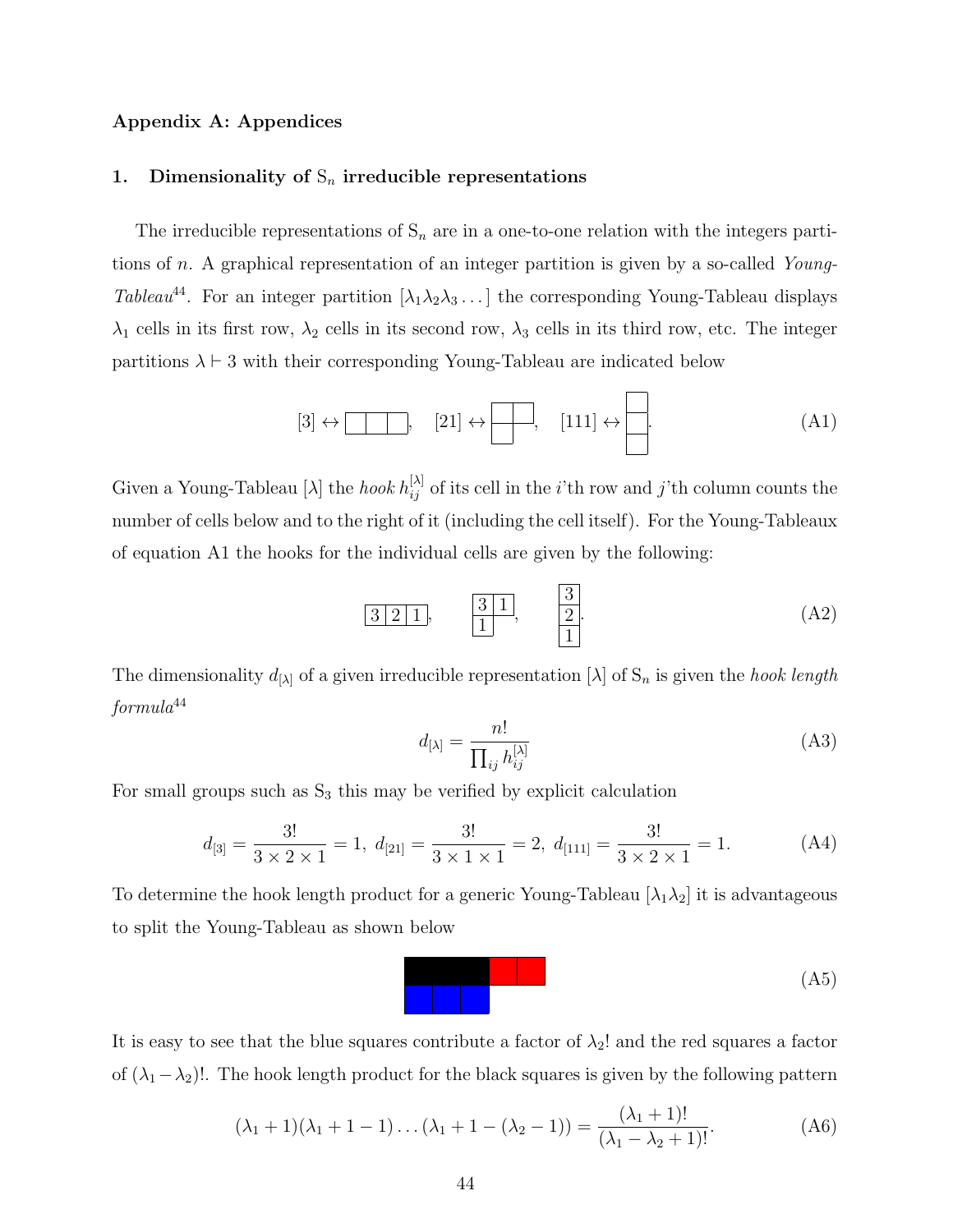Collecting all factors leads to the following product of hook lengths

$$
\frac{\lambda_2!(\lambda_1 - \lambda_2)!(\lambda_1 + 1)!}{(\lambda_1 - \lambda_2 + 1)!} = \frac{\lambda_2!(\lambda_1 + 1)!}{(\lambda_1 - \lambda_2 + 1)}.
$$
\n(A7)

The dimensionality of an irreducible representation  $d_{[\lambda]}$  with maximal length two is then given by the expression below

$$
(\lambda_1 + \lambda_2)! \left( \frac{\lambda_2! (\lambda_1 + 1)!}{(\lambda_1 - \lambda_2 + 1)} \right)^{-1} = (\lambda_1 + \lambda_2)! \frac{(\lambda_1 - \lambda_2 + 1)}{\lambda_2! (\lambda_1 + 1)!}.
$$
 (A8)

This is the expression given in equation 69. Similar arguments may then be used to derive an expression for the dimensionality of irreducible representation associated with integer partitions of maximal length three.

## 2. Inner products

Given two irreducible representations  $D^{\Gamma_j^a}(g^a)$  and  $D^{\Gamma_j^b}(g^a)$  of the groups  $G_a$  and  $G_b$  the character of the resulting direct product representation is given by the following expression

$$
\text{Tr}(D^{\Gamma_j^a, \Gamma_k^b}(g^a, g^b)) = \text{Tr}(D^{\Gamma_j^a}(g^a) \otimes D^{\Gamma_k^b}(g^b)) = \chi^{\Gamma_j^a}(g^a) \chi^{\Gamma_k^b}(g^b). \tag{A9}
$$

For the case that the two groups are identical

$$
G_a = G, \quad G_b = G \tag{A10}
$$

and the group products are restricted to the diagonal case:

$$
D(g, g) = D(g) \otimes D(g), \tag{A11}
$$

one speaks of an inner product of group representations. In this case the product character of equation A9 reduces the the expression below

$$
\text{Tr}(D^{\Gamma_j \times \Gamma_k}(g,g)) = \text{Tr}(D^{\Gamma_j}(g) \otimes D^{\Gamma_k}(g)) = \chi^{\Gamma_j}(g) \chi^{\Gamma_k}(g). \tag{A12}
$$

The product character  $\chi^{\Gamma_j}(g) \chi^{\Gamma_k}(g)$  is in general not an irreducible character of G so that the representation  $D^{\Gamma_j \times \Gamma_k}(g, g)$  is reducible. The reduction of the inner product follows a Clebsch-Gordan series

$$
\Gamma^j \times \Gamma^k = \bigoplus_{p=1}^{N_{\Gamma}} m_p^{jk} \Gamma^p, \tag{A13}
$$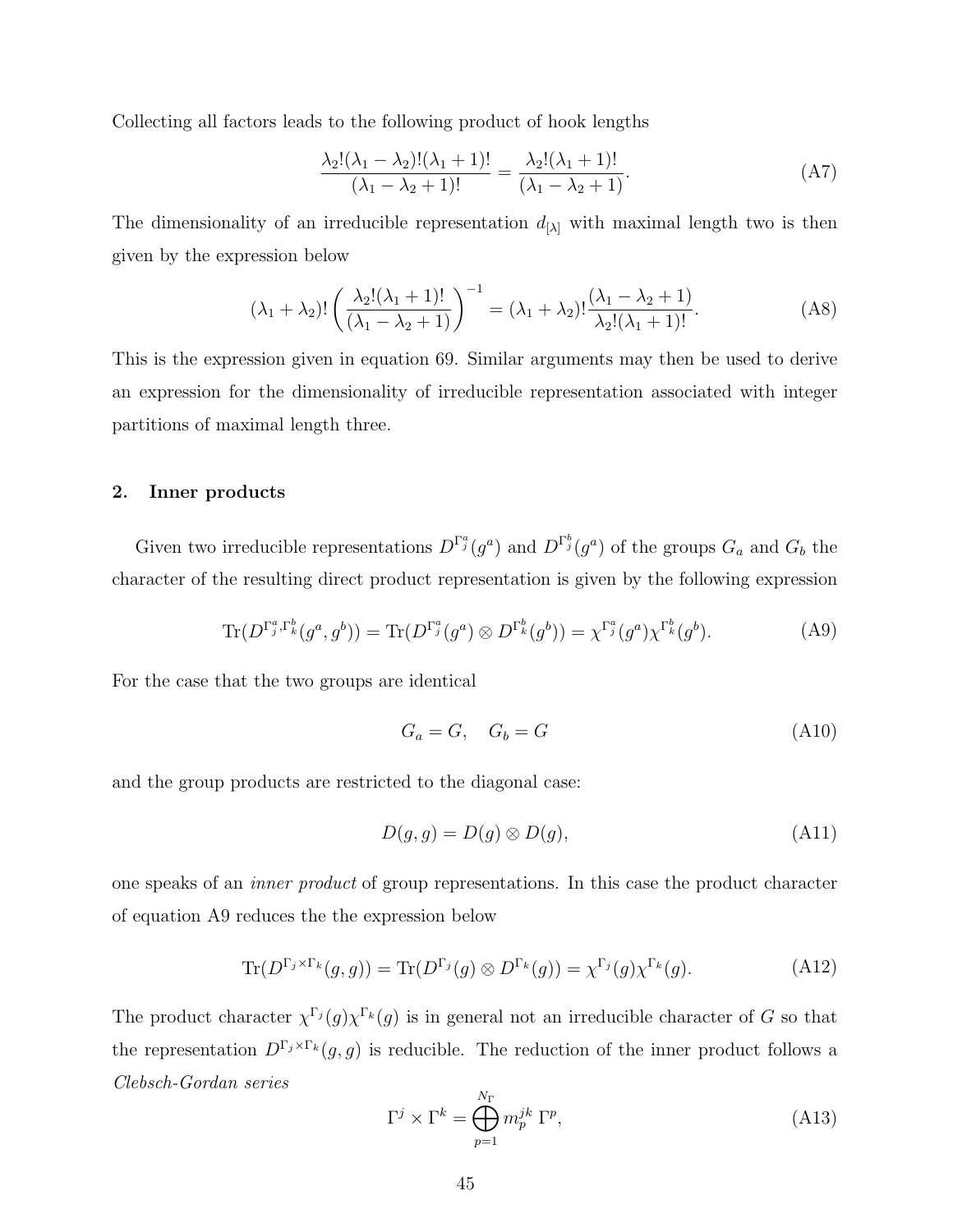where  $m_p^{jk}$  represents the multiplicity of the irreducible representation  $\Gamma^p$  for the reduction  $\Gamma^j \times \Gamma^k$ . The multiplicities  $m_p^{jk}$  may be determined from the characters of the irreducible representations

$$
m_p^{jk} = \frac{1}{|G|} \sum_{g \in G} \chi^{\Gamma_j}(g) \chi^{\Gamma_k}(g) \chi^{\Gamma_{p,*}}(g), \tag{A14}
$$

which follows from the Schur-orthogonality relations given by equation 23.

Similar concepts hold for some continuous groups. In particular for the rotation group SO(3) the inner product reduction is given by the well-known angular momentum coupling rule

$$
D^{I_1 \times I_2} = \bigoplus_{I=|I_1 - I_2|}^{I_1 + I_2} D^I.
$$
\n(A15)

Such general rules for Clebsch-Gordan series are an exception however.

## 3. Dual-pairing in Liouville space

The dual-pairings indicated by equation 58 apply to basis elements of H. In certain cases it might be useful to extend rotational-permutational dual-pairings to  $\mathbb{L}(\mathbb{H})$ . Here rotational and permutation dual-pairings refer to the pairing of irreducible representations for rotations in  $\mathbb{L}(\mathbb{H})$  and permutations generated by the set

$$
\{\hat{P}_{\sigma}^{\sigma}\} = \{\hat{P}_{\sigma}\} \quad \sigma \in \mathcal{S}_n,\tag{A16}
$$

which generates a representation of  $S_n$  on  $\mathbb{L}(\mathbb{H})$ .

According to equation 31  $\mathbb{L}(\mathbb{H})$  is given by a tensor product of H and its dual space  $\mathbb{H}^*$ . Applying the Schur-Weyl duality twice we may express  $\mathbb{L}(\mathbb{H})$  as follows

$$
\mathbb{L}(\mathbb{H}) = \left(\bigoplus_{\lambda \vdash N}^{l(\lambda) \le n} D^{\{\lambda\}} \circ D^{[\lambda]}\right) \otimes \left(\bigoplus_{\kappa \vdash N}^{l(\kappa) \le n} D^{\{\kappa\}} \circ D^{[\kappa]}\right)^{*}
$$
\n
$$
= \bigoplus_{\lambda \vdash N}^{l(\lambda) \le n} \bigoplus_{\kappa \vdash N}^{l(\kappa) \le n} D^{\{\lambda\}} \otimes D^{\{\kappa\}} \circ D^{[\lambda]} \otimes D^{[\kappa]},
$$
\n(A17)

where  $\tilde{\lambda}$  and  $\{\tilde{\lambda}\}$  denote conjugate partitions. The direct product representations translate into group inner products and may be reduced as indicated in section A 2

$$
\mathbb{L}(\mathbb{H}) = \bigoplus_{\lambda \vdash N} \bigoplus_{\kappa \vdash N} \bigoplus_{\kappa \vdash N} D^{\{\lambda\} \times \{\kappa\}} \circ D^{[\lambda] \times [\kappa]}.
$$
 (A18)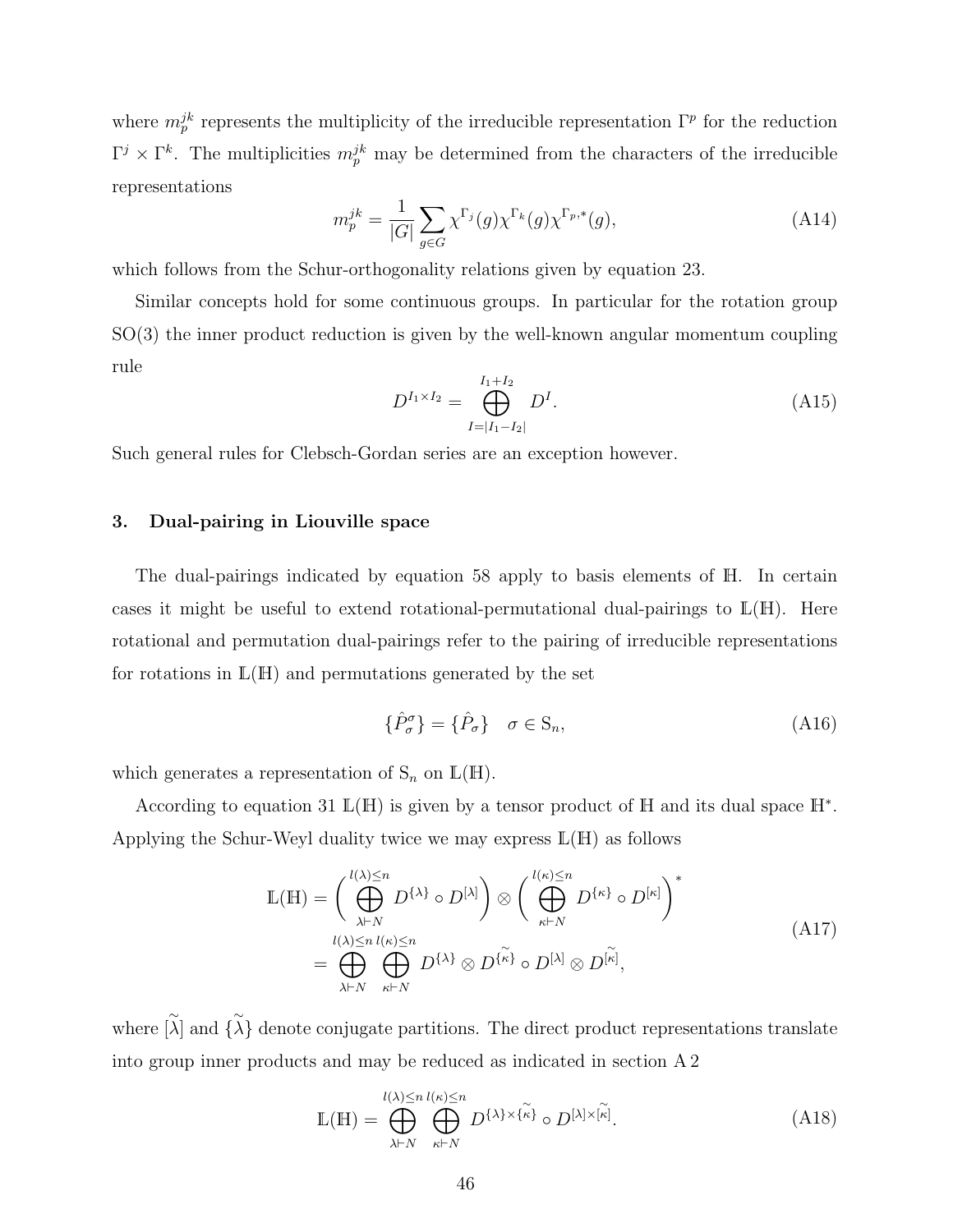As a consequence the operators on  $\mathbb{L}(\mathbb{H})$  may always be chosen to transform irreducibly under SO(3) and the set of spin permutation superoperators  $\{\hat{P}_{\sigma}\}.$ 

We illustrate this by considering a simple example. Consider the dual-pairings given in table V. The operator space  $\mathbb{L}(\mathbb{H})$  may then be expressed as shown below

$$
\mathbb{L}(\mathbb{H}) = \{ D^{\frac{3}{2}} \circ D^{[3]} \oplus D^{\frac{1}{2}} \circ D^{[21]}\} \otimes \{ D^{\frac{3}{2}} \circ D^{[\widetilde{3}]} \oplus D^{\frac{1}{2}} \circ D^{[\widetilde{21}]}\},\tag{A19}
$$

where we have replaced  $D^{\widetilde{I}}$  by  $D^{I}$  since total angular momentum representations are selfconjugate. Distributing the tensor product and performing the inner product reduction leads to the following

$$
\mathbb{L}(\mathbb{H}) = \{ (D^0 \oplus D^1 \oplus D^2 \oplus D^3) \circ D^{[3]} \}
$$
  
\n
$$
\oplus \{ (D^1 \oplus D^2) \circ D^{[21]} \}
$$
  
\n
$$
\oplus \{ (D^1 \oplus D^2) \circ D^{[21]} \}
$$
  
\n
$$
\oplus \{ (D^0 \oplus D^1) \circ (D^{[3]} \oplus [21] \oplus D^{[111]}) \}.
$$
  
\n(A20)

The relations above do not give a unique dual pairing between  $S_n$  and  $SO(3)$  on  $\mathbb{L}(\mathbb{H})$ . To resolve this issue simply follow rule (1) of section III D and distribute the dual-pairings over all direct sums

$$
\mathbb{L}(\mathbb{H}) = \{D^0 \circ D^{[3]} \oplus D^1 \circ D^{[3]} \oplus D^2 \circ D^{[3]} \oplus D^3 \circ D^{[3]}\}\
$$
  
\n
$$
\oplus \{D^1 \circ D^{[21]} \oplus D^2 \circ D^{[21]}\}\
$$
  
\n
$$
\oplus \{D^1 \circ D^{[21]} \oplus D^2 \circ D^{[21]}\}\
$$
  
\n
$$
\oplus \{D^0 \circ D^{[3]} \oplus D^0 \circ D^{[21]} \oplus D^0 \circ D^{[111]}\}\
$$
  
\n
$$
\oplus D^1 \circ D^{[3]} \oplus D^1 \circ D^{[21]} \oplus D^1 \circ D^{[111]}\}.
$$
  
\n(A21)

Then according to rule (2) the multiplicity-dimensionality relation is satisfied for each individual pairing

$$
\mathbb{L}(\mathbb{H}) =
$$
\n
$$
\{(D^{0} \circ D^{[3]}) \oplus (D^{1} \circ 3 \times D^{[3]})
$$
\n
$$
\oplus (D^{2} \circ 5 \times D^{[3]}) \oplus (D^{3} \circ 7 \times D^{[3]})\}
$$
\n
$$
\oplus \{(2 \times D^{1} \circ 3 \times D^{[21]}) \oplus (2 \times D^{2} \circ 5 \times D^{[21]})\}
$$
\n
$$
\oplus \{(D^{0} \circ D^{[3]}) \oplus (2 \times D^{0} \circ D^{[21]}) \oplus (D^{0} \circ D^{[111]})
$$
\n
$$
\oplus (D^{1} \circ 3 \times D^{[3]}) \oplus (2 \times D^{1} \circ 3 \times D^{[21]}) \oplus (D^{1} \circ 3 \times D^{[111]})\}.
$$
\n(A22)\n
$$
\oplus (D^{1} \circ 3 \times D^{[3]}) \oplus (2 \times D^{1} \circ 3 \times D^{[21]}) \oplus (D^{1} \circ 3 \times D^{[111]})\}.
$$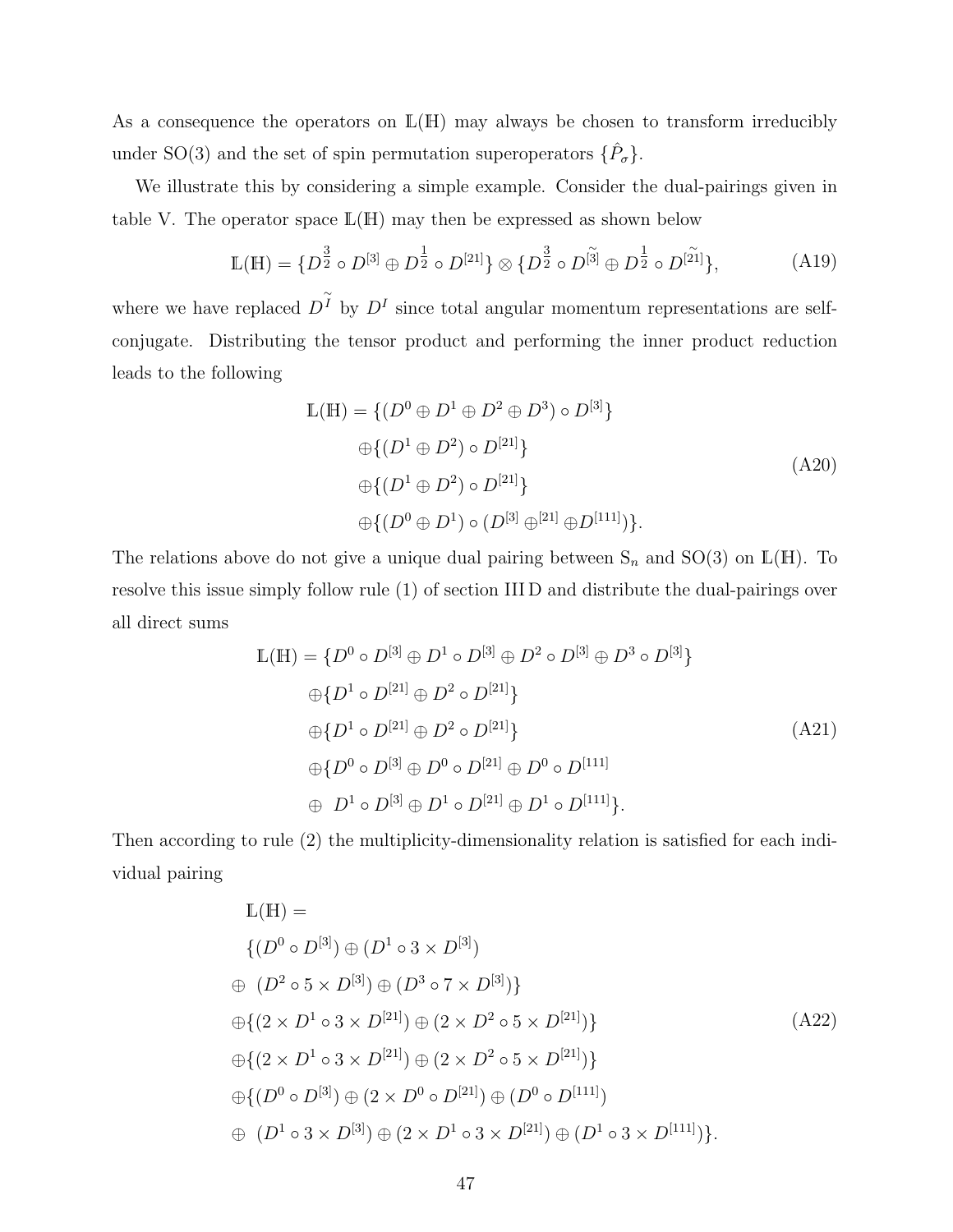A quick summation over the symmetry adapted basis elements for  $S_n$  or  $SO(3)$  shows that the dimensionality of the space is correct:

$$
d_{\mathbb{H}}^{2} = (2 + 2 + 1) + (6 + 18 + 3) + (5 + 20) + (7)
$$
  
= (2 + 6 + 5 + 7) + (2 + 18 + 20) + (1 + 3) = 64. (A23)

The extension of the duality principle to  $\mathbb{L}(\mathbb{H})$  thus enables dual-symmetry characterisation of a set of basis operators without explicit construction. And while calculations of this type become increasingly tedious with an increasing number of spins, the systematic rules outlined are easily implemented into symbolic software packages such as  $Mathematica<sup>82</sup>$ .

## 4. Commutator of commutation superoperators

A generic commutation superoperator  $\hat{Q}$  is defined as follows

$$
\hat{Q} = Q \otimes \mathbb{1} - \mathbb{1} \otimes Q^{\dagger} = \hat{Q}^{\mathcal{L}} - \hat{Q}^{\mathcal{R}},\tag{A24}
$$

where  $\hat{Q}^{\text{L}}$  and  $\hat{Q}^{\text{R}}$  are left and right multiplication superoperators, respectively. These act on an operator  $X$  as follows

$$
\hat{Q}^{\mathcal{L}}X = QX \quad \hat{Q}^{\mathcal{R}}X = XQ. \tag{A25}
$$

Left and right multiplication superoperators for any two operators  $A$  and  $B$  commute

$$
[\hat{A}^{\mathrm{L}}, \hat{B}^{\mathrm{R}}] = 0. \tag{A26}
$$

The commutator of two commutation superoperators  $\hat{A}$  and  $\hat{B}$  may then be derived from their commutator on H

$$
[\hat{A}, \hat{B}] = [\hat{A}^{\text{L}}, \hat{B}^{\text{L}}] - [\hat{A}^{\text{R}}, \hat{B}^{\text{R}}] = [A, B] \otimes \mathbb{1} - \mathbb{1} \otimes [A, B]^{\dagger},
$$
(A27)

which follows from the definition of the left and right multiplication superoperators.

The commutator between the effective commutation superoperator  $\hat{A}_{1m}^{[N]}$  and the left multiplication superoperator  $I^2 \otimes \mathbb{1}$  may then be expressed as follows

$$
[\hat{A}_{1m}^{[N]}, I^2 \otimes 1] = [A_{1m}^{[N]}, I^2] \otimes 1 - 1 \otimes [A_{1m}^{[N]}, 0]^\dagger = [A_{1m}^{[N]}, I^2] \otimes 1. \tag{A28}
$$

The spherical tensor operators  $A_{1m}^{[N]}$  are linear combinations of the total x-, y-, and z-angular momentum operators

$$
A_{1m}^{[N]} = c_m^x I_x + c_m^y I_y + c_m^z I_z,
$$
\n(A29)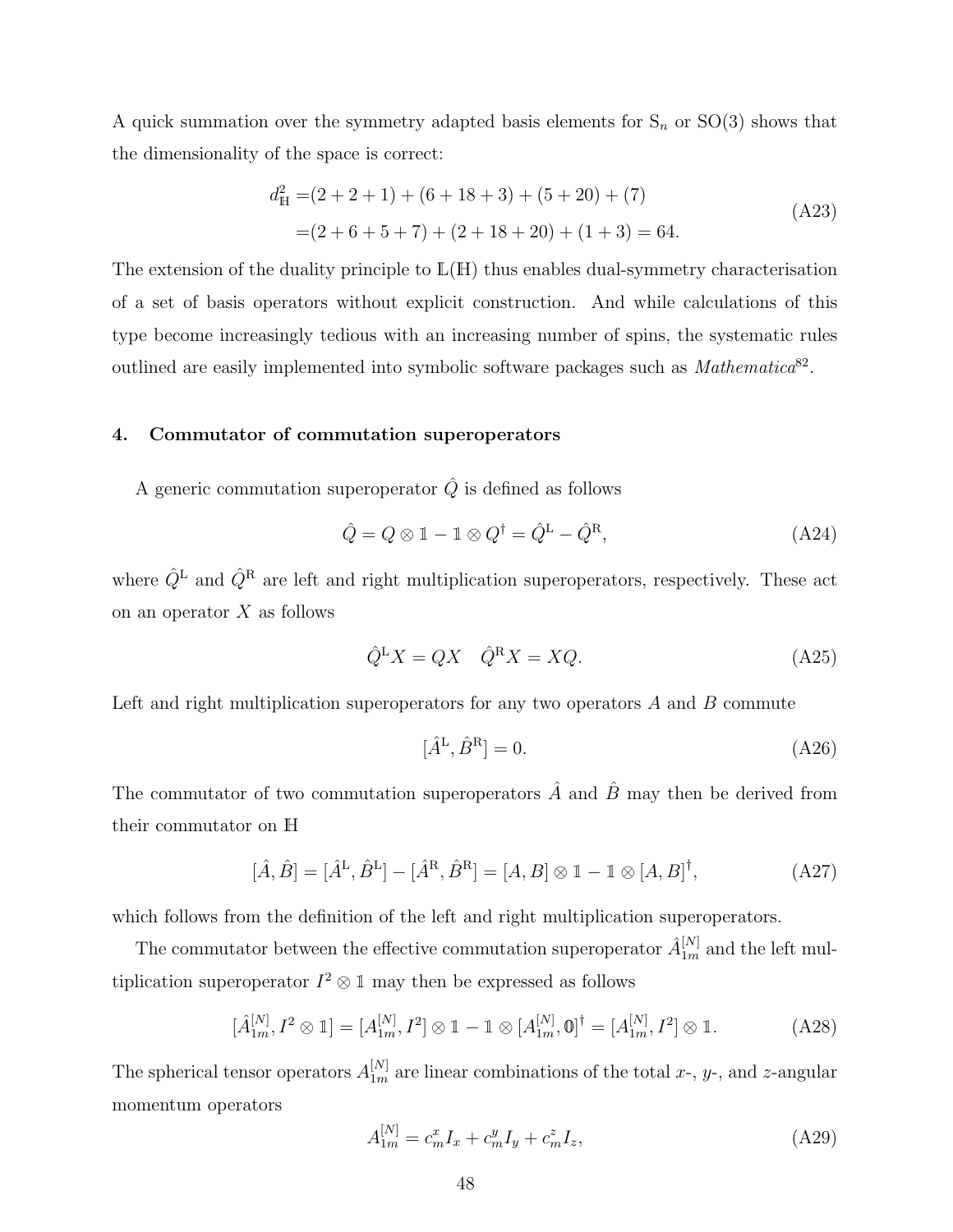for some coefficients  $c_m^{\mu}$ . But any total angular momentum operator  $I_{\mu}$  along a particular Cartesian coordinate axis commutes with the total angular momentum operator  $I^2$ . The effective commutation superoperator  $\hat{A}_{1m}^{[N]}$  then commutes with the left multiplication superoperator  $I^2 \otimes \mathbb{1}$ 

$$
\left[\hat{A}_{1m}^{[N]}, I^2 \otimes \mathbb{1}\right] = 0. \tag{A30}
$$

In full analogy  $\hat{A}_{1m}^{[N]}$  also commutes with the right multiplication superoperator  $\mathbb{1} \otimes I^{2,\dagger}$ .

As a result any product of the effective commutation superoperator  $\hat{A}_{1m}^{[N]}$ , and in particular the double commutation superoperator  $\hat{A}_{1m}^{[N]} \hat{A}_{1m}^{[N],\dagger}$ , commutes with  $I^2 \otimes \mathbb{1}$  and  $\mathbb{1} \otimes I^{2,\dagger}$ .

## 5. Spherical Tensor Operators

Spherical tensor operators for dipolar interactions are summarised in Table X. A generic operator is denoted by  $T_{km}^{ij}$ . The superscript  $(ij)$  indicates angular momentum coupling of spins i and j resulting in a spherical tensor operator of total angular momentum  $k$  and  $z$ -angular momentum  $m$ .

| $m\backslash k$ | 2                                                                          |
|-----------------|----------------------------------------------------------------------------|
| $+2$            | $\frac{1}{2}I_1^{\pm}I_2^{\pm}$                                            |
| $+1$            | $\mp \frac{1}{2} (I_1^{\pm} I_{2z} + I_{1z} I_2^{\pm})$                    |
|                 | $-\frac{1}{2\sqrt{6}}\left(I_1^+I_2^- + I_1^-I_2^+ - 4I_{1z}I_{2z}\right)$ |

Table X. Dipolar spherical tensor operators for a coupled spin-1/2 pair.

#### 6. Methyl rotor correlation functions

When expressed in the symmetry frame of the methyl rotor the dipolar interaction tensors  $W_{ij}$  take the form

$$
W_{12} = \begin{bmatrix} -\frac{5}{4} & \frac{3\sqrt{3}}{4} & 0\\ \frac{3\sqrt{3}}{4} & \frac{1}{4} & 0\\ 0 & 0 & 1 \end{bmatrix}, W_{13} = \begin{bmatrix} -\frac{5}{4} & -\frac{3\sqrt{3}}{4} & 0\\ -\frac{3\sqrt{3}}{4} & \frac{1}{4} & 0\\ 0 & 0 & 1 \end{bmatrix}, W_{23} = \begin{bmatrix} 1 & 0\\ 0 & -2 & 0\\ 0 & 0 & 1 \end{bmatrix}.
$$
 (A31)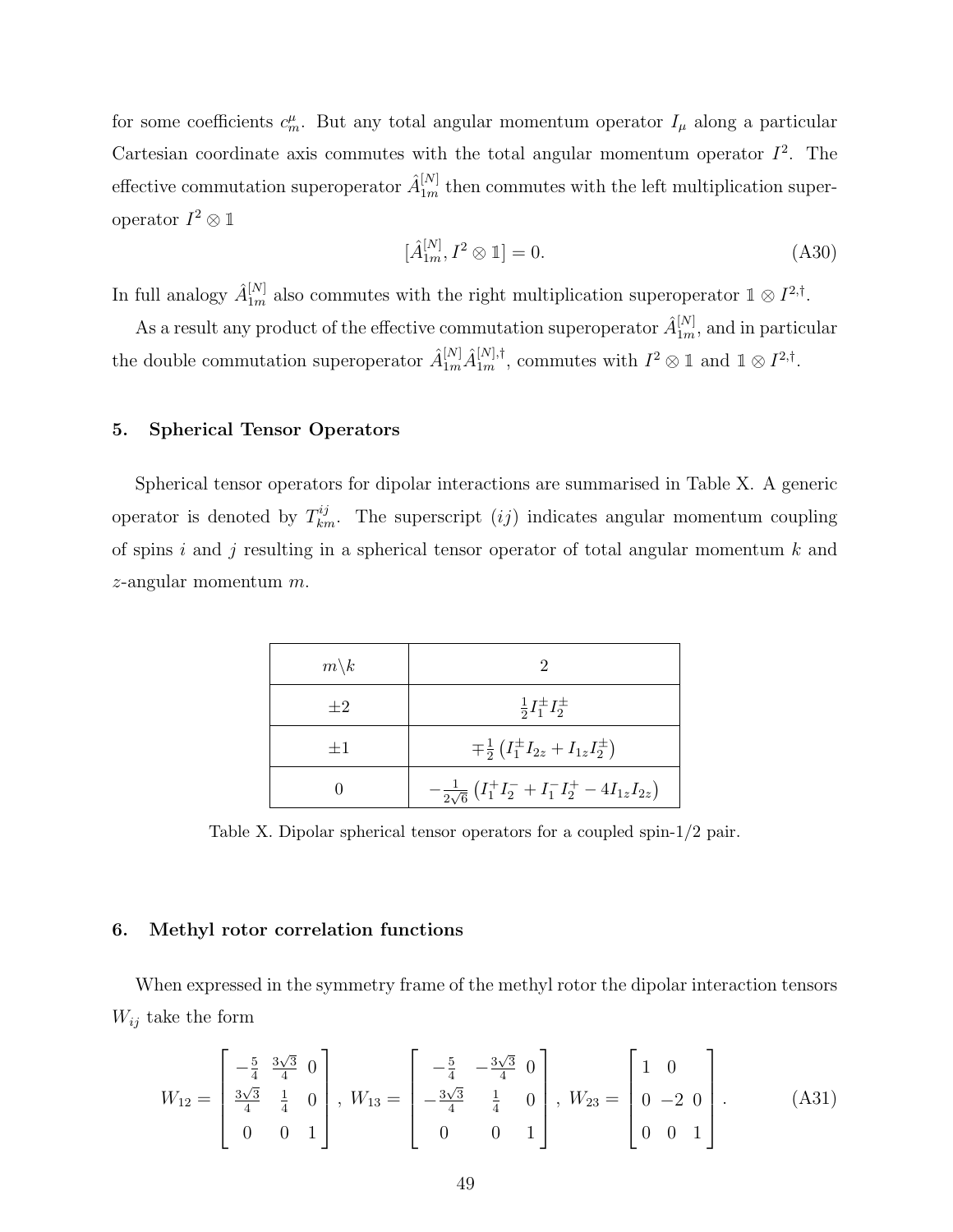It is easy to see that the dipolar interaction tensors are related by a three-fold spatial rotation  $K_z(2\pi/3)$  around the symmetry axis of the methyl rotor.

Based on the correlation function given in reference 15 we express the dipolar correlation function as follows

$$
C_{ijkl}(\tau) = \frac{1}{5} \exp\left(-|\tau|/\tau_c\right) C_{ijkl}^{\text{rot}}(\tau)
$$
  
\n
$$
C_{ijkl}^{\text{rot}}(\tau) = \langle \text{Tr}\{K_z(\Omega_0)W_{ij}K_z^{\text{T}}(\Omega_0 - \Omega_\tau)W_{kl}^{\text{T}}K_z^{\text{T}}(\Omega_\tau)\} \rangle_{\text{rot}}
$$
\n(A32)

Here  $\Omega_t$  is a random variable taking on values from the set  $\{0, 2\pi/3, 4\pi/4\}$  at time t and  $\langle \ldots \rangle_{\text{rot}}$  represents an ensemble average over the methyl rotor dynamics. The purely rotational correlation function  $C_{ijkl}^{\rm rot}(\tau)$  may be split into its mean and difference

$$
C_{ijkl}^{\rm rot}(\tau) = \text{Tr}\{W_{ij}^{\Sigma}W_{kl}^{\Sigma,\text{T}}\} + \langle \text{Tr}\{K_z(\Omega_0)W_{ij}^{\Delta}K_z^{\text{T}}(\Omega_0 - \Omega_\tau)W_{kl}^{\Delta,\text{T}}K_z^{\text{T}}(\Omega_\tau)\}\rangle_{\text{rot}},\tag{A33}
$$

with  $W_{ij}^{\Sigma}$  being the methyl rotor averaged dipolar tensor and  $W_{ij}^{\Delta} = W_{ij} - W_{ij}^{\Sigma}$ . With this definition it is easy to see that

$$
C_{ijkl}(\tau) = C_{ijkl}^{\text{sym}}(\tau) + C_{ijkl}^{\text{asym}}(\tau), \tag{A34}
$$

where we have defined

$$
C_{ijkl}^{\text{sym}}(\tau) = \frac{1}{5} \exp\left(-|\tau|/\tau_c\right) \text{Tr}\{W_{ij}^{\Sigma} W_{kl}^{\Sigma,\text{T}}\},
$$
\n
$$
C_{ijkl}^{\text{asym}}(\tau) = \frac{1}{5} \exp\left(-|\tau|/\tau_c\right) \times \langle \text{Tr}\{K_z(\Omega_0) W_{ij}^{\Delta} K_z^{\text{T}}(\Omega_0 - \Omega_\tau) W_{kl}^{\Delta,\text{T}} K_z^{\text{T}}(\Omega_\tau)\}\rangle_{\text{rot}}.
$$
\n(A35)

The rotational mean and correlation function may evaluated by considering the angular transition density  $T_{\tau}(\Omega_n|\Omega_m)$ 

$$
\langle \operatorname{Tr}\{K_z(\Omega_0)W_{ij}^{\Delta}K_z^{\mathrm{T}}(\Omega_0 - \Omega_\tau)W_{kl}^{\Delta,\mathrm{T}}K_z^{\mathrm{T}}(\Omega_\tau)\}\rangle_{\text{rot}} =
$$
\n
$$
\frac{1}{3} \sum_{m,n=1}^3 \operatorname{Tr}\{K_z(\Omega_m)W_{ij}^{\Delta}K_z^{\mathrm{T}}(\Omega_m - \Omega_n)W_{kl}^{\Delta,\mathrm{T}}K_z^{\mathrm{T}}(\Omega_n)T_\tau(\Omega_n|\Omega_m).
$$
\n
$$
W_{ij}^{\Sigma} = \frac{1}{3} \sum_{i,j=1}^3 K_z(\Omega_n)W_{ij}^{\Delta}K_z^{\mathrm{T}}(\Omega_n)T_\tau(\Omega_n|\Omega_m)
$$
\n(A37)

For the symmetric three-fold jump model  $T_{\tau}(\Omega_n|\Omega_m)$  satisfies the differential equation

$$
\frac{d}{d\tau}T_{\tau}(\Omega_n|\Omega_m) = QT_{\tau}(\Omega_n|\Omega_m)
$$
\n
$$
Q = (3\tau_r)^{-1} \begin{bmatrix} -2 & 1 & 1\\ 1 & -2 & 1\\ 1 & 1 & -2 \end{bmatrix},
$$
\n(A38)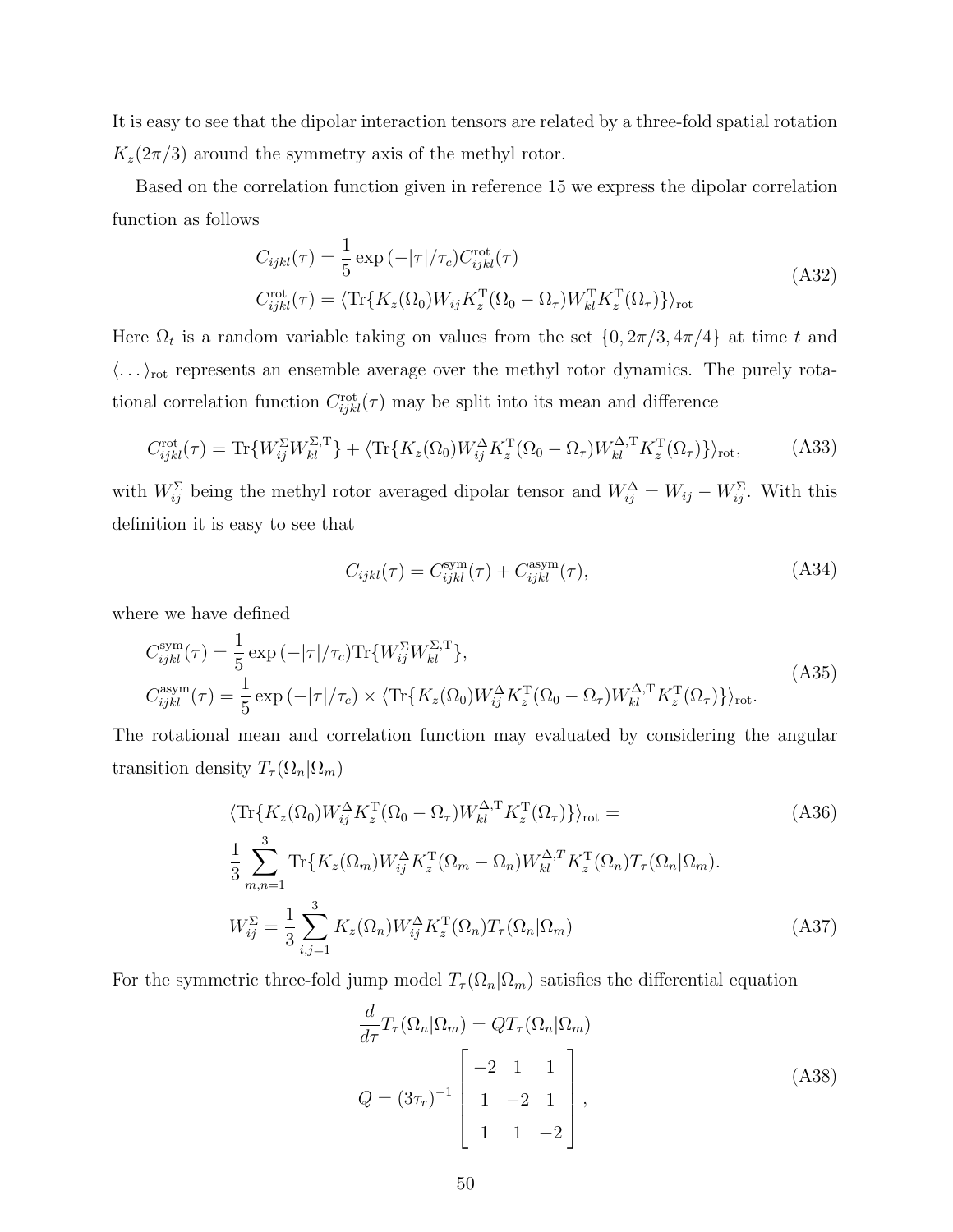so that the transition density is given by

$$
T_{\tau}(\Omega_n|\Omega_m) = \frac{1}{3} + \exp(-\tau/\tau_r) \left(\delta_{mn} - \frac{1}{3}\right). \tag{A39}
$$

Equations A36 and A37 are then readily evaluated leading to the correlations functions indiacted by 144.

# REFERENCES

- <sup>1</sup>M. Carravetta, O. G. Johannessen, and M. H. Levitt, Physical Review Letters **92**, 153003 (2004).
- <sup>2</sup>M. Carravetta and M. H. Levitt, Journal of the American Chemical Society 126, 6228 (2004).
- <sup>3</sup>M. Carravetta and M. H. Levitt, The Journal of Chemical Physics 122, 214505 (2005).
- <sup>4</sup>E. Vinogradov and A. K. Grant, Journal of Magnetic Resonance 188, 176 (2007).
- <sup>5</sup>A. K. Grant and E. Vinogradov, Journal of Magnetic Resonance 193, 177 (2008).
- ${}^{6}$ G. Pileio and M. H. Levitt, The Journal of Chemical Physics 130, 214501 (2009).
- <sup>7</sup>K. Gopalakrishnan and G. Bodenhausen, Journal of Magnetic Resonance 182, 254 (2006).
- <sup>8</sup>G. Pileio and M. H. Levitt, Journal of Magnetic Resonance 187, 141 (2007).
- $9W$ . S. Warren, E. Jenista, R. T. Branca, and X. Chen, Science 323, 1711 (2009).
- ${}^{10}R$ . Sarkar, P. Ahuja, P. R. Vasos, and G. Bodenhausen, Physical Review Letters 104, 053001 (2010).
- $11$ M. C. D. Tayler and M. H. Levitt, Physical Chemistry Chemical Physics 13, 5556 (2011).
- <sup>12</sup>M. H. Levitt, Annual Review of Physical Chemistry 63, 89 (2012).
- <sup>13</sup>G. Stevanato, J. T. Hill-Cousins, P. Håkansson, S. S. Roy, L. J. Brown, R. C. D. Brown, G. Pileio, and M. H. Levitt, Angewandte Chemie International Edition 54, 3740 (2015).
- <sup>14</sup>B. Meier, J.-N. Dumez, G. Stevanato, J. T. Hill-Cousins, S. S. Roy, P. Håkansson, S. Mamone, R. C. D. Brown, G. Pileio, and M. H. Levitt, Journal of the American Chemical Society 135, 18746 (2013).
- <sup>15</sup> J.-N. Dumez, P. Håkansson, S. Mamone, B. Meier, G. Stevanato, J. T. Hill-Cousins, S. S. Roy, R. C. D. Brown, G. Pileio, and M. H. Levitt, The Journal of Chemical Physics 142, 044506 (2015).
- <sup>16</sup>G. Stevanato, S. S. Roy, J. Hill-Cousins, I. Kuprov, L. J. Brown, R. C. D. Brown, G. Pileio, and M. H. Levitt, Physical Chemistry Chemical Physics 17, 5913 (2015).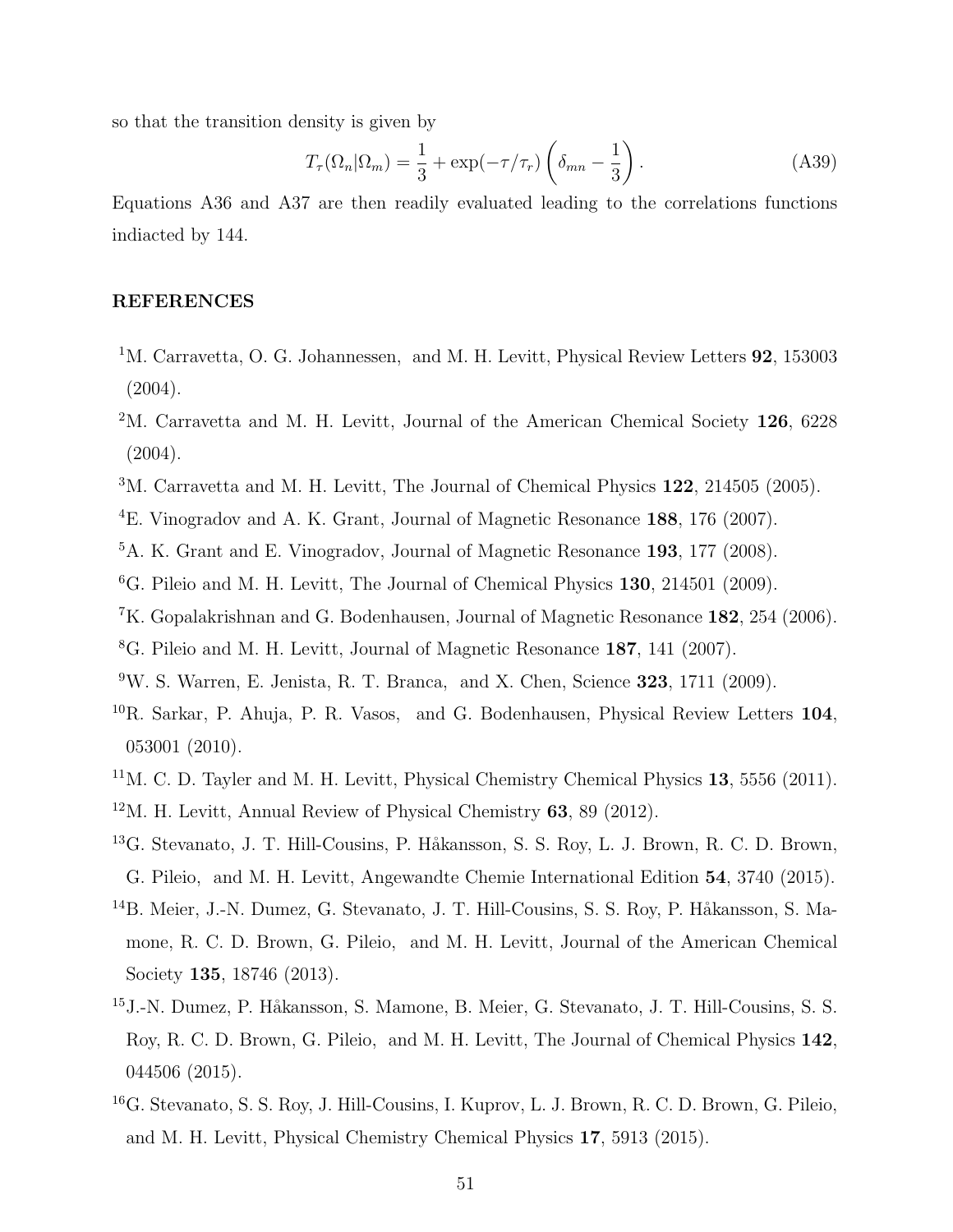- <sup>17</sup>R. Annabestani and D. G. Cory, Quantum Information Processing 17, 15 (2017).
- <sup>18</sup>K. L. Ivanov, T. Kress, M. Baudin, D. Guarin, D. Abergel, G. Bodenhausen, and D. Kurzbach, The Journal of Chemical Physics 149, 054202 (2018).
- $19M$ . H. Levitt, Journal of Magnetic Resonance 262, 91 (2016).
- <sup>20</sup>S. J. Elliott, B. Meier, B. Vuichoud, G. Stevanato, L. J. Brown, J. Alonso-Valdesueiro, L. Emsley, S. Jannin, and M. H. Levitt, Physical Chemistry Chemical Physics 20, 9755 (2018).
- <sup>21</sup>S. Cavadini, J. Dittmer, S. Antonijevic, and G. Bodenhausen, Journal of the American Chemical Society 127, 15744 (2005).
- $22$ G. Pileio, J.-N. Dumez, I.-A. Pop, J. T. Hill-Cousins, and R. C. D. Brown, Journal of Magnetic Resonance 252, 130 (2015).
- <sup>23</sup>G. Pileio and S. Ostrowska, Journal of Magnetic Resonance (San Diego, Calif.: 1997) 285, 1 (2017).
- <sup>24</sup>N. Salvi, R. Buratto, A. Bornet, S. Ulzega, I. Rentero Rebollo, A. Angelini, C. Heinis, and G. Bodenhausen, Journal of the American Chemical Society 134, 11076 (2012).
- <sup>25</sup>R. Buratto, D. Mammoli, E. Chiarparin, G. Williams, and G. Bodenhausen, Angewandte Chemie (International Ed. in English) 53, 11376 (2014).
- $^{26}$ L. Buljubasich, M. B. Franzoni, H. W. Spiess, and K. Münnemann, Journal of Magnetic Resonance (San Diego, Calif.: 1997) 219, 33 (2012).
- $27$ T. Theis, M. Truong, A. M. Coffey, E. Y. Chekmenev, and W. S. Warren, Journal of Magnetic Resonance (San Diego, Calif.: 1997) 248, 23 (2014).
- <sup>28</sup>Y. Zhang, P. C. Soon, A. Jerschow, and J. W. Canary, Angewandte Chemie International Edition 53, 3396 (2014).
- $29S. S. Rov, P. J. Rayner, P. Norcott, G. G. R. Green, and S. B. Duckett, Physical Chemistry$ Chemical Physics 18, 24905 (2016).
- <sup>30</sup>S. S. Roy and T. S. Mahesh, Physical Review A 82, 052302 (2010).
- <sup>31</sup>R. Annabestani and D. G. Cory, Quantum Information Processing 17, 22 (2017).
- $32$ N. C. Pyper, Molecular Physics 21, 1 (1971).
- <sup>33</sup>B. C. Sanctuary and F. P. Temme, Molecular Physics 55, 1049 (1985).
- <sup>34</sup>M. H. Levitt, C. Radloff, and R. R. Ernst, Chemical Physics Letters 114, 435 (1985).
- $35T.$  Schulte-Herbrüggen, Z. L. Mádi, O. W. Sørensen, and R. R. Ernst, Molecular Physics 72, 847 (1991).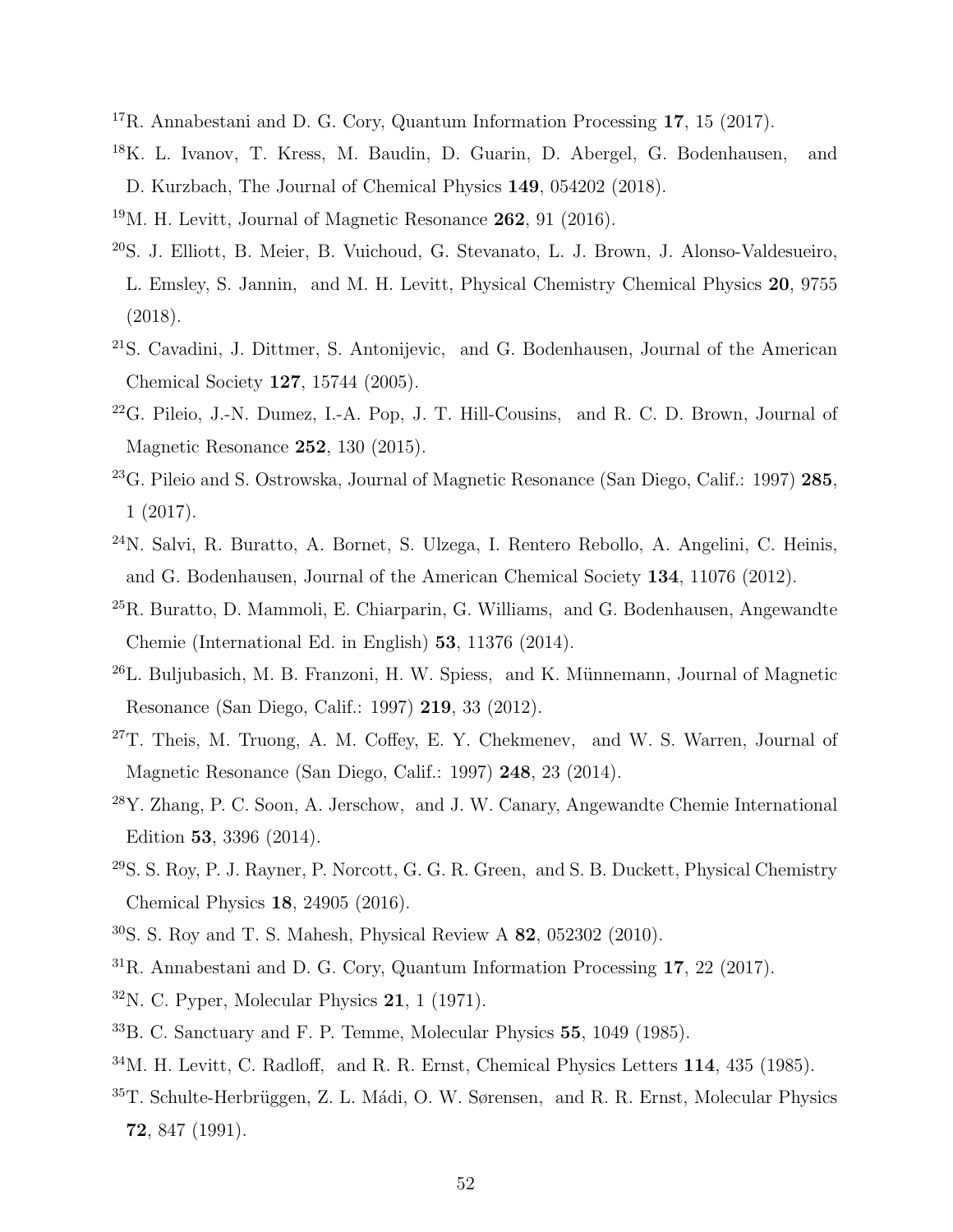- <sup>36</sup>J. Listerud, S. J. Glaser, and G. P. Drobny, Molecular Physics 78, 629 (1993).
- $37$ N. Müller and G. Bodenhausen, The Journal of Chemical Physics  $98$ ,  $6062$  (1993).
- <sup>38</sup>N. C. Nielsen, T. Schulte-Herbrüggen, and O. W. Sørensen, Molecular Physics 85, 1205 (1995).
- <sup>39</sup>J. H. Kristensen, H. Bildsøe, H. J. Jakobsen, and N. C. Nielsen, Progress in Nuclear Magnetic Resonance Spectroscopy 34, 1 (1999).
- <sup>40</sup>M. Carravetta, M. Edén, X. Zhao, A. Brinkmann, and M. H. Levitt, Chemical Physics Letters 321, 205 (2000).
- $^{41}$ H. J. Hogben, P. J. Hore, and I. Kuprov, The Journal of Chemical Physics 132, 174101 (2010).
- $^{42}R$ . Zeier and T. Schulte-Herbrüggen, Journal of Mathematical Physics  $52$ , 113510 (2011).
- <sup>43</sup>A. Garon, R. Zeier, and S. J. Glaser, Physical Review A 91, 042122 (2015).
- <sup>44</sup>M. Hamermesh, *Group Theory and Its Application to Physical Problems*, reprinted ed edition ed. (Dover Publications Inc., New York, 1990).
- $45W$ . Greiner and B. Müller, *Quantum Mechanics: Symmetries*, Greiner, W.: Theoretical Physics (closed) (Springer-Verlag, Berlin Heidelberg, 1989).
- <sup>46</sup>J. F. Cornwell, Group Theory in Physics, Volume 1: An Introduction, abridged edition ed. (Academic Press, San Diego, 1997).
- $47J$ .-Q. Chen, J. Ping, and F. Wang, *Group Representation Theory for Physicists*, 2nd ed. (World Scientific, 2002).
- <sup>48</sup>H. J. Hogben, P. J. Hore, and I. Kuprov, Journal of Magnetic Resonance 211, 217 (2011).
- <sup>49</sup>M. H. Levitt and R. Freeman, Journal of Magnetic Resonance (1969) 43, 502 (1981).
- <sup>50</sup>A. Samoson, E. Lippmaa, and A. Pines, Molecular Physics 65, 1013 (1988).
- <sup>51</sup>J. Zhou, C. Ye, and B. C. Sanctuary, The Journal of Chemical Physics 101, 6424 (1994).
- <sup>52</sup>M. H. Levitt, P. K. Madhu, and C. E. Hughes, Journal of Magnetic Resonance 155, 300 (2002).
- <sup>53</sup>S. Mamone, G. Pileio, and M. H. Levitt, Symmetry 2, 1423 (2010).
- <sup>54</sup>G. Pileio and M. H. Levitt, Journal of Magnetic Resonance **191**, 148 (2008).
- <sup>55</sup>Y. Li, M. Rance, and A. G. Palmer, Journal of magnetic resonance (San Diego, Calif. : 1997) 248, 105 (2014).
- <sup>56</sup>M. H. Levitt, in *Long-lived Nuclear Spin Order: Theory and Applications* (Royal Society of Chemistry, 2020) 1st ed., p. 300.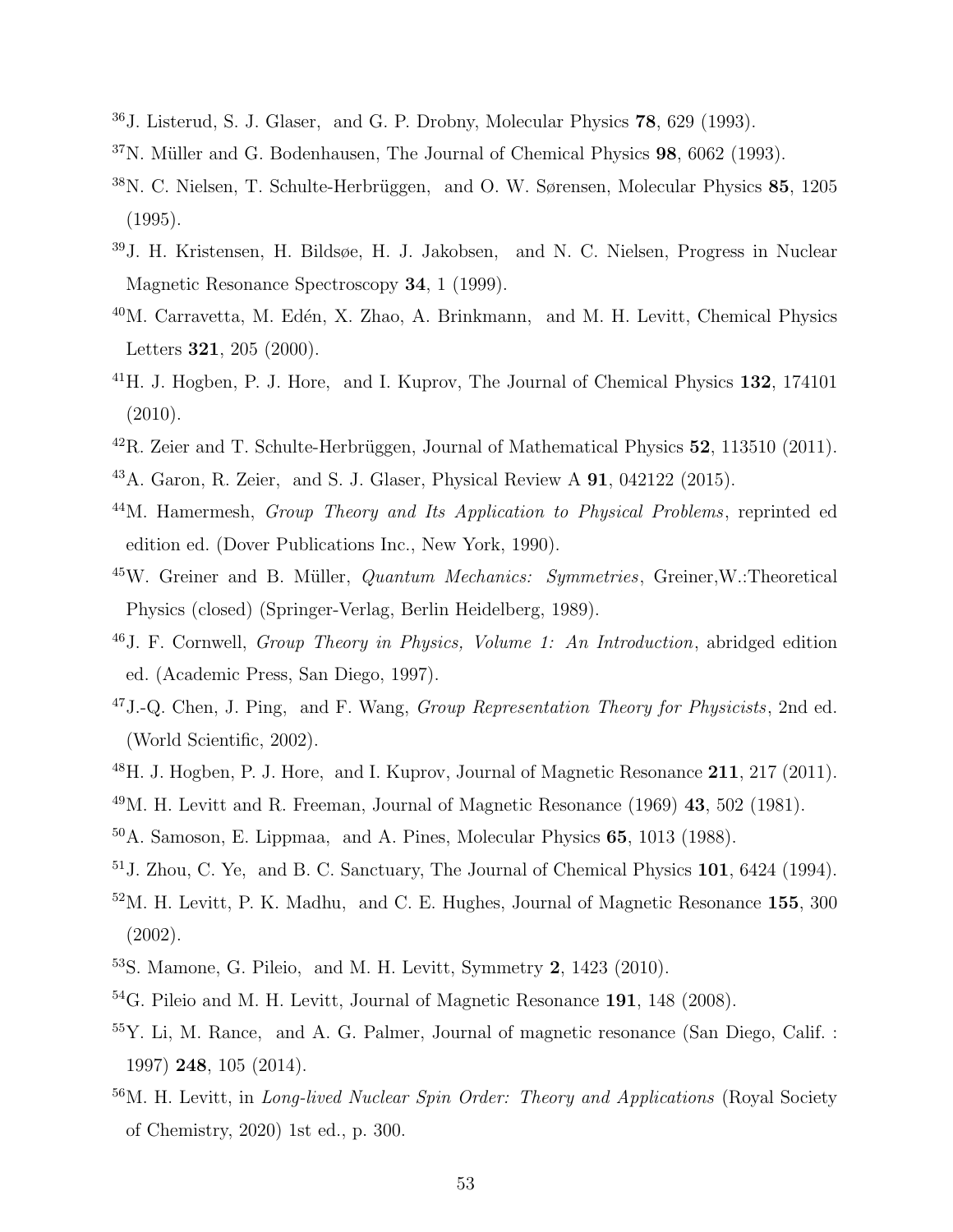- <sup>57</sup>R. W. Haase and P. H. Butler, Journal of Physics A: Mathematical and General 17, 61 (1984).
- <sup>58</sup>D. J. Rowe, M. J. Carvalho, and J. Repka, Reviews of Modern Physics 84, 711 (2012).
- $59G.$  B. Matson, The Journal of Chemical Physics 65, 4147 (1976).
- $60M$ . Mehring, *Principles of High Resolution NMR in Solids*, 2nd ed. (Springer-Verlag, Berlin Heidelberg, 1983).
- <sup>61</sup>R. R. Ernst, G. Bodenhausen, and A. Wokaun, Principles of Nuclear Magnetic Resonance in One and Two Dimensions, Vol. 1 (Clarendon Press, 1990).
- $62$ J. Kowalewski and L. Maler, *Nuclear Spin Relaxation in Liquids: Theory, Experiments,* and Applications, Second Edition, 2nd ed. (CRC Press, Boca Raton, 2017).
- $63M$ . H. Levitt, *Spin dynamics: basics of nuclear magnetic resonance* (Wiley, 2001).
- <sup>64</sup>P. S. Hubbard, Physical Review 180, 319 (1969).
- $65P$ . S. Hubbard, Physical Review A 6, 2421 (1972).
- $66$ M. Maricq and J. S. Waugh, The Journal of Chemical Physics  $70$ ,  $3300$  (1979).
- $67$ M. M. Maricq, Physical Review B 25, 6622 (1982).
- <sup>68</sup>W. S. Warren, D. P. Weitekamp, and A. Pines, The Journal of Chemical Physics 73, 2084 (1980).
- <sup>69</sup>G. Bodenhausen, H. Kogler, and R. R. Ernst, Journal of Magnetic Resonance (1969) 58, 370 (1984).
- $70$ A. Jerschow and N. Müller, Journal of Magnetic Resonance 134, 17 (1998).
- <sup>71</sup>M. C. D. Tayler and M. H. Levitt, Journal of the American Chemical Society 135, 2120 (2013).
- <sup>72</sup>B. E. Sagan, The Symmetric Group: Representations, Combinatorial Algorithms, and Symmetric Functions, 2nd ed. (Springer, New York, 2001).
- <sup>73</sup>J. Jeener, in Advances in Magnetic and Optical Resonance, Vol. 10, edited by J. S. Waugh (Academic Press, 1982) pp. 1–51.
- <sup>74</sup>G. Lindblad, Communications in Mathematical Physics 48, 119 (1976).
- <sup>75</sup>C. Bengs and M. H. Levitt, Journal of Magnetic Resonance , 106645 (2019).
- <sup>76</sup>H. A. Jahn and R. E. Peierls, Proceedings of the Royal Society of London. Series A. Mathematical and Physical Sciences 201, 516 (1950).
- <sup>77</sup>S. J. Elliott, C. Bengs, K. Kouril, B. Meier, S. Alom, R. J. Whitby, and M. H. Levitt, ChemPhysChem 19, 251 (2018).